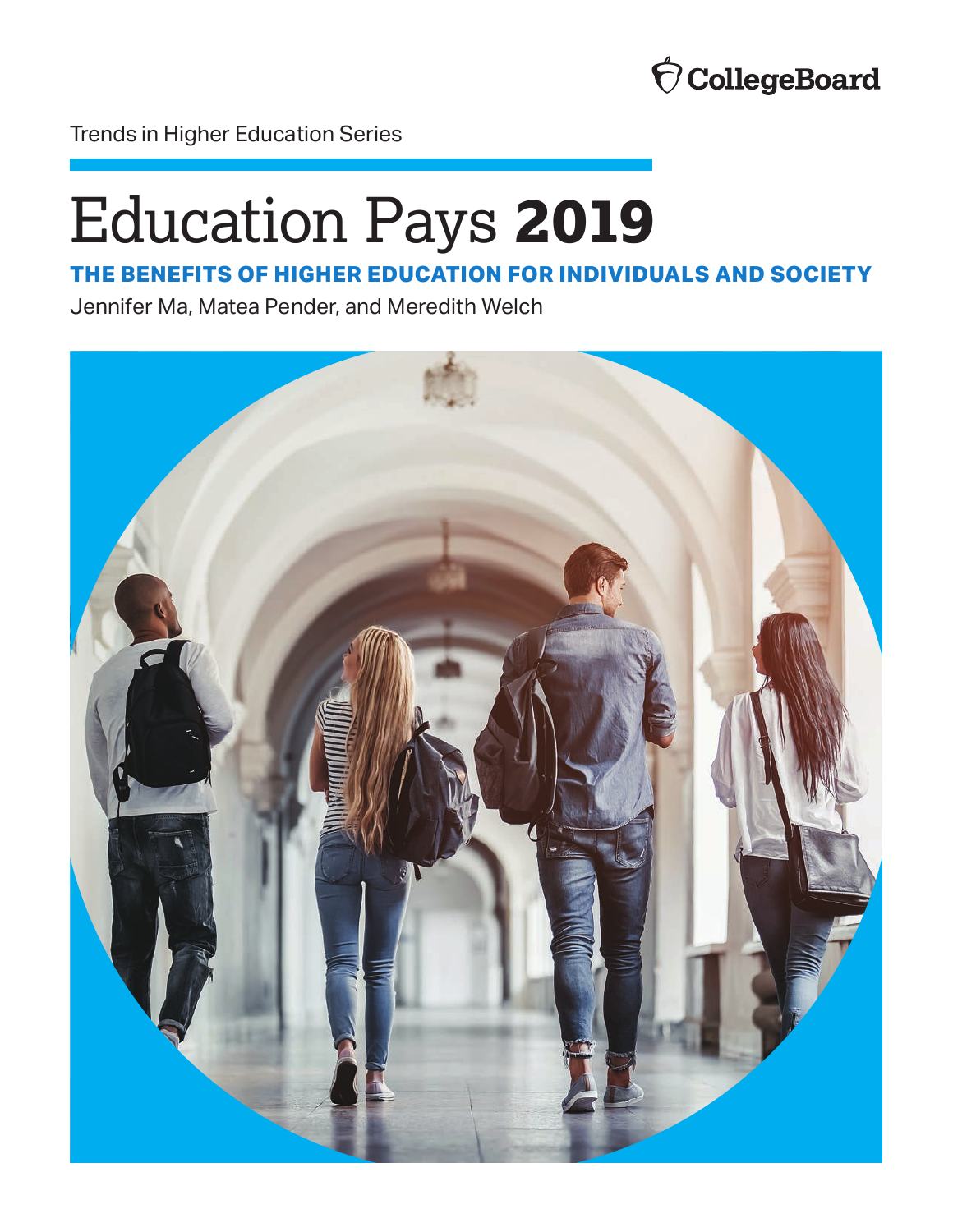### **ABOUT THE AUTHORS**

### **Jennifer Ma**

Senior Policy Research Scientist, College Board

### **Matea Pender**

Policy Research Scientist, College Board

### **Meredith Welch**

Doctoral Student, Policy Analysis & Management, Cornell University

### **ACKNOWLEDGMENTS**

Anthony LaRosa and Edward Lu provided critical support for this publication. We also benefited from comments from Dean Bentley, Jessica Howell, Michael Hurwitz, and Melanie Storey. Sandy Alexander provided expert graphic design work. The publication would not have been possible without the cooperation and support of many individuals at College Board, including Connie Betterton, Auditi Chakravarty, Jennifer Hwang, Jennifer Ip, Karen Lanning, George Lalis, Robert Majoros, Jose Rios, and Jennifer San Miguel.

*The tables supporting all of the graphs in this report, a PDF version of the report, and a PowerPoint file containing individual slides for all of the graphs are available on our website* **[research.collegeboard.org/research](http://research.collegeboard.org/research)**.

*Please feel free to cite or reproduce the data in this report for noncommercial purposes with proper attribution.* 

For inquiries or requesting hard copies, please contact: **[trends@collegeboard.org](mailto:trends@collegeboard.org)**.

© 2019 College Board. College Board, Advanced Placement Program, SAT, and the acorn logo are registered trademarks of the College Board. All other products and services may be trademarks of their respective owners.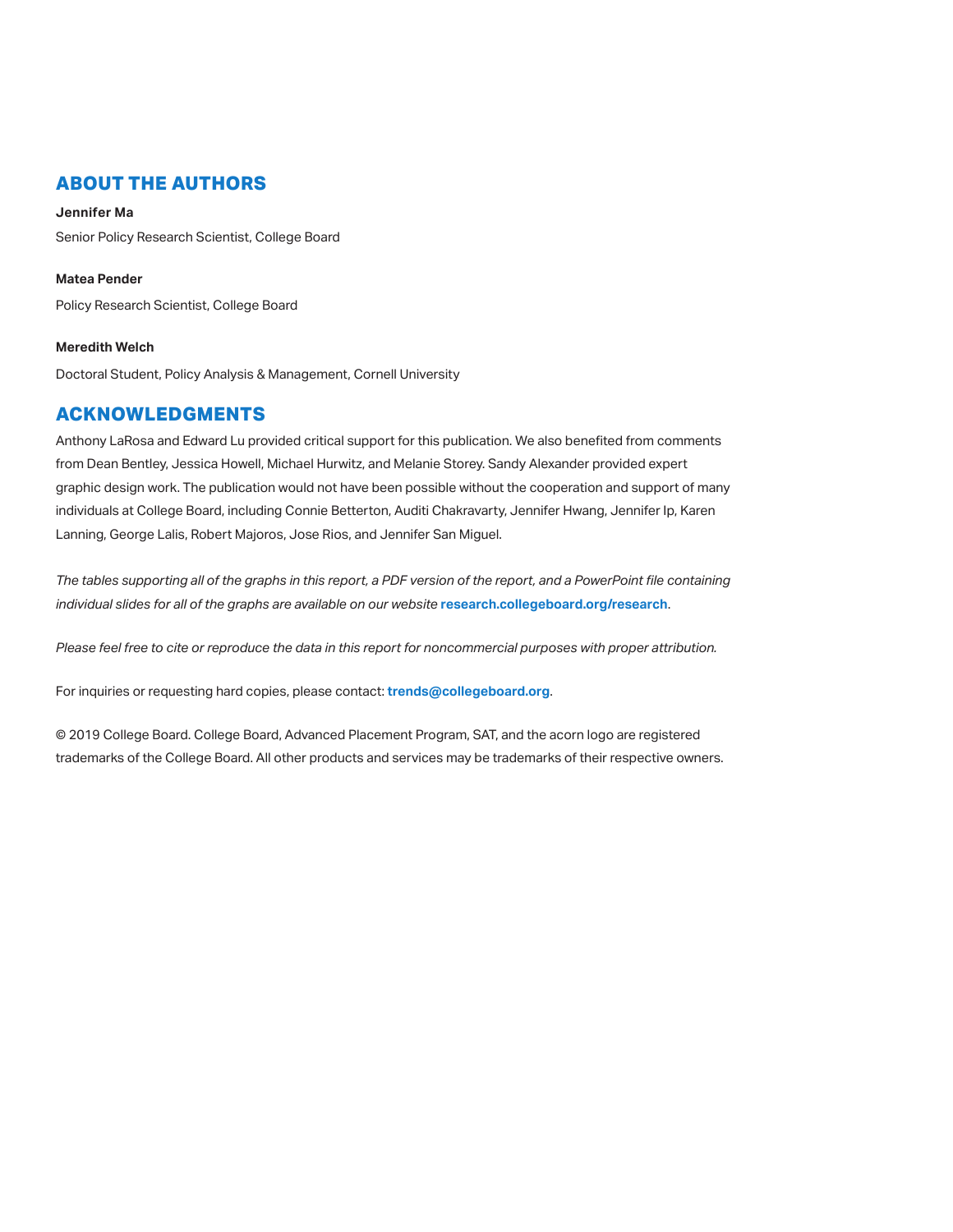Trends in Higher Education Series

# Education Pays **2019**

### **THE BENEFITS OF HIGHER EDUCATION FOR INDIVIDUALS AND SOCIETY**

Jennifer Ma, Matea Pender, and Meredith Welch With an Introduction by Jessica Howell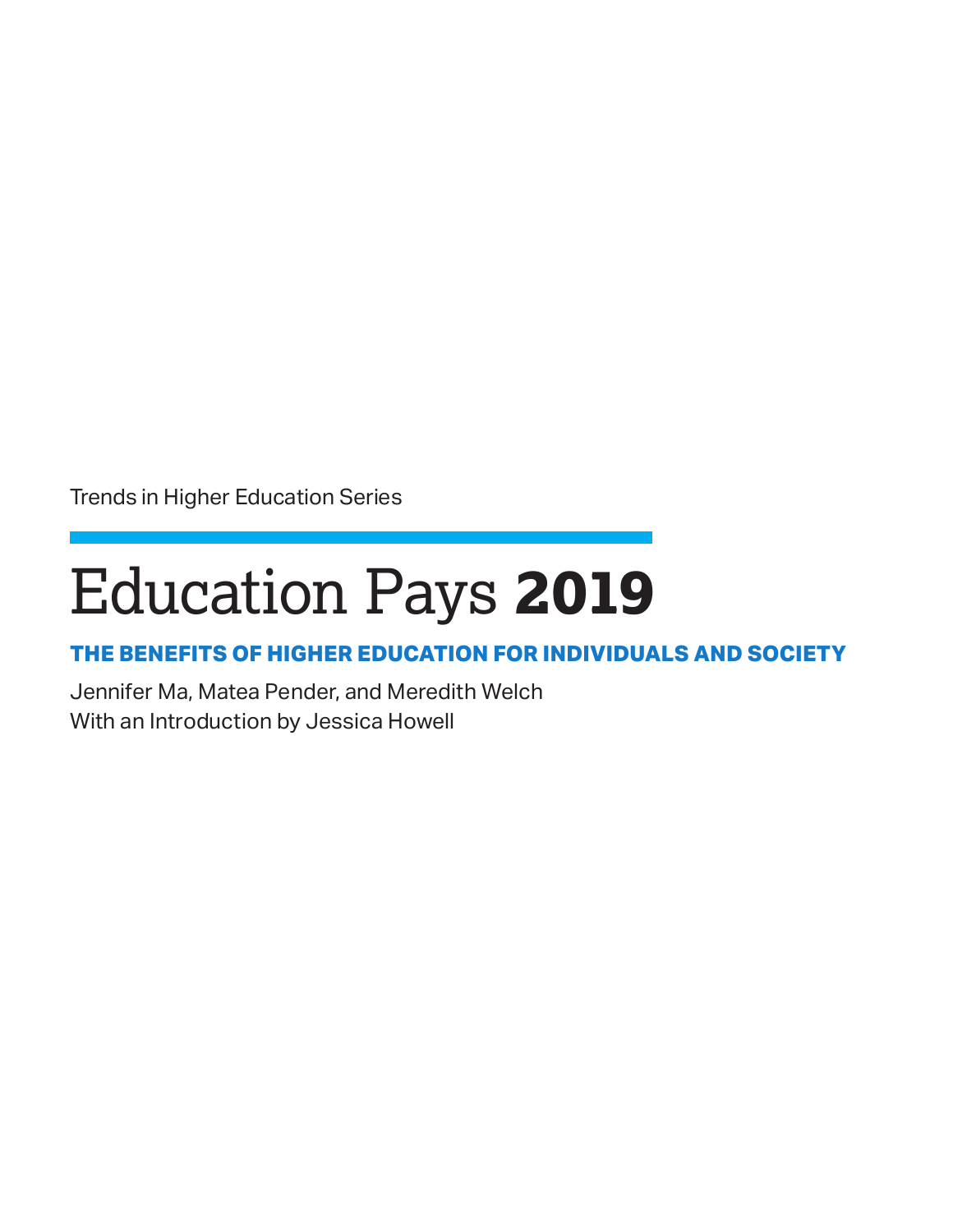# <span id="page-3-0"></span>**Highlights**

As in previous editions, *Education Pays 2019: The Benefits of Higher Education for Individuals and Society* documents differences in the earnings and employment patterns of U.S. adults with different levels of education. It also compares health-related behaviors, reliance on public assistance programs, civic participation, and indicators of the well-being of the next generation.

In addition to reporting median earnings by education level, this year's report presents data on variation in earnings by different characteristics such as gender, race/ethnicity, occupation, college major, and sector. *Education Pays 2019* also examines the persistent disparities across different socioeconomic groups in college participation and completion.

We present correlations between various outcomes and educational attainment. It is worth noting that not all of the observed differences in outcomes are attributable to education. However, reliable statistical analyses support the significant role of postsecondary education in generating the benefits reported and we cite causal evidence when possible.

### **PARTICIPATION AND SUCCESS IN HIGHER EDUCATION**

**Although college enrollment rates continue to rise, gaps in enrollment rates persist across demographic groups.** 

- In 1998, 59% of black and 55% of Hispanic recent high school graduates enrolled in college within one year of high school graduation, compared with 68% of white students. In 2018, enrollment rates were 60%, 66%, and 70% for black, Hispanic, and white students, respectively. (Figure 1.1A)
- **Since 1989, the enrollment rate for recent female high school** graduates has consistently exceeded that of their male counterparts. Annual enrollment rates fluctuate, but the average gender gap increased from 4 percentage points between 1988 and 1998 to 5 percentage points the following decade and 7 percentage points between 2008 and 2018. (Figure 1.2A)
- Among students with similar high school math test scores, college enrollment rates are higher for those from higher socioeconomic status (SES) quintiles than for those from lower SES quintiles. (Figure 1.3A)

### **While overall educational attainment is increasing, college completion rates and attainment patterns differ considerably across demographic groups.**

- **The percentage of young adults in the U.S. between the ages** of 25 and 34 with at least a bachelor's degree grew from 11% in 1960 to 24% in 1980 and 1990. In 2018, 39% of adults in this age group had earned at least a bachelor's degree. (Figure 1.5A)
- In 1998, the percentage of female adults age 25 to 29 who had completed at least a bachelor's degree was 17%, 11%, and 34% for blacks, Hispanics, and whites, respectively. By 2018, these percentages had increased to 25%, 22%, and 47%. (Figure 1.6)
- In 1998, the percentage of male adults age 25 to 29 who had completed at least a bachelor's degree was 13%, 10%, and 31% for blacks, Hispanics, and whites, respectively. By 2018, these percentages had increased to 20%, 17%, and 39%. (Figure 1.6)
- Within each sector, students with higher family incomes were more likely to complete a degree than their lower-income peers with similar high school GPAs. (Figure 1.4)

### **Participation in postsecondary education differs considerably across states.**

- **The percentage of 18- to 24-year-olds enrolled in college in** 2017 ranged from 29% in Alaska and 31% in Nevada to 56% in the District of Columbia and 57% in Rhode Island. (Figure 1.7)
- In 2017, the percentage of adults age 25 and older with at least a bachelor's degree ranged from 20% in West Virginia and 22% in Mississippi to 44% in Massachusetts and 57% in the District of Columbia. (Figure 1.7)

### **THE BENEFITS OF HIGHER EDUCATION AND VARIATION IN OUTCOMES**

**Individuals with higher levels of education earn more, pay more taxes, and are more likely than others to be employed.** 

- **In 2018, the median earnings of bachelor's degree recipients** with no advanced degree working full time were \$24,900 higher than those of high school graduates. Bachelor's degree recipients paid an estimated \$7,100 more in taxes and took home \$17,800 more in after-tax income than high school graduates. (Figure 2.1)
- **The typical 4-year college graduate who enrolls at age 18 and** graduates in 4 years can expect to earn enough relative to a high school graduate by age 33 to compensate for being out of the labor force for 4 years and for borrowing the full tuition and fees and books and supplies without any grant aid. (Figure 2.2A)
- In 2018, among full-time year-round workers between the ages of 25 and 34, median earnings among women with at least a bachelor's degree were \$52,500, compared with \$29,800 for those with a high school diploma. Median earnings among men with at least a bachelor's degree were \$63,300, compared with \$39,800 for those with a high school diploma. (Figure 2.6)
- In 2018, among adults between the ages of 25 and 64, 69% of high school graduates, 73% of those with some college but no degree, 78% of those with associate degrees, and 83% of those with 4-year college degree were employed. (Figure 2.11)
- **The unemployment rate for individuals age 25 and older with at** least a bachelor's degree has consistently been about half of the unemployment rate for high school graduates. (Figure 2.12A)
- In 2018, the unemployment rate for 25- to 34-year-olds with at least a bachelor's degree was 2.2%, compared with 5.7% among high school graduates. (Figure 2.12B)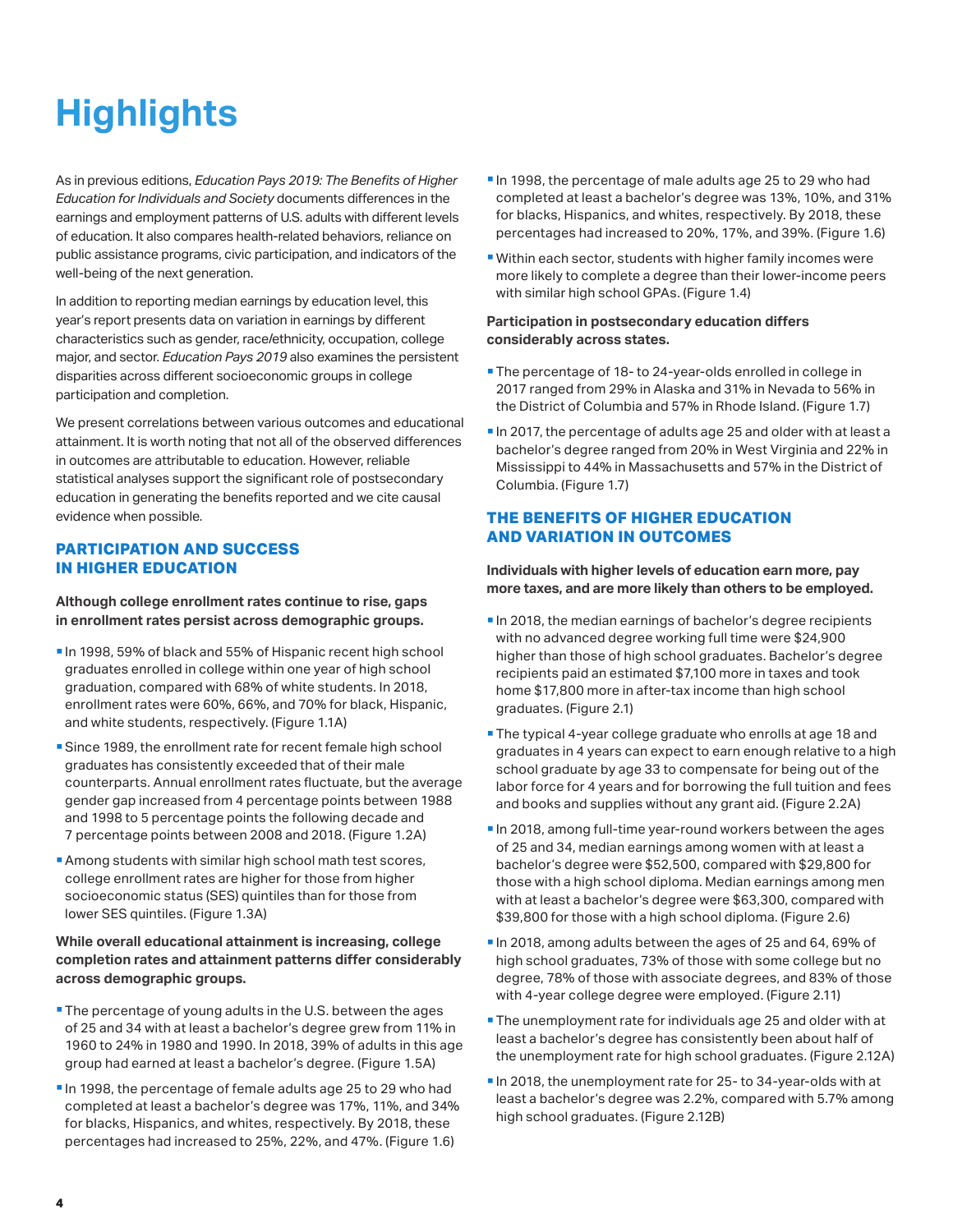### **Median earnings increase with level of education, but there is considerable variation in earnings at each level of educational attainment.**

- **The percentage of full-time year-round workers age 35 to 44** earning \$100,000 or more in 2018 ranged from 2% of those without a high school diploma and 5% of high school graduates to 28% of those whose highest attainment was a bachelor's degree and 43% of advanced degree holders. (Figure 2.3)
- Between 2016 and 2018, median earnings of individuals age 25 to 34 working full time year-round with a bachelor's degree ranged from \$42,100 among black females and \$43,900 among Hispanic females to \$72,300 among Asian males. The earnings premium for a bachelor's degree relative to a high school diploma was the highest among Asian males and females. (Figure 2.4)
- In 2018, median earnings of female 4-year college graduates working full time year-round were \$56,700. However, 25% of them earned less than \$40,500, and another 25% earned more than \$81,600. (Figure 2.5)
- In 2018, median earnings of male 4-year college graduates working full time year-round were \$75,200. However, 25% of them earned less than \$50,400, and 25% earned more than \$110,000. (Figure 2.5)
- Between 2013 and 2017, among occupations that employ large numbers of both high school graduates and college graduates, the median earnings of those with only a high school diploma ranged from \$31,400 (in 2017 dollars) for retail salespersons to \$60,100 for general and operations managers. The median earnings of those with at least a bachelor's degree ranged from \$41,800 (in 2017 dollars) for administrative assistants to \$89,500 for first-line supervisors of nonretail workers. (Figure 2.8)
- In 2016 and 2017, median earnings for early career bachelor's degree recipients ranged from \$32,100 a year for early childhood education majors to \$62,000 for computer science majors. For those in mid-career, median earnings ranged from \$41,000 to \$95,000. (Figure 2.9)
- **Institutional median earnings vary by sector. From 2014 to 2015,** the typical 4-year college's median earnings of 2003-04 and 2004-05 federal student aid recipients ranged from \$34,600 at for-profit institutions to \$42,800 at private nonprofit institutions and \$42,950 at public institutions. (Figure 2.10A)

### **College education increases the chance that adults will move up the socioeconomic ladder and reduces the chance that adults will rely on public assistance.**

Among those who attended the most selective colleges, 68% of children from the lowest parent income quintile were in the top two income quintiles as adults, compared with 72% of children from the middle-income quintile and 76% from the highest income quintile. (Figure 2.15A)

- Children from lower-income backgrounds were less likely to attend more selective institutions. Children whose parents were in the top 1% of the income distribution were nearly 50 times more likely to attend the most selective institutions as those whose parents were in the bottom 20%. (Figure 2.15B)
- In 2018, 4% of bachelor's degree recipients age 25 and older lived in poverty, compared with 13% of high school graduates. (Figure 2.16A)
- In 2018, 7% of individuals age 25 and older with associate degrees and 9% of those with some college but no degree lived in households that benefited from the Supplemental Nutrition Assistance Program (SNAP), compared with 12% of those with only a high school diploma. (Figure 2.17)

### **Having a college degree is associated with a healthier lifestyle, potentially reducing health care costs. Adults with higher levels of education are more active citizens than others and are more involved in their children's activities.**

- In 2018, 69% of 25- to 34-year-olds with at least a bachelor's degree and 47% of high school graduates reported exercising vigorously at least once a week. (Figure 2.19A)
- Children of parents with higher levels of educational attainment are more likely than other children to engage in a variety of educational activities with their family members. (Figures 2.20B and 2.21A)
- Among adults age 25 and older, 19% of those with a high school diploma volunteered in 2017, compared with 42% of those with a bachelor's degree and 52% of those with an advanced degree. (Figure 2.22A)
- Voting rates are higher among individuals with higher levels of education. In the 2016 presidential election, 73% of 25- to 44-year-old U.S. citizens with at least a bachelor's degree voted, compared with 41% of high school graduates in the same age group. (Figure 2.23A)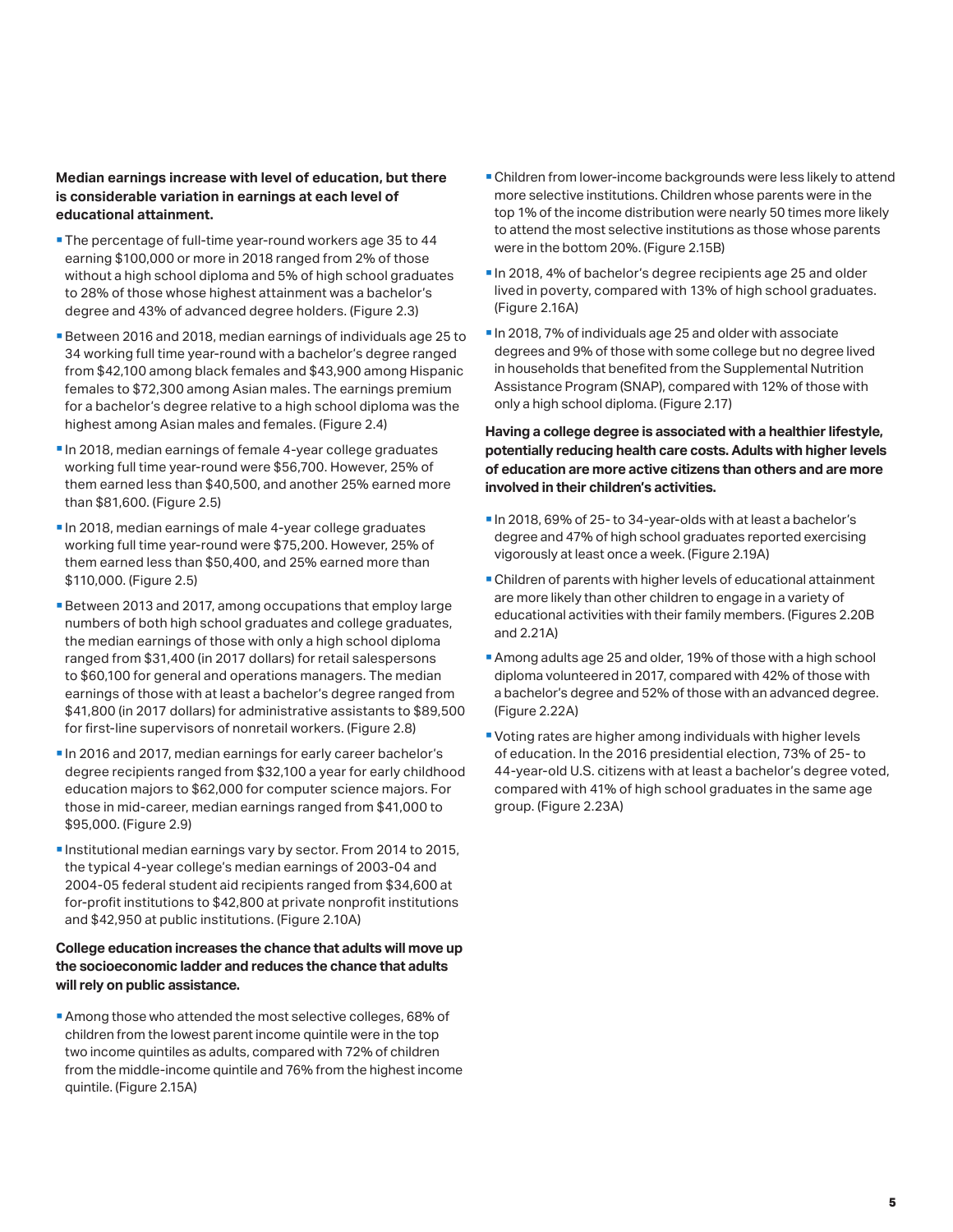### **Contents**

|    | 4 Highlights                                                                                         |                   |                                                                                                                                                           |  |  |  |  |  |  |  |
|----|------------------------------------------------------------------------------------------------------|-------------------|-----------------------------------------------------------------------------------------------------------------------------------------------------------|--|--|--|--|--|--|--|
|    | 8 Introduction                                                                                       |                   |                                                                                                                                                           |  |  |  |  |  |  |  |
|    |                                                                                                      |                   | Part 1: The Distribution of Benefits: Who Participates and Succeeds in Higher Education                                                                   |  |  |  |  |  |  |  |
|    | <b>College Enrollment</b>                                                                            |                   |                                                                                                                                                           |  |  |  |  |  |  |  |
|    | 10 College Enrollment by Race/                                                                       | FIGURE 1.1A       | College Enrollment Rates of Recent High School Graduates by Race/Ethnicity over Time                                                                      |  |  |  |  |  |  |  |
|    | <b>Ethnicity</b>                                                                                     | FIGURE 1.1B       | College Enrollment Rates of 18- to 24-Year-Olds by Race/Ethnicity over Time                                                                               |  |  |  |  |  |  |  |
|    | 11 College Enrollment by Gender                                                                      | FIGURE 1.2A       | College Enrollment Rates of Recent High School Graduates by Gender over Time                                                                              |  |  |  |  |  |  |  |
|    |                                                                                                      | FIGURE 1.2B       | College Enrollment Rates of 18- to 24-Year-Olds by Gender over Time                                                                                       |  |  |  |  |  |  |  |
|    | 12 College Enrollment by Math<br><b>Score and Socioeconomic</b>                                      | FIGURE 1.3A       | College Enrollment by Math Quintile and Parents' Socioeconomic Status                                                                                     |  |  |  |  |  |  |  |
|    | <b>Status</b>                                                                                        | FIGURE 1.3B       | Sector of First Postsecondary Institution by Math Quintile and Parents' Socioeconomic Status                                                              |  |  |  |  |  |  |  |
|    | <b>College Completion and Educational Attainment</b>                                                 |                   |                                                                                                                                                           |  |  |  |  |  |  |  |
|    | <b>13 College Completion Rates</b>                                                                   | FIGURE 1.4        | Six-Year Completion Rates by Sector, High School GPA, and Family Income                                                                                   |  |  |  |  |  |  |  |
| 14 | <b>Educational Attainment</b>                                                                        | FIGURE 1.5A       | Educational Attainment of Individuals Age 25 to 34 over Time                                                                                              |  |  |  |  |  |  |  |
|    |                                                                                                      | FIGURE 1.5B       | Educational Attainment of Individuals by Age Group, 2018                                                                                                  |  |  |  |  |  |  |  |
|    | <b>15 Educational Attainment by</b><br><b>Race/Ethnicity and Gender</b>                              | FIGURE 1.6        | Percentage of 25- to 29-Year-Olds Who Have Completed High School or a Bachelor's Degree,<br>by Race/Ethnicity and Gender over Time                        |  |  |  |  |  |  |  |
|    | 16 College Enrollment and<br><b>Attainment by State</b>                                              | FIGURE 1.7        | College Enrollment Rates of 18- to 24-Year-Olds and Educational Attainment by State                                                                       |  |  |  |  |  |  |  |
|    | Part 2: Individual and Societal Benefits of Higher Education                                         |                   |                                                                                                                                                           |  |  |  |  |  |  |  |
|    | <b>Earnings</b>                                                                                      |                   |                                                                                                                                                           |  |  |  |  |  |  |  |
|    | 17 Education, Earnings, and Tax<br><b>Payments</b>                                                   | FIGURE 2.1        | Median Earnings and Tax Payments of Full-Time Year-Round Workers Age 25 and Older,<br>by Education Level, 2018                                            |  |  |  |  |  |  |  |
|    | 18 Earnings Premium Relative to<br><b>Price of Education</b>                                         | FIGURE 2.2A       | Estimated Cumulative Full-Time Earnings Net of Loan Repayment for Tuition and Fees and<br>Books and Supplies, by Education Level                          |  |  |  |  |  |  |  |
|    | <b>19 Earnings Premium Relative to</b><br><b>Price of Education: Alternative</b><br><b>Scenarios</b> | FIGURE 2.2B       | Age at Which Cumulative Earnings of College Graduates Exceed Those of High<br><b>School Graduates</b>                                                     |  |  |  |  |  |  |  |
|    | <b>20 Variation in Earnings Within</b><br><b>Levels of Education</b>                                 | FIGURE 2.3        | Earnings Distribution of Full-Time Year-Round Workers Age 35 to 44, by Education Level, 2018                                                              |  |  |  |  |  |  |  |
|    | 21 Earnings by Race/Ethnicity,<br><b>Gender and Education Level</b>                                  | FIGURE 2.4        | Median Earnings of Full-Time Year-Round Workers Age 25 to 34, by Race/Ethnicity, Gender, and<br>Education Level, 2016-2018                                |  |  |  |  |  |  |  |
|    | 22 Earnings by Gender and<br><b>Education Level</b>                                                  | <b>FIGURE 2.5</b> | Median, 25th Percentile, and 75th Percentile Earnings of Full-Time Year-Round Workers Age 25<br>and Older, by Gender and Education Level, 2018            |  |  |  |  |  |  |  |
|    | 23 Earnings over Time by Gender<br>and Education Level                                               | FIGURE 2.6        | Median Earnings of Full-Time Year-Round Workers Age 25 to 34 over Time, by Gender and<br><b>Education Level</b>                                           |  |  |  |  |  |  |  |
|    | 24 Earnings Paths                                                                                    | FIGURE 2.7        | Median Earnings of Full-Time Year-Round Workers, by Age and Education Level, 2013–2017                                                                    |  |  |  |  |  |  |  |
|    | 25 Earnings by Occupation and<br><b>Education Level</b>                                              | FIGURE 2.8        | Median Earnings of Full-Time Workers Age 25 and Older with a High School Diploma and Those<br>with at Least a Bachelor's Degree, by Occupation, 2013–2017 |  |  |  |  |  |  |  |
|    | 26 Earnings by College Major                                                                         | FIGURE 2.9        | Median Earnings of Early Career and Mid-Career College Graduates Working Full Time,<br>by College Major, 2016-2017                                        |  |  |  |  |  |  |  |
|    | 27 Variation in Earnings by<br><b>Institutional Sector</b>                                           | FIGURE 2.10A      | Distribution of 2014 and 2015 Institutional Median Earnings of Federal Student Aid Recipients<br>in 2003-04 and 2004-05, by Sector                        |  |  |  |  |  |  |  |
|    |                                                                                                      | FIGURE 2.10B      | Average 2014 and 2015 Earnings of Dependent Federal Student Aid Recipients in 2003-04 and<br>2004-05, by Sector and Graduation Rate                       |  |  |  |  |  |  |  |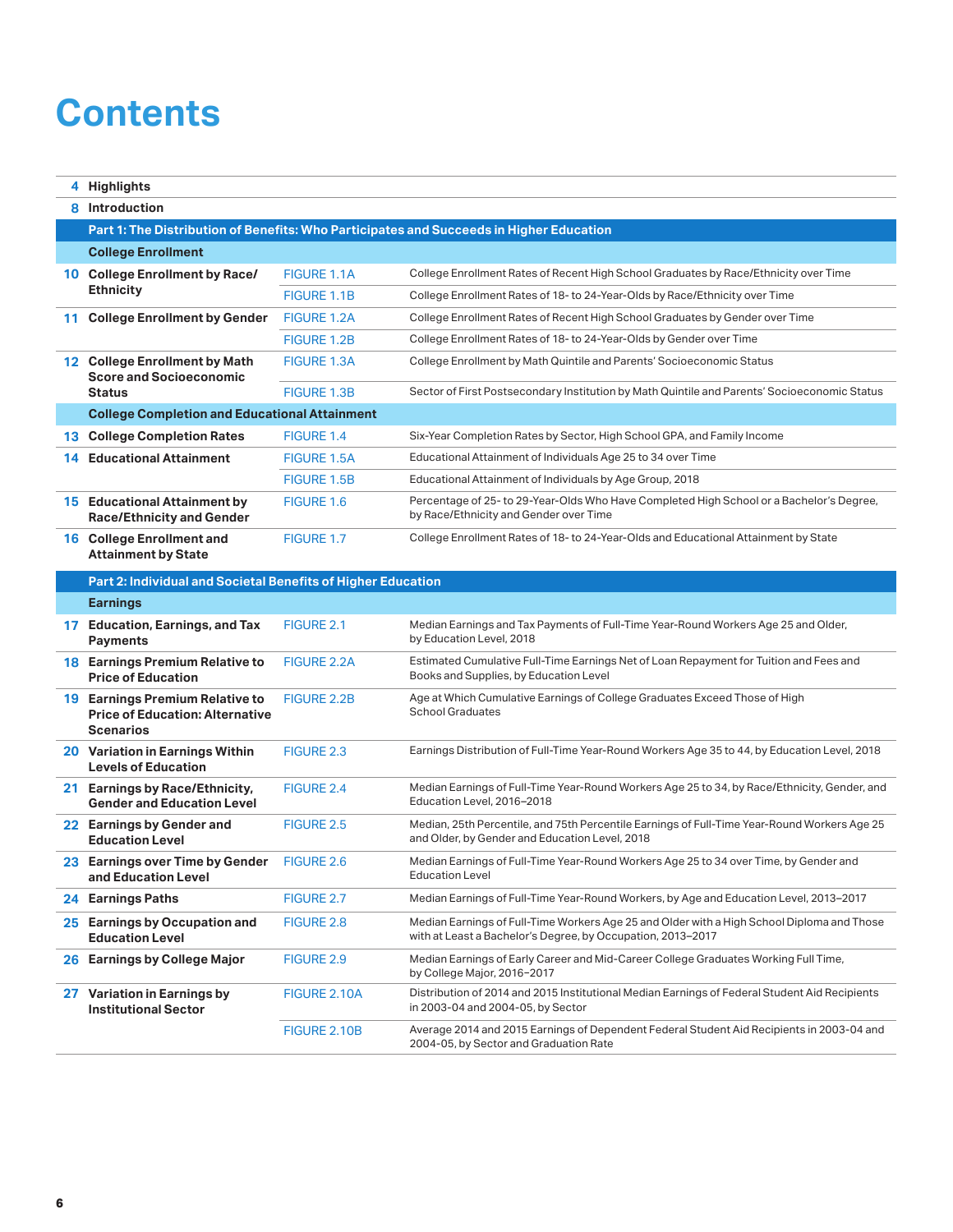### **Contents—Continued**

|     | <b>Other Economic Benefits</b>                                |                     |                                                                                                                                                             |
|-----|---------------------------------------------------------------|---------------------|-------------------------------------------------------------------------------------------------------------------------------------------------------------|
|     | 28 Employment                                                 | <b>FIGURE 2.11</b>  | Civilian Population Age 25 to 64: Percentage Employed, Unemployed, and Not in Labor Force,<br>2008, 2013, and 2018                                          |
|     | 29 Unemployment                                               | FIGURE 2.12A        | Unemployment Rates of Individuals Age 25 and Older, by Education Level, 1998 to 2018                                                                        |
|     | <b>30 Unemployment</b>                                        | FIGURE 2.12B        | Unemployment Rates of Individuals Age 25 and Older, by Age and Education Level, 2018                                                                        |
|     |                                                               | <b>FIGURE 2.12C</b> | Unemployment Rates of Individuals Age 25 and Older, by Race/Ethnicity and Education<br>Level, 2018                                                          |
| 31. | <b>Retirement Plans</b>                                       | FIGURE 2.13         | Employer-Provided Retirement Plan Coverage Among Full-Time Year-Round Workers Age 25<br>and Older, by Sector and Education Level, 2018                      |
|     | <b>32 Health Insurance</b>                                    | FIGURE 2.14A        | Employer-Provided Health Insurance Coverage Among Full-Time Year-Round Workers Age 25<br>and Older, by Education Level, 1998, 2008, and 2018                |
|     |                                                               | FIGURE 2.14B        | Employer-Provided Health Insurance Coverage Among Part-Time Workers Age 25 and Older,<br>by Education Level, 1998, 2008, and 2018                           |
|     | <b>33 Social Mobility</b>                                     | FIGURE 2.15A        | Percentage of Children in Top Income Quintiles as Adults, by Parents' Income and College Tier:<br>Children Born in 1980 to 1982                             |
|     |                                                               | FIGURE 2.15B        | Distribution of College Enrollment by Parents' Income Quintile, Children Born in 1980 to 1982                                                               |
|     | 34 Poverty                                                    | FIGURE 2.16A        | Percentage of Individuals Age 25 and Older Living in Households in Poverty, by Household Type<br>and Education Level, 2018                                  |
|     |                                                               | FIGURE 2.16B        | Living Arrangements of Children Under 18 Years of Age, by Poverty Status and Highest<br>Education of Either Parent, 2018                                    |
|     | <b>35 Public Assistance Programs</b>                          | <b>FIGURE 2.17</b>  | Percentage of Individuals Age 25 and Older Living in Households That Participated in Various<br>Public Assistance Programs, by Education Level, 2018        |
|     | <b>Health Benefits</b>                                        |                     |                                                                                                                                                             |
|     | 36 Smoking                                                    | FIGURE 2.18A        | Smoking Rates Among Individuals Age 25 and Older over Time, by Education Level                                                                              |
|     |                                                               | FIGURE 2.18B        | Smoking Rates Among Individuals Age 25 and Older, by Gender and Education Level, 2017                                                                       |
|     | 37 Exercise                                                   | FIGURE 2.19A        | Exercise Rates Among Individuals Age 25 and Older, by Age and Education Level, 2018                                                                         |
|     |                                                               | <b>FIGURE 2.19B</b> | Percentage Distribution of Leisure-Time Aerobic Activity Levels Among Individuals Age 25 and<br>Older, by Education Level, 2018                             |
|     | <b>Other Individual and Societal Benefits</b>                 |                     |                                                                                                                                                             |
|     | <b>38 Parents and Children:</b><br>Preschool-Age Children     | FIGURE 2.20A        | Percentage of 3-to 5-Year-Olds Enrolled in Preschool Programs, by Parents' Education<br>Level, 2017                                                         |
|     |                                                               | FIGURE 2.20B        | Percentage of 3- to 5-Year-Olds Participating in Activities with a Family Member, by Parents'<br>Education Level, 2016                                      |
|     | <b>39 Parents and Children:</b><br><b>School-Age Children</b> | FIGURE 2.21A        | Percentage of Kindergartners Through Fifth Graders Participating in Activities with a Family<br>Member in the Past Month, by Parents' Education Level, 2016 |
|     |                                                               | <b>FIGURE 2.21B</b> | Percentage of Elementary and Secondary School Children Whose Parents Were Involved in<br>School Activities, by Parents' Education Level, 2016               |
|     | <b>40 Civic Involvement</b>                                   | FIGURE 2.22A        | Percentage of Individuals Age 25 and Older Who Volunteered, by Gender and Education<br>Level, 2017                                                          |
|     |                                                               | <b>FIGURE 2.22B</b> | Percentage of Individuals Age 25 and Older Who Volunteered, by Age and Education<br>Level, 2017                                                             |
|     | 41 Voting                                                     | FIGURE 2.23A        | Voting Rates Among U.S. Citizens, by Age and Education Level, 2016 and 2018                                                                                 |
|     |                                                               | FIGURE 2.23B        | Voting Rates Among U.S. Citizens During Presidential Elections over Time, by Education Level                                                                |
|     | 42 References                                                 |                     |                                                                                                                                                             |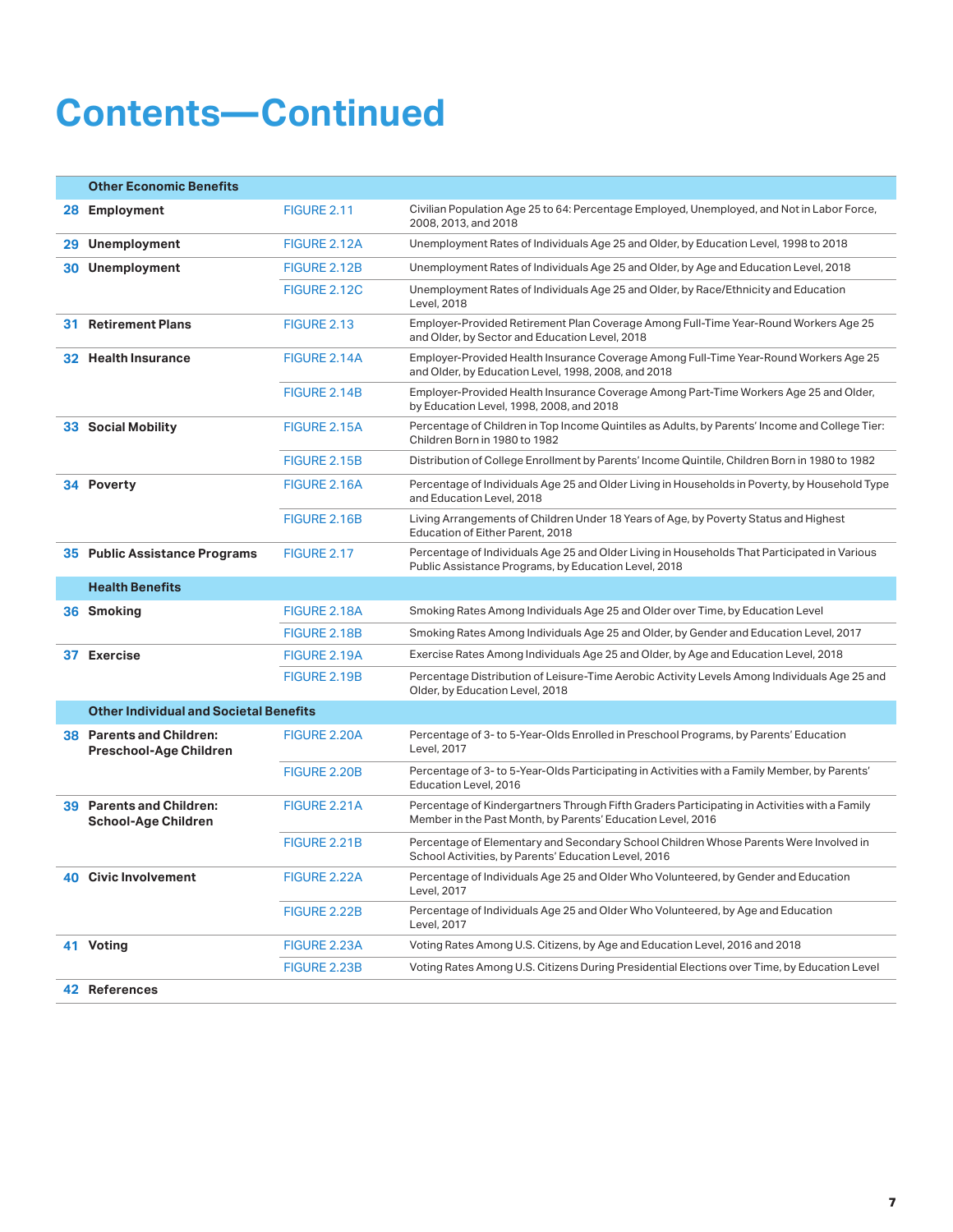## <span id="page-7-0"></span>**Introduction**

Jessica Howell Vice President, Research, College Board

*Education Pays: The Benefits of Higher Education for Individuals and Society* documents the substantial individual payoff from investments in higher education, the variation in outcomes experienced by different individuals, and the benefits we all enjoy from a more educated populace. Since 2004, College Board has been publishing updates to this report every three years. *Education Pays* rounds out the *Trends in Higher Education* series that includes *Trends in Student Aid* and *Trends in College Pricing*. These reports provide a foundation for evaluating public policies to increase educational opportunities.

This report combines publicly available government statistics and academic research to paint a detailed and integrated picture of the benefits of higher education and the distribution of those benefits across society. Many graphs in this report compare the experiences of people with different education levels and illustrate straightforward correlations between education and various outcomes. When possible, we cite causal evidence of the direct impact of higher education on both financial outcomes and behavior patterns.

### **COLLEGE ACCESS AND SUCCESS**

*Education Pays* provides information about college enrollment patterns, completion rates, and educational attainment levels across demographic groups in the United States. The nation has made progress increasing the share of young adults who invest in postsecondary education. The percentage of 18- to 24-year-olds who enroll in college increased from 25% in 1978 to 41% in 2018 (Figure 1.1B). The growth in college enrollment over time translates into 67% of adults age 25 to 34 in the U.S. having at least some college experience in 2018, an increase from 57% in 2000 and from 46% in 1980 (Figure 1.5A).

Although the share of all young adults age 25 to 29 who had a bachelor's degree or higher rose to 36% in 2018, this share ranged from 19% for Hispanics and 23% for blacks to 43% for whites and 66% for Asians (Page 15). Gaps in college enrollment and completion rates can be partially explained by differences in academic preparation in K–12. Yet, even among students with similar academic achievement levels in high school, students from lowersocioeconomic-status families enroll and graduate at lower rates than those from higher-socioeconomic-status families (Figures 1.3A and 1.4). Moreover, there are stark differences by student socioeconomic status in types of postsecondary institutions students with similar academic preparation choose, which likely contributes to uneven college completion rates (Figure 1.3B).

### **THE PAYOFF OF HIGHER EDUCATION FOR INDIVIDUALS**

Most college students report improved job prospects and financial security as a primary reason for college attendance. The data are clear: adults with postsecondary credentials are, in fact, more likely to be employed and to earn more than individuals who did not attend college. In 2018, 83% of adults with bachelor's degrees or higher were employed, compared with 69% of adults with a high school diploma (Figure 2.11). In 2018, median earnings of full-time workers with associate and bachelor's degrees were 24% and 61% higher, respectively, than that of their peers with only a high school diploma. The earnings premium for workers with postbaccalaureate credentials is even higher (Figure 2.1). Though not all the earnings premia cited above are attributable to differences in educational attainment, a growing body of research clearly identifies postsecondary education as causally impacting earnings (Zimmerman, 2014; Hoekstra, 2009).

The benefits of a college education extend beyond financial gains. More educated citizens have greater access to health care and retirement plans. They are more likely to engage in healthy behaviors, be active and engaged citizens, and be in a position to provide better opportunities for their children.

Because the price of college continues to rise over time, even substantial benefits from investing in education must be compared with costs in order to assess whether college is a worthwhile investment. Figures 2.2A and 2.2B indicate that a 4-year college graduate who enrolls at age 18 with median earnings can expect to earn enough by age 33 to compensate for being out of the labor force for four years and for borrowing the full tuition and fees and books and supplies without any grant aid. An associate degree is both faster and less expensive to acquire but yields smaller earnings, on average, than a bachelor's degree, so it is unsurprising that the break-even age of an associate degree is similar (age 31). Over the course of a lifetime, and accounting for the costs of obtaining a degree, individuals with a bachelor's degree earn about \$400,000 more than individuals with a high school degree. The financial benefits of an associate degree are roughly half as large.

The average payoff to college is considerable, but not all students reap the same financial rewards. Several analyses in this report focus on the variation in the outcomes of higher education across and within demographic groups, types of credentials, and institutional sectors. The distribution of earnings in Figure 2.3 tells a more nuanced story about the mid-career earnings of full-time workers with the same level of education. While 28% of employed adults with a bachelor's degree working full time earn more than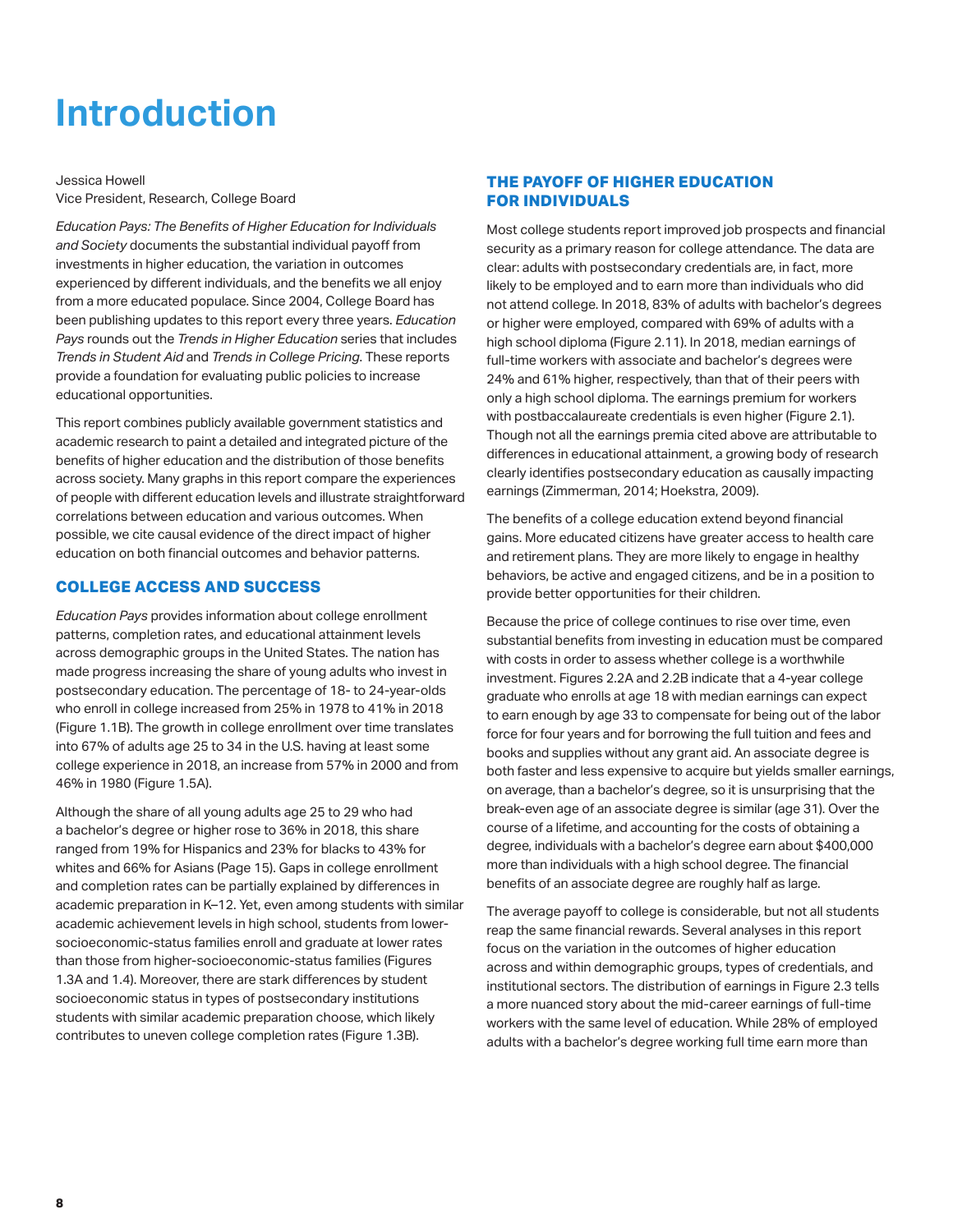\$100,000, 17% earn less than \$40,000. This disparity in earnings outcomes reflects, among other underlying factors, geographic differences in wages, variation in types of colleges attended, and differences in fields of study and occupations (Figures 2.8 through 2.10B). Although these nuances are important to our understanding of the circumstances under which educational investments pay off, the overall patterns are clear—more education is associated with increased opportunities for the vast majority of students.

This report also reveals earnings differentials among individuals with similar levels of education by race and gender. Underrepresented minorities continue to earn less than their white and Asian counterparts and females continue to earn less than their male counterparts (Figures 2.4 through 2.6). Though issues of equity exist in the workplace, postsecondary education remains a catalyst for social mobility. Figure 2.15A shows that a college education can be a powerful equalizer. When students attend similar postsecondary institutions, the percentage of students who end up in the top two income quintiles as adults is nearly the same for students from the lowest-income-quintile families as it is for those from top-incomequintile families. Although Figure 2.15B illustrates that affluent students are still considerably more likely to attend selective colleges than their less affluent peers, expanding access to selective colleges remains a promising avenue to economic mobility.

### **THE PUBLIC BENEFITS OF HIGHER EDUCATION**

Society at large also gains from increases in postsecondary attainment. A more productive economy generates a higher standard of living. We can all enjoy the benefits of having a more well-educated populace. Increases in wages generate higher tax payments at the local, state, and federal levels. In 2018, four-year college graduates paid, on average, 82% more in taxes than high school graduates and, for those with a professional degree, average tax payments were more than three times as high as those of high school graduates. Spending on social support programs such as unemployment compensation, the Supplemental Nutrition Assistance Program (SNAP), and Medicaid is much lower for individuals with higher levels of education. Figure 2.17 shows that SNAP participation among individuals with a high school diploma is four times as high as that among those with a bachelor's degree or higher.

Education is associated with healthful behaviors and civic engagement. Over time, rates of smoking have dropped the most precipitously among college-educated adults (Figure 2.18A). Rates of reported exercise rise with educational attainment for individuals of all ages (Figure 2.19A). Adults with greater educational attainment are more likely to volunteer and to vote. In the 2016 presidential election, 73% of young adults age 25 to 44 with at least a bachelor's degree voted, compared with 41% of their peers with a high school diploma (Figure 2.23A).

The data in *Education Pays* provide a strong argument for increasing access to and support for successful postsecondary pathways. Research suggests that increased public commitment to this priority through public subsidies for higher education institutions is the most promising approach to increasing degree completion and realizing greater private and public benefits (Deming & Walters, 2017; Avery, Howell, Pender, & Sacerdote, 2019).

### **IS COLLEGE WORTH IT?**

A postsecondary education opens the door to many opportunities. As the price of college continues to rise, more students and families are asking if college is worth it. Media headlines highlight stories of college students saddled with debt without gainful employment. Although these stories do exist, they are far from typical. As illustrated in this report, college is a worthwhile investment that pays off over time for most students. Of course, students and families face crucial choices—which institution, which field of study, and how to finance it all—that factor into their eventual answer to the question, "Was college worth it?" Additional data and transparency about the costs and benefits of postsecondary education are needed to inform these choices.

*Education Pays* shows the variation in earnings by institutional sector based on the college-level earnings data from the Department of Education's College Scorecard (Figures 2.10A and 2.10B). In 2019, the Department of Education expanded upon the college-level earnings data it began releasing in 2015. It provided program-level data for every college, including median debt data and median first-year earnings data. This is the first time such detailed data about labor market outcomes of students from specific majors and colleges have been made available at the national level. The earnings data include information for associate and bachelor's degrees, certificate programs, and graduate degrees—a substantial step toward transparency around the monetary benefits of specific postsecondary investments. Continued progress in providing data on the benefits and costs of postsecondary investments at the institution and program levels will give students, families, institutions, and policymakers the information they need to quantitatively evaluate which postsecondary opportunities best serve individual and public educational goals.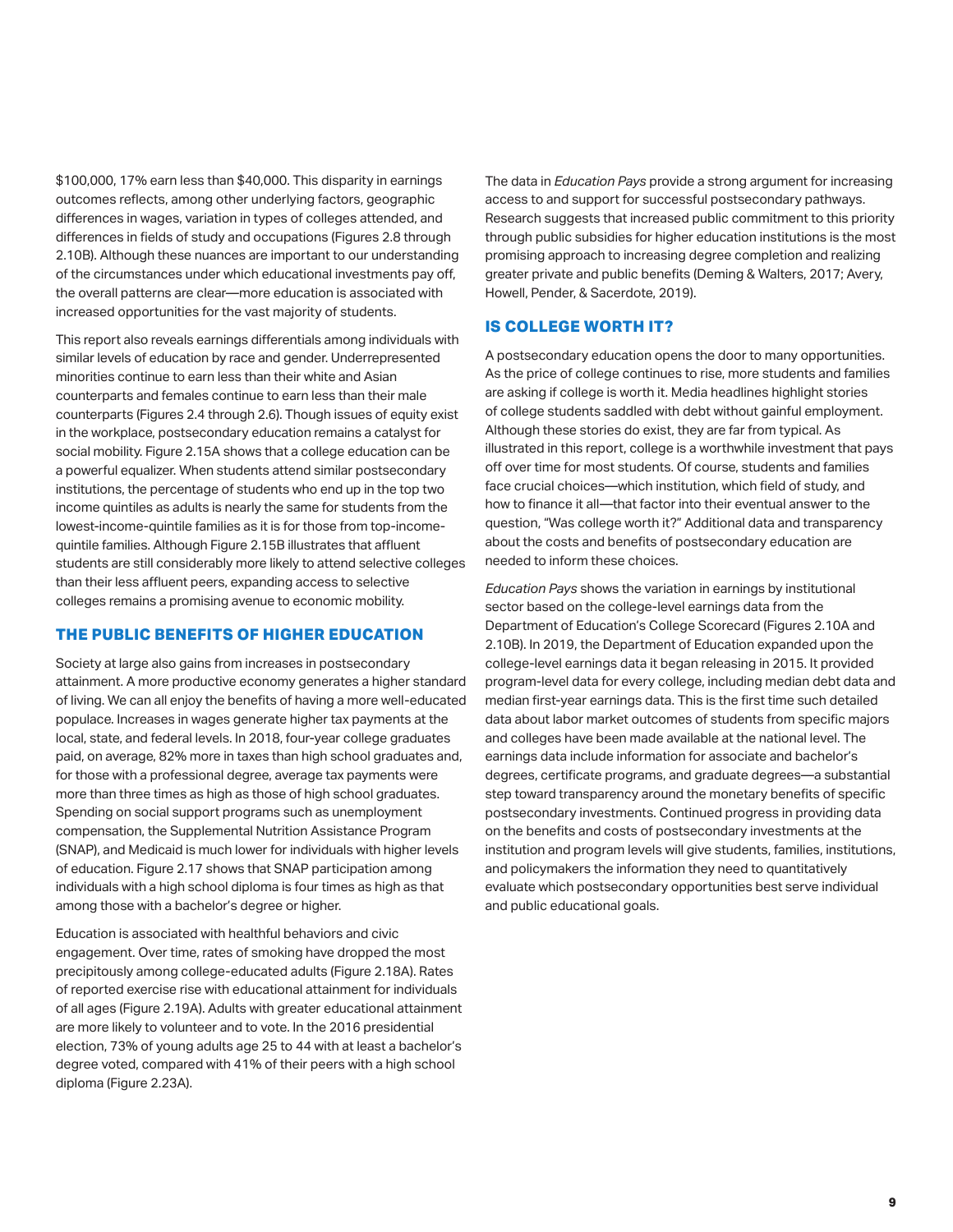# <span id="page-9-0"></span>**College Enrollment by Race/Ethnicity**

In 1998, 59% of black and 55% of Hispanic recent high school graduates enrolled in college within one year of high school graduation, compared with 68% of white students. In 2018, enrollment rates were 60%, 66%, and 70% for black, Hispanic, and white students, respectively.



FIGURE 1.1A Postsecondary Enrollment Rates of Recent High School Graduates





NOTES: "Recent high school graduates" include those who graduated from high school in the previous 12 months. "All 18- to 24-year-olds" also include those who have not completed high school. "Postsecondary enrollment rates" are three-year moving averages and include both undergraduate and graduate students. Some 18- to 24-year-olds have completed college and are no longer enrolled. Because of small sample sizes for Hispanics and blacks, annual fluctuations in enrollment rates may not be significant.

- **Enrollment rates of young adults between the** ages of 18 and 24 are lower than enrollment rates of all recent high school graduates.
- In 1998, 29% of black and 21% of Hispanic young adults between the ages of 18 and 24 were enrolled in college, compared with 40% of white young adults. In 2018, enrollment rates were 37% for black and Hispanic and 42% for white young adults.

- College enrollment rates are higher for Asians than for other racial/ethnic groups. In 2018, 83% of Asians enrolled in college within a year of graduating from high school. (NCES, *Digest of Education Statistics*, *2019*, Table 302.20; calculations by the authors)
- **Differences in high school graduation rates account** for some of the college enrollment gaps graphed in Figure 1.1B. In 2016-17, 89% of white, 78% of black, and 80% of Hispanic public high school students graduated from high school in four years. (NCES, *Digest of Education Statistics*, *2018*, Table 219.47)

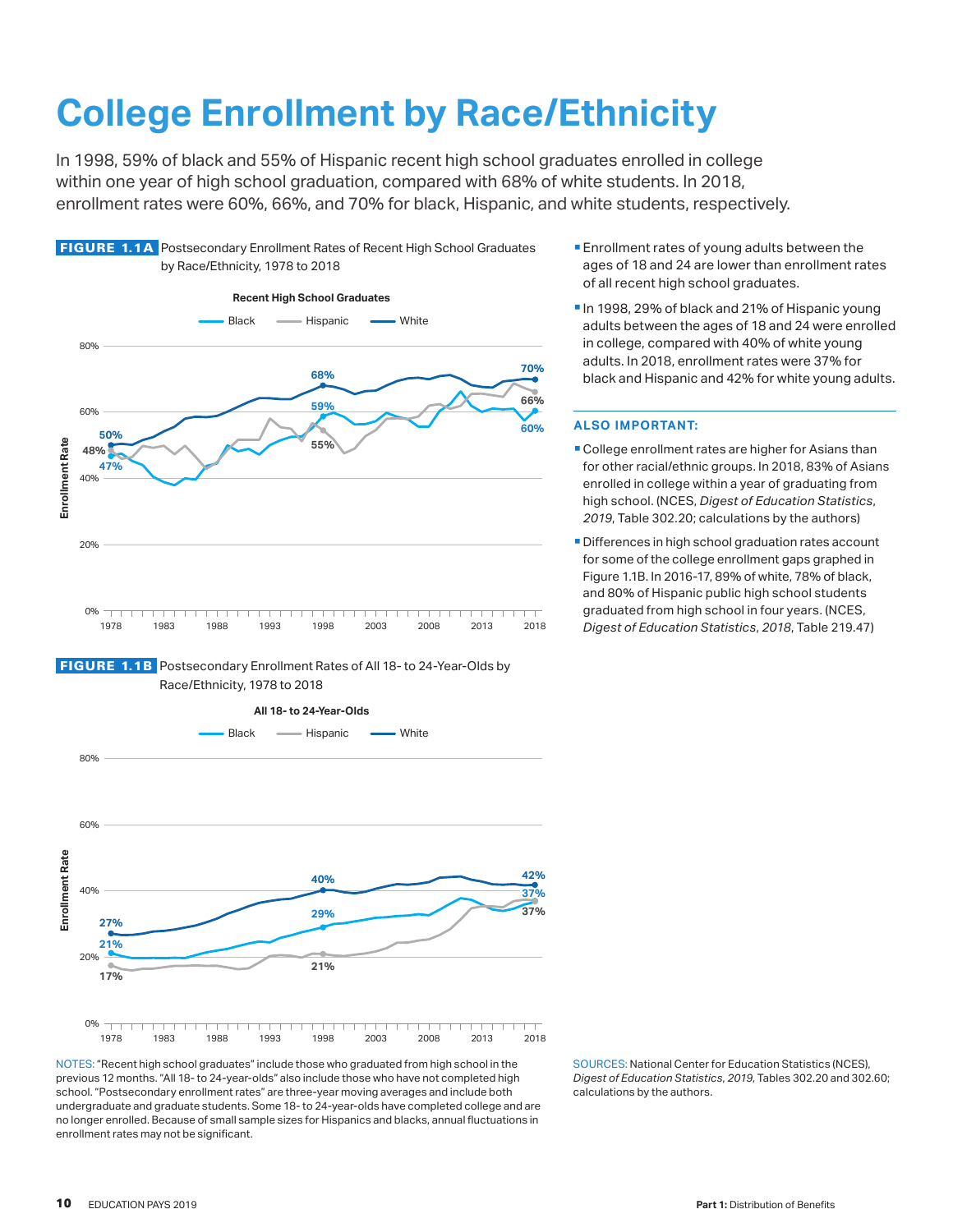# <span id="page-10-0"></span>**College Enrollment by Gender**

In 1998, 62% of male and 70% of female recent high school graduates enrolled in college within one year of high school graduation. In 2018, enrollment rates were 65% and 72% for male and female students, respectively.



FIGURE 1.2A Postsecondary Enrollment Rates of Recent High School Graduates





NOTES: "Recent high school graduates" include those who graduated from high school in the previous 12 months. "All 18- to 24-year-olds" also include those who have not completed high school. "Postsecondary enrollment rates" are three-year moving averages and include both undergraduate and graduate students. Some 18- to 24-year-olds have completed college and are no longer enrolled.

**Since 1989, the college enrollment rate of recent** female high school graduates has consistently exceeded that of recent male high school graduates.

In 2018, 38% of all male and 44% of all female young adults between the ages of 18 and 24 were enrolled in college. The gender gap in enrollment for this age group was 3 percentage points in 1998 and 6 percentage points in 2008.

### **ALSO IMPORTANT:**

In 1977, female students accounted for 49% of all college students. By 2017, this percentage had grown to 57%. (NCES, *Digest of Education Statistics*, *2018*, Table 303.10)

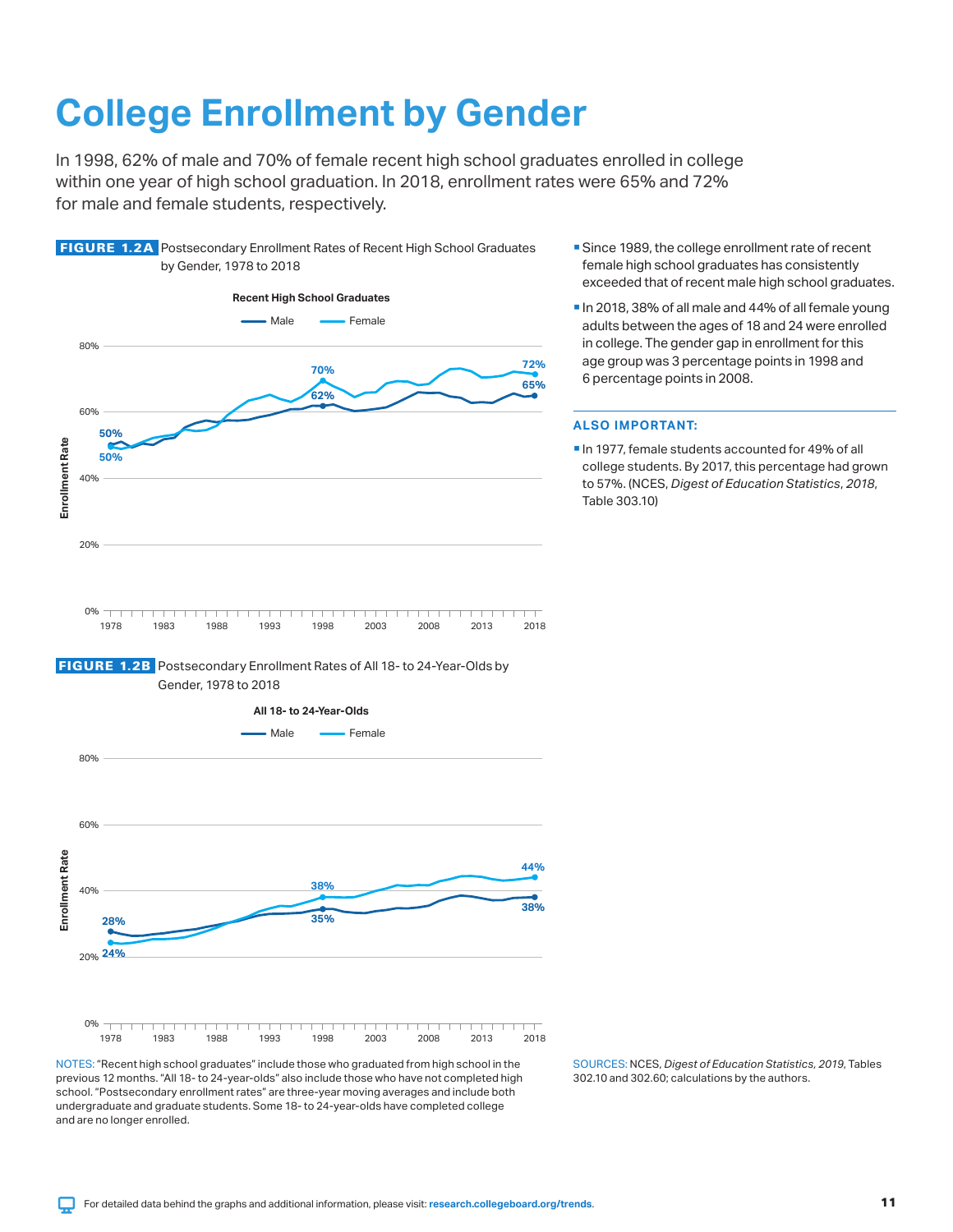### <span id="page-11-0"></span>**College Enrollment by Math Score and Socioeconomic Status**

Among students with similar high school math test scores, college enrollment rates are higher for those from higher socioeconomic status (SES) quintiles than for those from lower SES quintiles.



FIGURE 1.3A Postsecondary Enrollment Status in 2016 by Math Quintile and

FIGURE 1.3B Sector of First Postsecondary Institution by Math Quintile and Parents' Socioeconomic Status: High School Class of 2013



- **For the high school class of 2013, gaps in college** enrollment rates between students from different SES backgrounds are larger for those with lower math scores.
	- $\bullet$  Among students in the lowest two math quintiles, 46% of those from the lowest two SES quintiles had enrolled in college by 2016 (three years after high school graduation), and 65% of those from the highest two SES quintiles had enrolled.
- $*$  Among students in the highest two math quintiles, 82% of low-SES and 94% of high-SES students had enrolled in college by 2016.
- **High-SES students are more likely to enroll in a** public or private nonprofit 4-year institution than their lower-SES peers with similar math scores.

### **ALSO IMPORTANT:**

**Figure 1.3B shows the sectors of first institutions** students attended. Some students begin in one sector before transferring to another type of institution. For example, about 30% of students who first enrolled in a public 2-year college in 2012 had transferred to a 4-year institution by 2018. (Shapiro et al., 2019, Table 4a)

NOTES: Math quintiles were based on students' 11th-grade math scores. Socioeconomic status was measured by a composite score of parental education, occupations, and family income in 2011 when students were in 11th grade. Components may not sum to totals because of rounding.

SOURCES: NCES, High School Longitudinal Study of 2009; PowerStats calculations by the authors.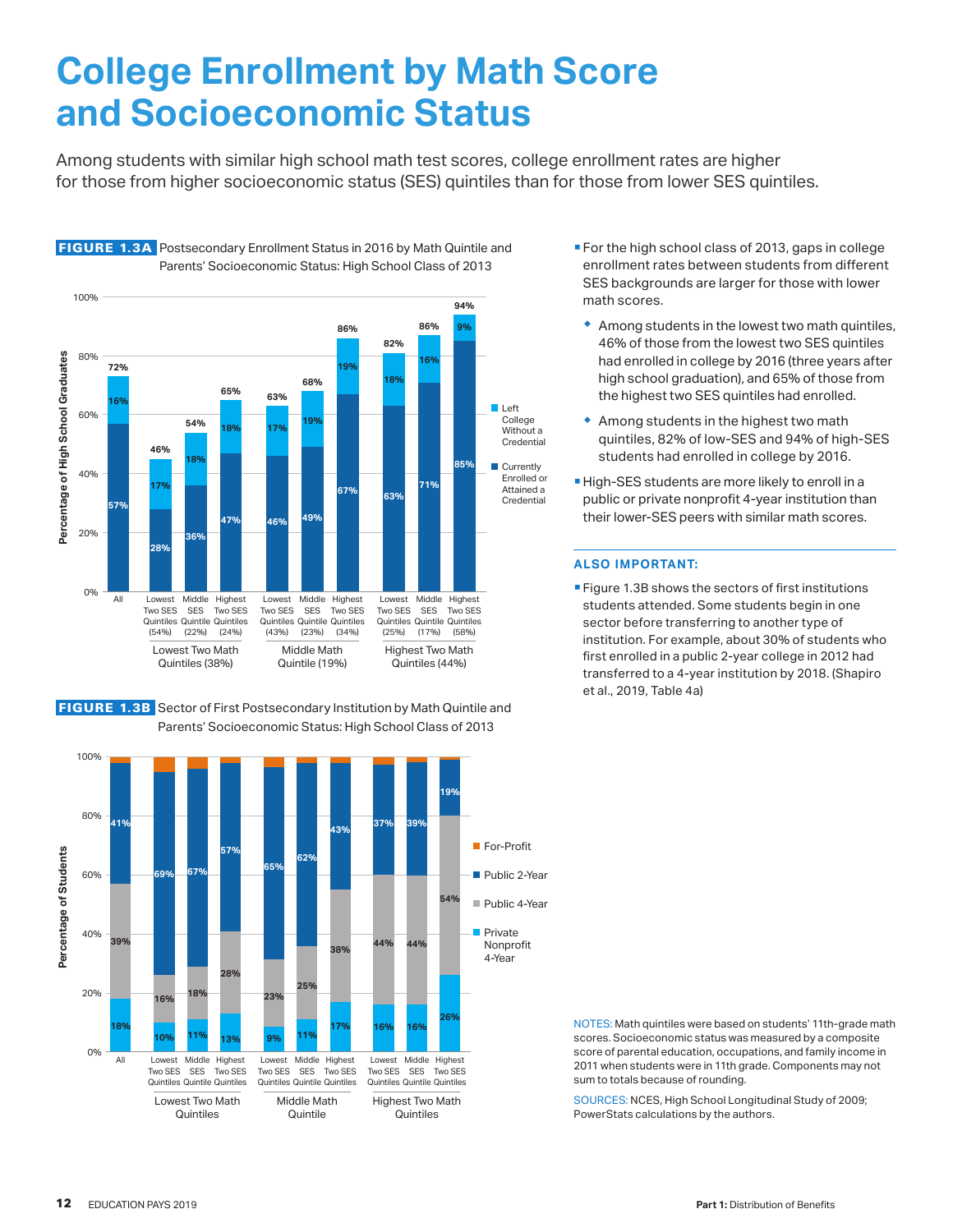# <span id="page-12-0"></span>**College Completion Rates**

Within each sector, students with higher family incomes were more likely to complete a degree than their lower-income peers with similar high school GPAs.



- **Among public 4-year students in the highest high** school GPA (HSGPA) category, 63% of low-income students completed a degree within 6 years while 90% of high-income students did.
- **Among public 4-year students in the lowest HSGPA** category, 40% of low-income students completed a degree within 6 years while 63% of high-income students did.
- **Among undergraduate students who started** college for the first time in 2011-12, 66% of those whose first enrollment was at a public 4-year institution and 77% of those who started at a private nonprofit 4-year institution completed either an associate or a bachelor's degree within 6 years. In contrast, 32% of public 2-year students and 23% of for-profit students completed an associate or bachelor's degree within 6 years.

### **ALSO IMPORTANT:**

- **Figure 1.4 shows the shares of students who had** completed an associate or bachelor's degree within 6 years. In addition, 2% of public 4-year, 1% of private nonprofit 4-year, 8% of public 2-year, and 24% of for-profit students had completed a certificate within 6 years. (NCES, BPS 2012/2017; calculations by the authors)
- **Full-time students are more likely to complete** credentials than part-time students. Among students who first enrolled in college in 2012, 80% of those who enrolled full time had completed a credential 6 years later while only 21% of those who enrolled part time had. (Shapiro et. al., 2018, Table 16)
- While students' academic preparation is perhaps the most important predictor of their likelihood of completing a credential, studies have shown that initial college choice has a causal impact on completion. For example, among college students in the public sector, access to 4-year institutions substantially increases bachelor's degree completion rates, particularly for low-income students. (Goodman, Smith, & Hurwitz, 2015)

NOTES: Includes first-time undergraduate students who began their study in 2011-12. Completion status was as of June 2017. Parents' income groups of dependent students were based on 2010 income: Low (less than \$50,000), Middle (between \$50,000 and \$99,999), and High (\$100,000 or higher). For-profit sector is not broken down by HSGPA because of small sample size. Components may not sum to totals because of rounding.

SOURCES: NCES, Beginning Postsecondary Students 2012/2017; PowerStats calculations by the authors.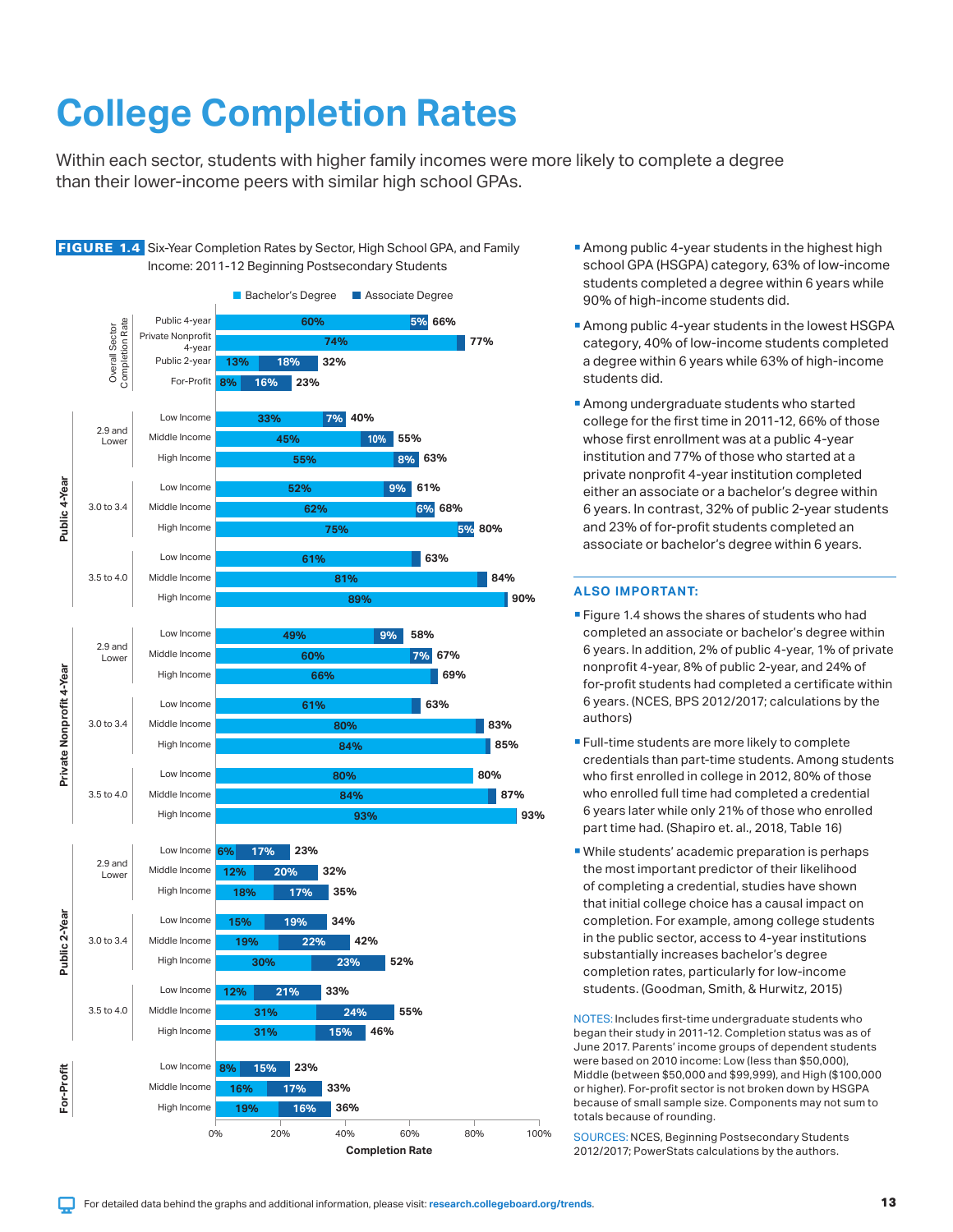# <span id="page-13-0"></span>**Educational Attainment**

The percentage of young adults in the U.S. between the ages of 25 and 34 with at least a bachelor's degree grew from 11% in 1960 to 24% in 1980 and 1990. In 2018, 39% of adults in this age group had earned at least a bachelor's degree.



NOTE: Percentages may not sum to 100 because of rounding.

SOURCE: U.S. Census Bureau, Educational Attainment in the United States, 2018, Table A-1.

FIGURE 1.5B Educational Attainment of Individuals by Age Group, 2018



NOTE: Percentages may not sum to 100 because of rounding. SOURCE: NCES, *Digest of Education Statistics, 2018*, Table 104.30.

- **The percentage of adults age 25 to 34 with some** college or an associate degree grew rapidly in the 1970s and again in the 1990s. It has stabilized since 2000 at 28%.
- In 1940, 86% of adults in the U.S. age 25 to 34 had no postsecondary education experience. By 1980, that percentage had decreased to 55% and has since decreased by another 21 percentage points to 34% in 2018.
- In 2018, about 10% of adults age 25 to 49 held an associate degree, and 39% held at least a bachelor's degree.

- **The fact that the earnings differential between** high school graduates and college graduates has increased over time despite the increasing prevalence of college degrees indicates that the demand for college-educated workers in the labor market has increased more rapidly than the supply. (See Goldin & Katz [2008] and Autor [2010] for discussion of the failure of the supply of college graduates to keep up with the demand.)
- **According to the Organisation for Economic** Co-operation and Development (OECD), Korea had the highest educational attainment among all OECD countries in 2018 with 70% of 25- to 34-year-olds having completed tertiary education. (OECD, 2019, Chart A1.2)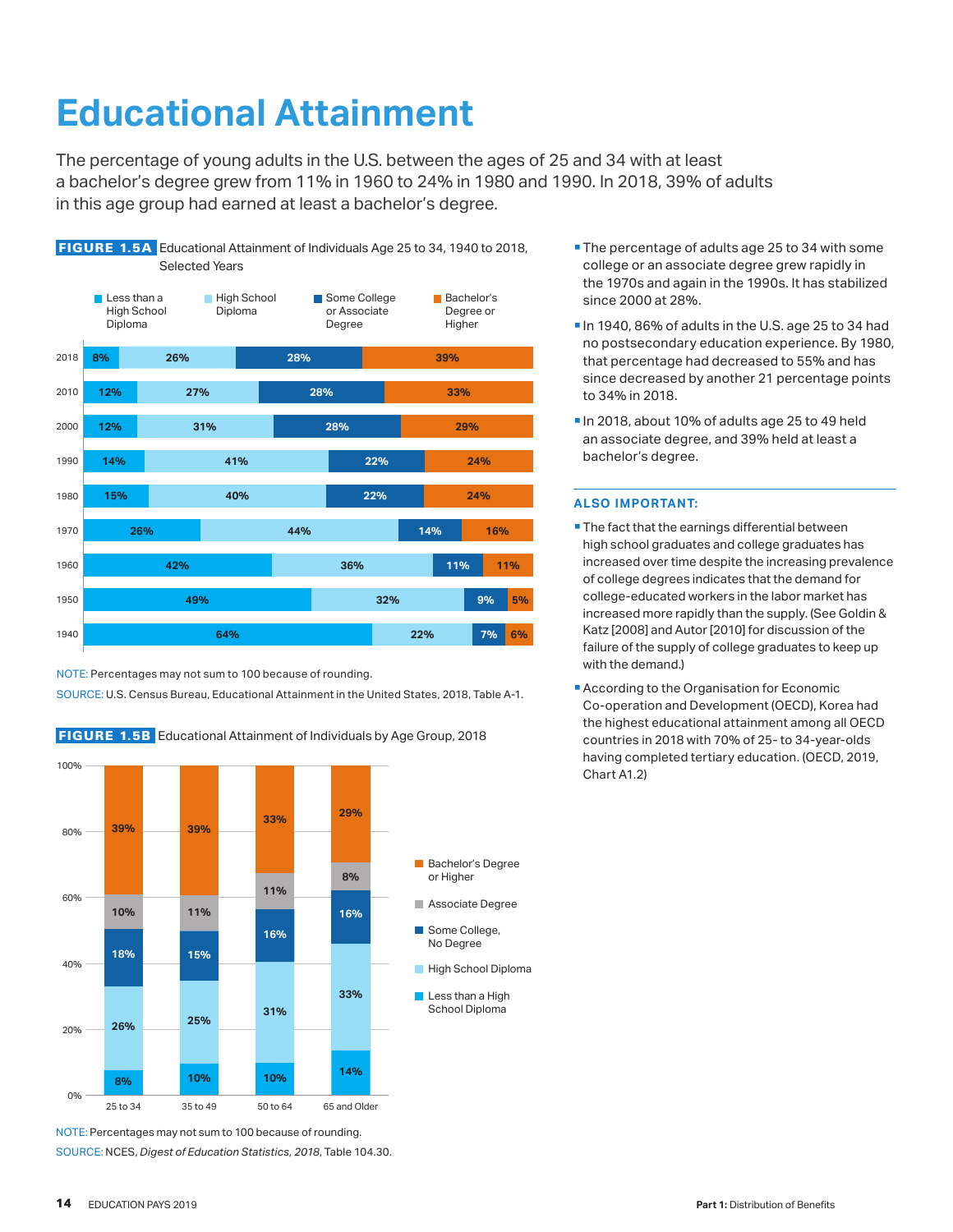### <span id="page-14-0"></span>**Educational Attainment by Race/Ethnicity and Gender**

Among blacks, whites, and Hispanics between the ages of 25 and 29, females outpace males in terms of both high school and bachelor's degree completion. This gender gap emerged in the 1990s.

**FIGURE 1.6** Percentage of 25- to 29-Year-Olds Who Have Completed High School or a Bachelor's Degree, by Race/Ethnicity and Gender, 1978 to 2018



- Between 1978 and 2018, the percentage of black females age 25 to 29 who held a bachelor's degree nearly doubled from 13% to 25%, while the percentage of black males with a bachelor's degree increased from 12% to 20%.
- Between 1978 and 2018, the percentage of Hispanic females age 25 to 29 who held a bachelor's degree tripled from 7% to 22%, while the percentage of Hispanic males with a bachelor's degree nearly doubled from 9% to 17%.
- **Between 1978 and 2018, the percentage of white** females age 25 to 29 who held a bachelor's degree more than doubled from 22% to 47%, while the percentage of white males with a bachelor's degree increased from 29% to 39%.
- **Between 2008 and 2018, the percentage of white** and Hispanic males or females age 25 to 29 with a bachelor's degree increased by about 7 to 9 percentage points, while the increase was about 2 to 4 percentage points among black males or females over this time period.

### **ALSO IMPORTANT:**

The share of all young adults age 25 to 29 with at least a bachelor's degree was 36% in 2018; this share ranged from 19% for Hispanics and 23% for blacks to 43% for whites and 66% for Asians. (NCES, *Digest of Education Statistics*, 2018, Table 104.30)

NOTE: Attainment rates are three-year moving averages. SOURCES: NCES, *The Condition of Education, 2007*, Table 27; *Digest of Education Statistics, 2018*, Table 104.30.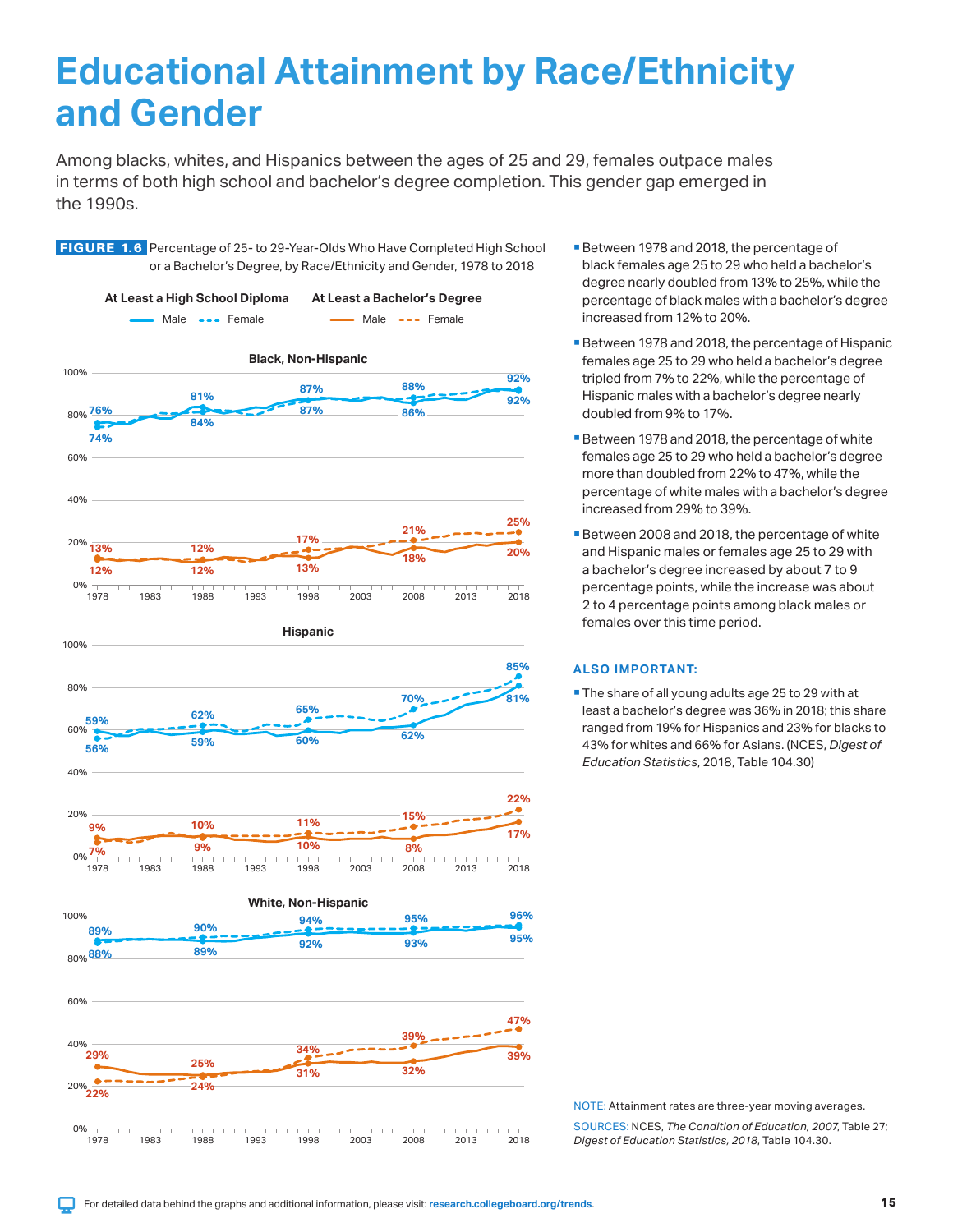# <span id="page-15-0"></span>**College Enrollment and Attainment by State**

The percentage of 18- to 24-year-olds enrolled in college in 2017 ranged from 29% in Alaska and 31% in Nevada to 56% in the District of Columbia and 57% in Rhode Island.

FIGURE 1.7 Postsecondary Enrollment Rates of 18- to 24-Year-Olds and Percentage of All Adults with at Least a Bachelor's Degree in 2017



SOURCES: NCES, *Digest of Education Statistics*, *2018*, Tables 104.88 and 302.65.

- In 2017, the percentage of adults age 25 and older with at least a bachelor's degree ranged from 20% in West Virginia and 22% in Mississippi to 44% in Massachusetts and 57% in the District of Columbia.
- Iowa, Michigan, Nebraska, and Wisconsin have college enrollment rates above the national average of 43%, but bachelor's degree attainment rates are slightly lower than the national average of 32%.

#### **ALSO IMPORTANT:**

**In 2018, median household income in the United** States was \$63,200. Median household income was under \$50,000 in Mississippi, New Mexico, Arkansas, Alabama, and Louisiana; it was over \$80,000 in Hawaii, New Hampshire, District of Columbia, Maryland, and Massachusetts. (U.S. Census Bureau, Social and Economic Supplement, Table H-8)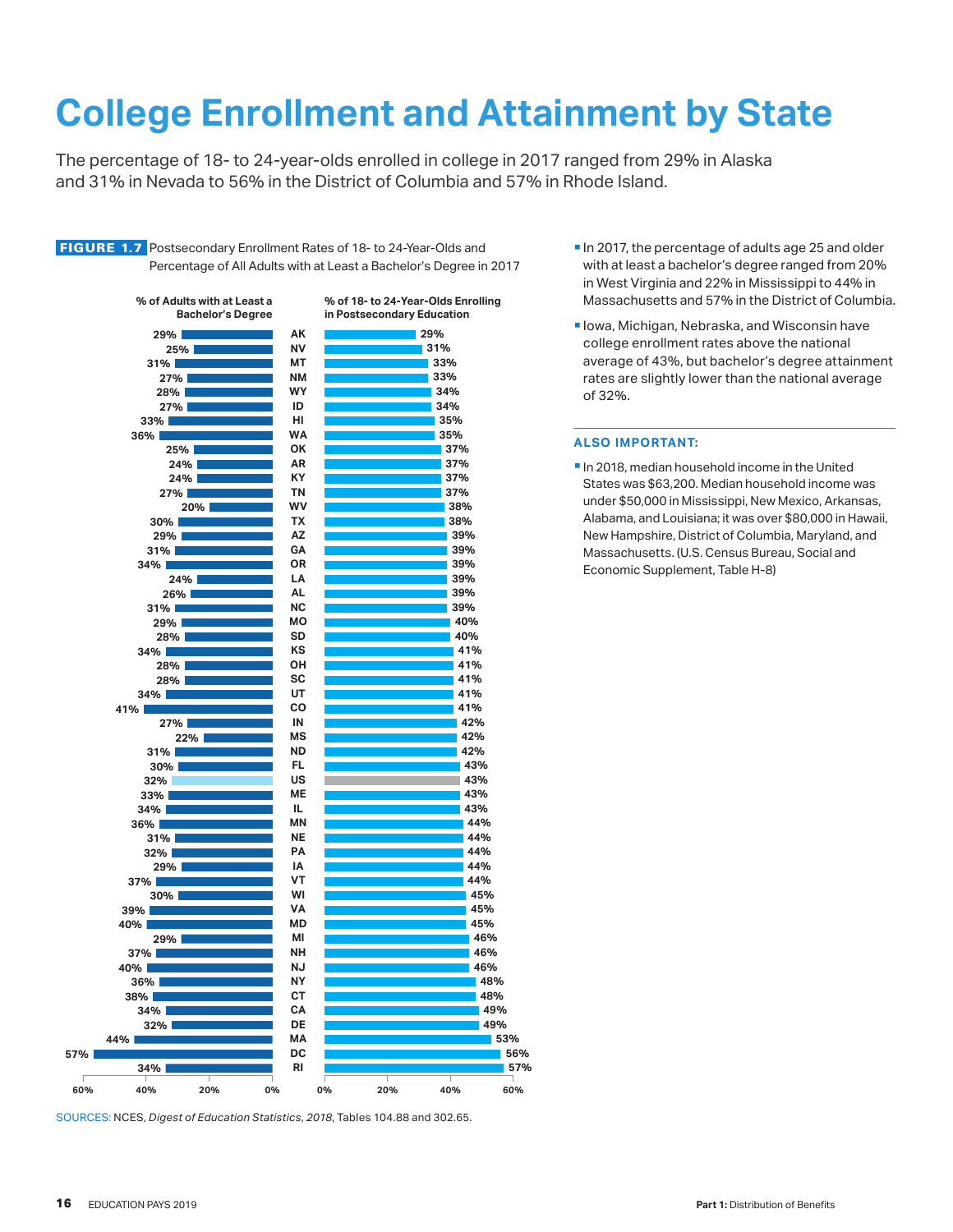# <span id="page-16-0"></span>**Education, Earnings, and Tax Payments**

In 2018, median earnings of bachelor's degree recipients with no advanced degree working full time were \$24,900 higher than those of high school graduates. Bachelor's degree recipients paid an estimated \$7,100 more in taxes and took home \$17,800 more in after-tax income than high school graduates.

- On average, taxes take a larger share of the incomes of individuals with higher earnings, so the after-tax earnings premium is slightly smaller than the pretax earnings premium.
- Median earnings for individuals with associate degrees working full time were 24% higher than median earnings for those with only a high school diploma. After-tax earnings were 22% higher.
- **The median total tax payments of full-time workers with a** professional degree in 2018 were over 3.7 times as high as the median tax payments of high school graduates working full time. After-tax earnings were about 2.8 times as high.

### **ALSO IMPORTANT:**

- In 2018, 76% of 4-year college graduates age 25 and older had earnings and 59% worked full time; 59% of high school graduates age 25 and older had earnings, and 44% worked full time.
- Not all the differences in earnings reported here may be attributable to education level. Educational credentials are correlated with a variety of other factors that affect earnings, including parents' socioeconomic status and some personal characteristics.
- While the average high school graduate may not earn as much as the average college graduate simply by obtaining a bachelor's degree, rigorous research on the subject suggests that the figures cited here do not measurably overstate the financial return to higher education. (Card, 2001; Carneiro, Heckman, & Vytlacil, 2011; Rouse, 2005; Harmon, Oosterbeek, & Walker, 2003; Oreopoulos & Petronijevic, 2013)



### FIGURE 2.1 Median Earnings and Tax Payments of Full-Time Year-Round Workers Age 25 and Older, by Education Level, 2018

NOTES: The percentages in parentheses on the vertical axis indicate the shares of all full-time year-round workers age 25 and older with each education level in 2018. The bars in this graph show median earnings at each education level. The light blue segments represent the estimated average federal income, Social Security, Medicare, state and local income, sales, and property taxes paid at these income levels. The dark blue segments show after-tax earnings. Percentages may not sum to 100 because of rounding.

SOURCES: U.S. Census Bureau, Income, Poverty, and Health Insurance in the United States, 2018, Table PINC-03; Internal Revenue Service, 2017; Wiehe et al., 2018; calculations by the authors.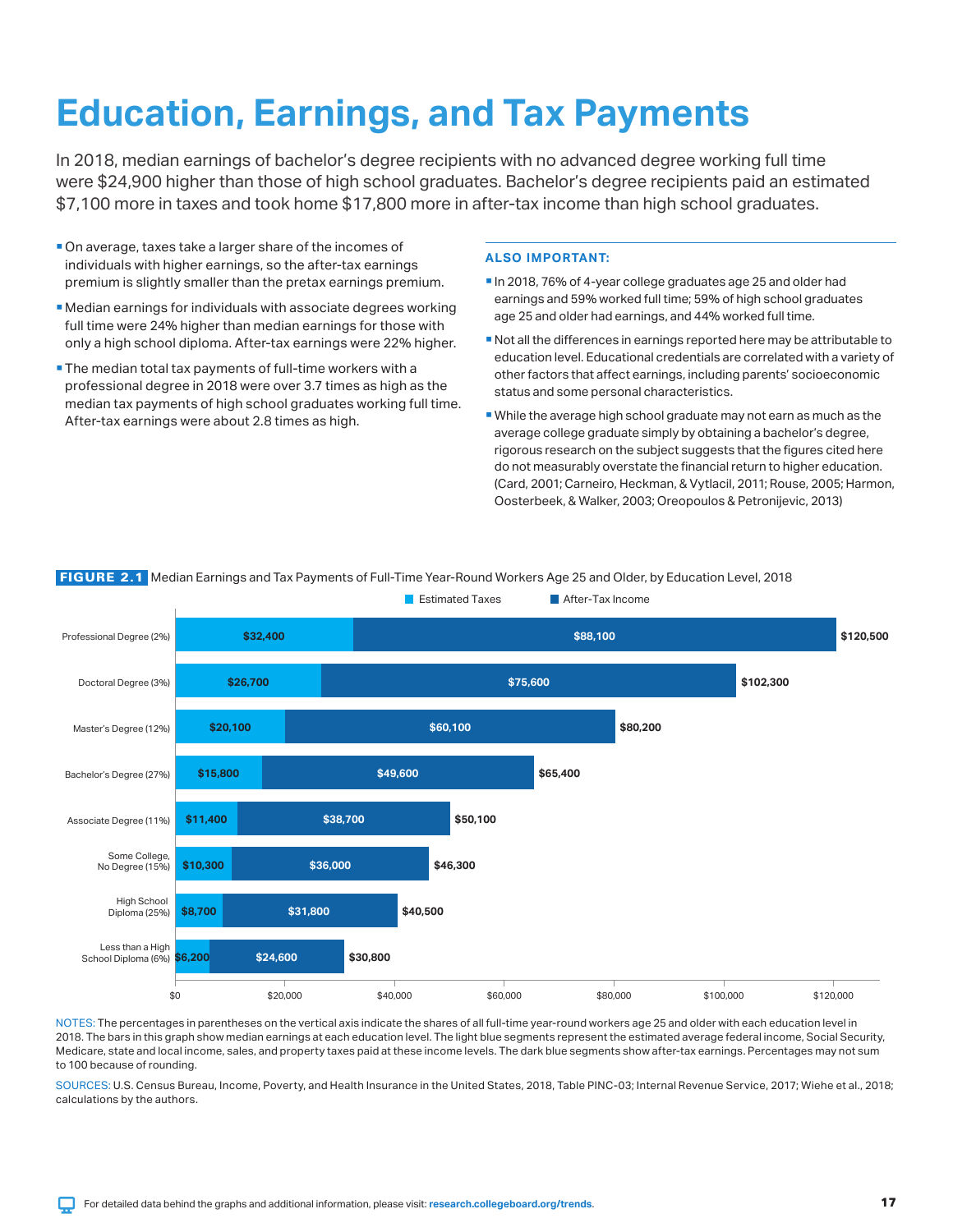### <span id="page-17-0"></span>**Earnings Premium Relative to Price of Education**

The typical 4-year college graduate who enrolls at age 18 and graduates in four years can expect to earn enough relative to a high school graduate by age 33 to compensate for being out of the labor force for four years and for borrowing the full tuition and fees and books and supplies without any grant aid.



#### Assumptions for Figure 2.2A

|                         | <b>Age Starting</b><br><b>Full-Time Work</b> | Price of Tuition and Fees<br>and Books and Supplies                                                                                                 |
|-------------------------|----------------------------------------------|-----------------------------------------------------------------------------------------------------------------------------------------------------|
| High School             | 18                                           | None                                                                                                                                                |
| Some College, No Degree | 19                                           | Weighted average of public 2-year and public<br>4-year price. 2017-18: \$9,230.                                                                     |
| Associate Degree        | 20                                           | Average public 2-year price.<br>2017-18: \$4.960: 2018-19: \$5.070.                                                                                 |
| Bachelor's Degree       | 22                                           | Weighted average of public and private<br>nonprofit 4-year price. 2017-18: \$18,840;<br>2018-19: \$19.300: 2019-20: \$19.830:<br>2020-21: \$20.420. |

NOTES: Excludes bachelor's degree recipients who earn advanced degrees. Assumes students borrow the cost of tuition and fees and books and supplies and pay it off over 10 years after graduation with a 4.45% annual interest rate during and after college. Tuition/loan payments and earnings are discounted at 3%, compounded every year beyond age 18. The 2020-21 price is projected using the 2019-20 price and a 3% annual increase.

SOURCES: U.S. Census Bureau, American Community Survey, 2013–2017 Five-Year Public Use Microdata Sample; College Board, *Trends in College Pricing*, *2019*; calculations by the authors.

- **For the typical associate degree recipient who** pays the published tuition and fees and books and supplies at a community college and earns an associate degree 2 years after high school graduation, total earnings exceed those of high school graduates by age 31.
- **For the typical student who attends a public** college for a year and leaves without a degree, total earnings exceed those of high school graduates by age 36.
- **The longer college graduates remain in the** workforce, the greater the payoff to their investment in higher education.

#### **ALSO IMPORTANT:**

- **Figure 2.2A shows the cumulative earnings for** full-time year-round workers. Individuals with higher levels of education are more likely to work full time year-round than those with lower levels of education.
- **Figure 2.2A shows the cumulative earnings using** median earnings and weighted average 4-year tuition and fees and books and supplies. Results using some alternative assumptions are shown in Figure 2.2B.

#### Median Earnings by Education Level and Age, 2013–2017

| Age      | <b>High School</b><br>Diploma | Some College,<br>No Degree | Associate<br>Degree | Bachelor's<br>Degree |
|----------|-------------------------------|----------------------------|---------------------|----------------------|
| 18       | \$18,600                      | \$0                        | \$0                 | \$0                  |
| 19       | \$18,600                      | \$16,600                   | \$0                 | \$0                  |
| 20       | \$22,600                      | \$23,000                   | \$25,600            | \$0                  |
| 21       | \$22,600                      | \$23,000                   | \$25,600            | \$0                  |
| 22 to 24 | \$22,600                      | \$23,000                   | \$25,600            | \$35,400             |
| 25 to 29 | \$29,300                      | \$31,400                   | \$35,400            | \$46,000             |
| 30 to 34 | \$31,900                      | \$37,100                   | \$41,200            | \$55,200             |
| 35 to 39 | \$36,300                      | \$41,900                   | \$46,600            | \$65,700             |
| 40 to 44 | \$37,300                      | \$45,500                   | \$49,500            | \$70,800             |
| 45 to 49 | \$40,100                      | \$47,800                   | \$51,800            | \$74,300             |
| 50 to 54 | \$41,200                      | \$49,400                   | \$52,300            | \$75,800             |
| 55 to 59 | \$41,200                      | \$49,600                   | \$52,600            | \$73,600             |
| 60 to 64 | \$40,400                      | \$49,300                   | \$52,300            | \$70,000             |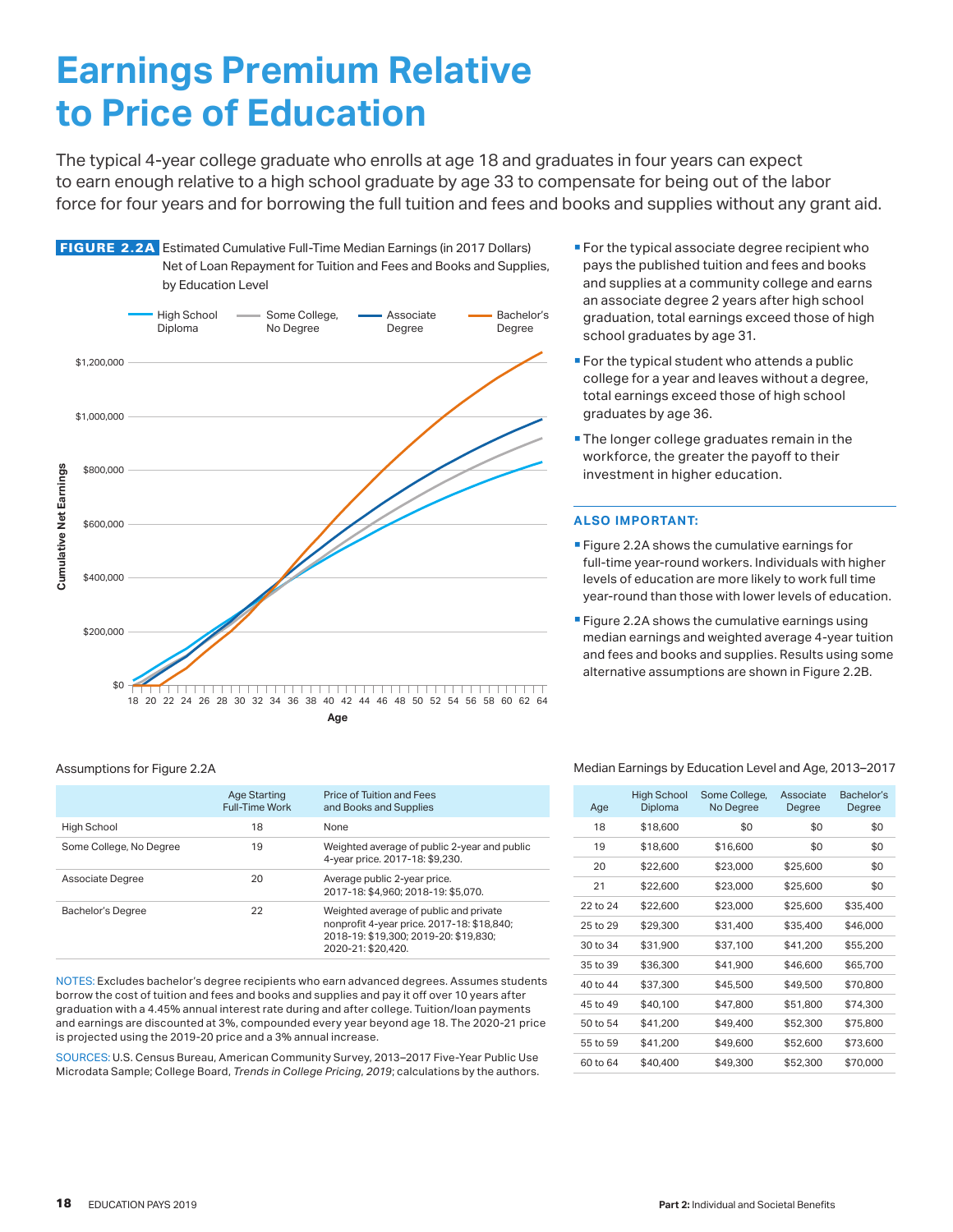### <span id="page-18-0"></span>**Earnings Premium Relative to Price of Education: Alternative Scenarios**

The break-even age (age at which cumulative earnings of college graduates exceed those of high school graduates) increases with amount of time students take to earn their degrees. Grant aid that reduces the net price of college shortens the break-even period.



FIGURE 2.2B Age at Which Cumulative Earnings of College Graduates Exceed

**Tuition and Fees and Books and Supplies**

Assumptions for Figure 2.2B

| <b>Education Level</b>                                                                  | <b>Age Starting</b><br><b>Full-Time Work</b> | Price of Tuition and Fees and Books<br>and Supplies                                                  |  |  |
|-----------------------------------------------------------------------------------------|----------------------------------------------|------------------------------------------------------------------------------------------------------|--|--|
| High School                                                                             | 18                                           | None                                                                                                 |  |  |
| Associate Degree                                                                        |                                              |                                                                                                      |  |  |
| Baseline (2 years of average public<br>2-year published price)                          | 20                                           | 2017-18: \$4,960; 2018-19: \$5,070.                                                                  |  |  |
| 3 years of average public 2-year<br>published price                                     | 21                                           | 2017-18: \$4,960; 2018-19: \$5,070;<br>2019-20: \$5.190.                                             |  |  |
| 2 years of average public 2-year<br>net price                                           | 20                                           | 2017-18: \$910; 2018-19: \$980.                                                                      |  |  |
| Bachelor's Degree                                                                       |                                              |                                                                                                      |  |  |
| Baseline (4 years of average public<br>and private nonprofit 4-year<br>published price) | 22                                           | 2017-18: \$18,840; 2018-19: \$19,300;<br>2019-20: \$19,830; 2020-21: \$20,420.                       |  |  |
| 5 years of average public and private<br>nonprofit 4-year published price               | 23                                           | 2017-18: \$18,840; 2018-19: \$19,300;<br>2019-20: \$19,830; 2020-21: \$20,420;<br>2021-22: \$21.030. |  |  |
| 4 years of average public and private<br>nonprofit 4-year net price                     | 22                                           | 2017-18: \$7,990; 2018-19: \$8,030;<br>2019-20: \$8,350; 2020-21: \$8,600.                           |  |  |

- **The break-even age depends on the length of study.** As an example, for students paying the published price and taking 5 years to complete a bachelor's degree, the break-even age is 36. Full-pay students who complete a bachelor's degree in four years have a projected break-even age of 33.
- **Compared with high school graduates with median** earnings working full time, the break-even age for associate degree recipients with median earnings is 31 if they pay the average public 2-year published tuition and fees and books and supplies for 2 years. The break-even age increases to 37 if they pay these expenses for 3 years; it is 30 if they receive the average amount of grant aid and pay net tuition and fees and buy books and supplies for two years.

### **ALSO IMPORTANT:**

- The calculations for Figures 2.2A and 2.2B are based on median earnings for full-time year-round workers. There is considerable variation in earnings within each education level (Figure 2.3).
- **Figures 2.2A and 2.2B assume that students have** no earnings while attending school full time. Many students work part time while in school.

NOTES: Excludes bachelor's degree recipients who earn advanced degrees. Assumes students borrow the cost of tuition and fees and books and supplies and pay it off over 10 years after graduation with a 4.45% annual interest rate during and after college. Tuition/loan payments and earnings are discounted at 3%, compounded every year beyond age 18. The 2020-21 and 2021-22 prices are projected using the 2019-20 price and a 3% annual increase.

SOURCES: U.S. Census Bureau, American Community Survey, 2013–2017 Five-Year Public Use Microdata Sample; College Board, *Trends in College Pricing*, *2019*; calculations by the authors.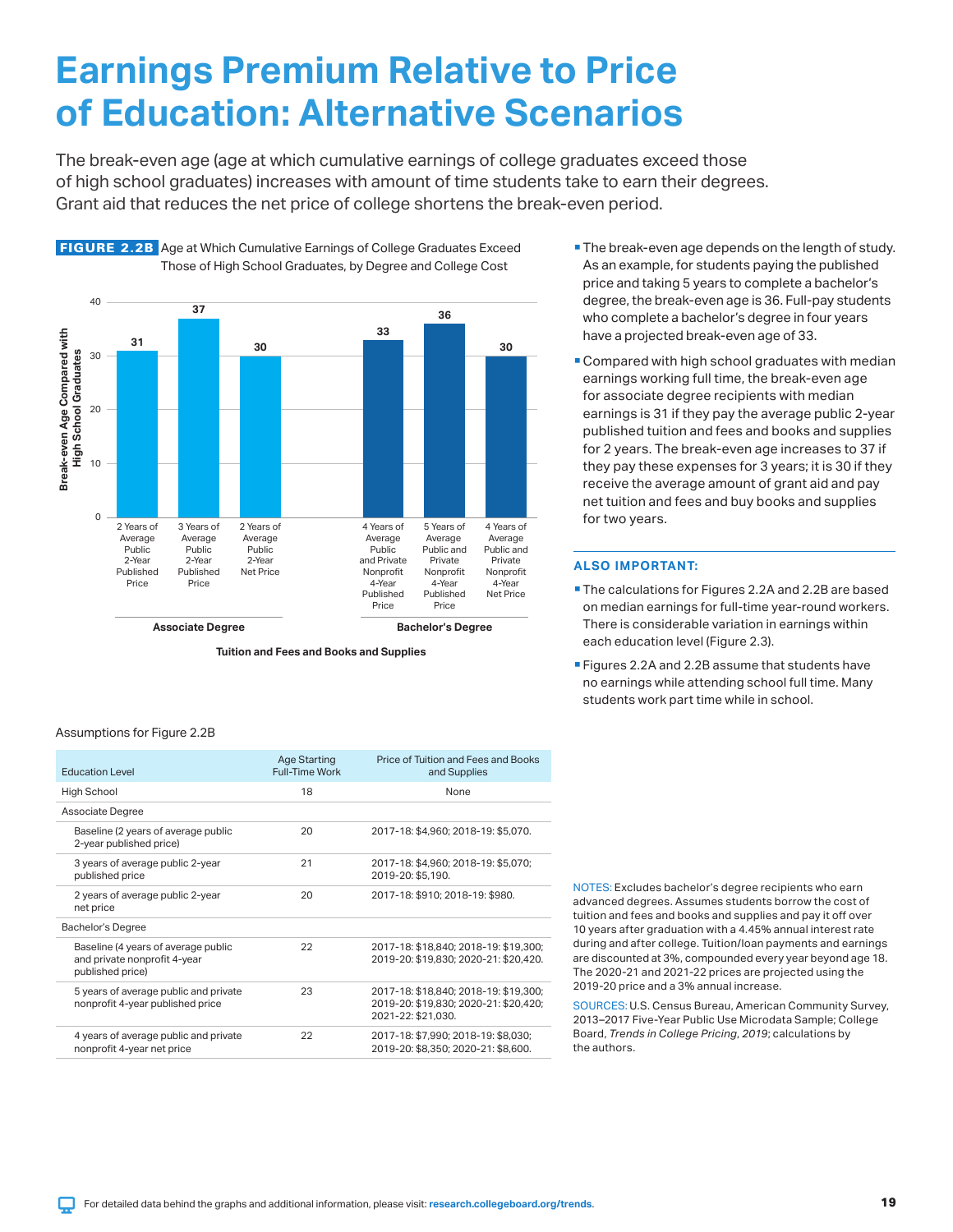### <span id="page-19-0"></span>**Variation in Earnings Within Levels of Education**

Median earnings are higher for those with higher levels of education, but there is considerable variation in earnings at each level of educational attainment.

- **The percentage of full-time year-round workers age 35 to 44** earning \$100,000 or more in 2018 ranged from 2% of those without a high school diploma and 5% of high school graduates to 28% of those whose highest attainment was a bachelor's degree and 43% of advanced degree holders.
- In 2018, while 5% of all full-time year-round workers age 35 to 44 earned less than \$20,000, 20% of those without a high school diploma and 8% of those with only a high school diploma were in this income category. In contrast, only 2% of those whose highest attainment was a bachelor's degree and 1% of those with advanced degrees fell into this category.
- In 2018, 19% of all full-time year-round workers age 35 to 44 held advanced degrees, 27% held bachelor's degrees, while 23% held only a high school diploma and 7% did not graduate from high school.

### **ALSO IMPORTANT:**

- Figure 2.3 includes only full-time year-round workers. The percentage of individuals who are employed rises with level of education, as does the percentage of those employed who work full time. (Bureau of Labor Statistics, Labor Force Statistics from the Current Population Survey)
- Figure 2.3 includes workers between the ages of 35 and 44, an age group when the majority of full-time workers have finished school and started a career.
- Some of the variation in earnings is associated with fields of study, occupation, and location. Earnings also differ by gender and race/ethnicity. (Baum, Kurose, & Ma, 2013)



### FIGURE 2.3 Earnings Distribution of Full-Time Year-Round Workers Age 35 to 44, by Education Level, 2018

NOTES: The percentages shown in parentheses on the vertical axis represent shares of all full-time year-round workers age 35 to 44 with each education level. Percentages may not sum to 100 because of rounding.

SOURCES: U.S. Census Bureau, Income, Poverty, and Health Insurance in the United States, 2018, PINC-03; calculations by the authors.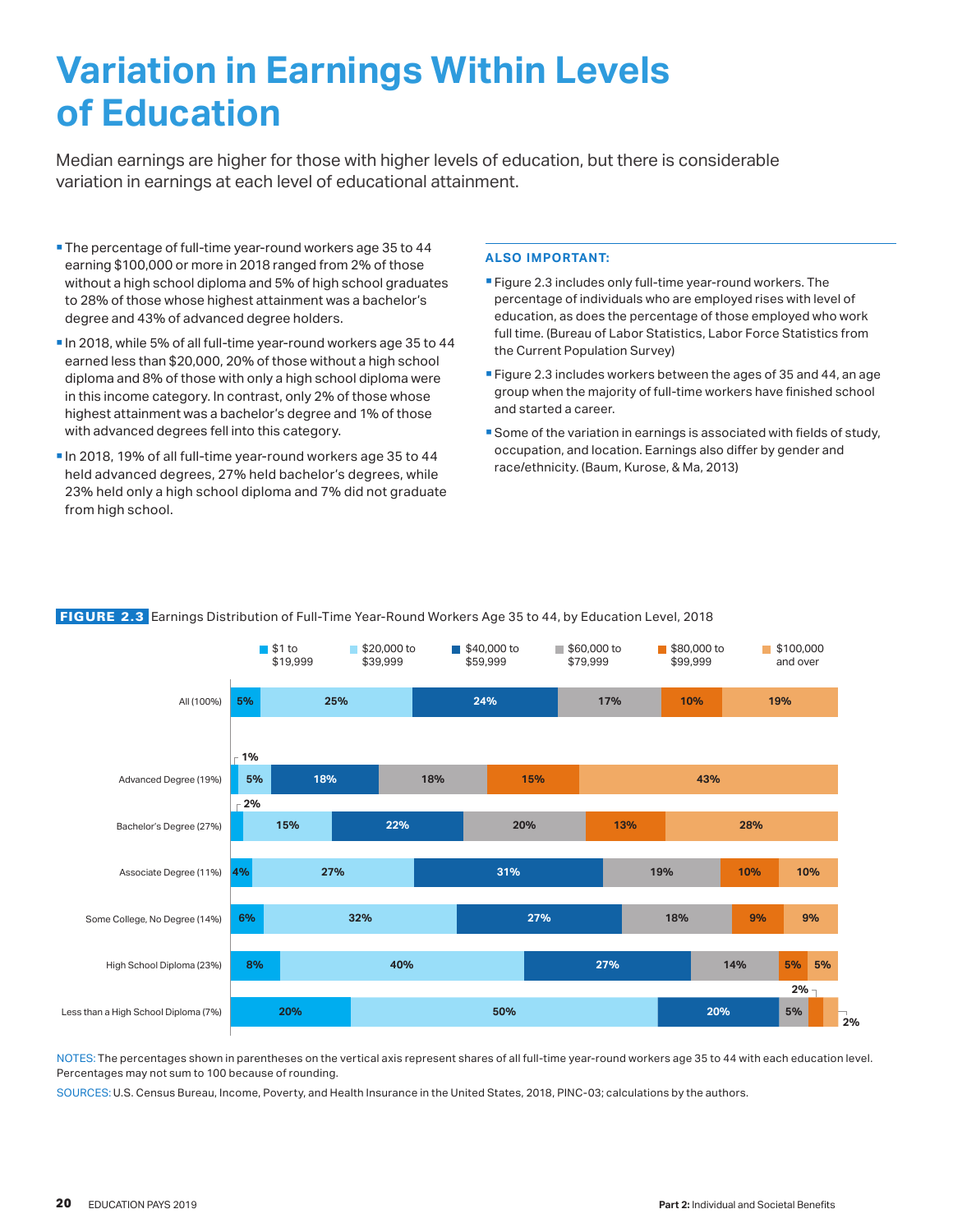### <span id="page-20-0"></span>**Earnings by Race/Ethnicity, Gender, and Education Level**

Between 2016 and 2018, median earnings of individuals age 25 to 34 working full time year-round with a bachelor's degree ranged from \$42,100 among black females and \$43,900 among Hispanic females to \$72,300 among Asian males.



NOTES: Based on combined data from the 2017, 2018, and 2019 Annual Social and Economic Supplement of the Current Population Survey. Earnings in 2016 and 2017 are adjusted to 2018 dollars using the Consumer Price Index for all urban consumers. Median earnings are the medians of combined data. The "Asian," "Black," and "White" categories include individuals who reported one race only and who reported non-Hispanic.

SOURCES: U.S. Census Bureau, Current Population Survey, Annual Social and Economic Supplement, 2017, 2018, and 2019; calculations by the authors.

- **The earnings premium for a bachelor's degree relative to a high** school diploma was the highest among Asian males and females, whose median earnings were about twice as high as for those with a high school diploma.
- **The earnings gap between 25- to 34-year-old associate degree** recipients and high school graduates working full time ranged from 14% (\$4,400) among white females to 29% (\$9,000) among black males.
- Among full-time workers age 25 to 34, median earnings of white males with a bachelor's degree were 23% higher than median earnings of white females with a bachelor's degree. The gender gaps were: 29% among Asian, 17% among Hispanic, and 13% among black bachelor's degree recipients.

#### **ALSO IMPORTANT:**

Between 2016 and 2018, the proportion of individuals age 25 to 34 working full time year-round ranged from 41% for those without a high school diploma to 70% for those with an advanced degree.

Ratio of Median Earnings of Bachelor's Degree Recipients to Median Earnings of High School Graduates, by Race/Ethnicity and Gender, Full-Time Year-Round Workers, 2016–2018

|              |        | <b>BA/HS Earnings Ratio</b> |                  |  |  |  |  |  |
|--------------|--------|-----------------------------|------------------|--|--|--|--|--|
|              |        | Age 25 to 34                | Age 25 and Older |  |  |  |  |  |
| Asian        | Female | 1.93                        | 2.05             |  |  |  |  |  |
|              | Male   | 2.08                        | 1.94             |  |  |  |  |  |
| <b>Black</b> | Female | 1.57                        | 1.67             |  |  |  |  |  |
|              | Male   | 1.51                        | 1.50             |  |  |  |  |  |
| Hispanic     | Female | 1.63                        | 1.62             |  |  |  |  |  |
|              | Male   | 1.46                        | 1.51             |  |  |  |  |  |
| White        | Female | 1.62                        | 1.57             |  |  |  |  |  |
|              | Male   | 1.52                        | 1.61             |  |  |  |  |  |
| All          | Female | 1.66                        | 1.69             |  |  |  |  |  |
|              | Male   | 1.63                        | 1.68             |  |  |  |  |  |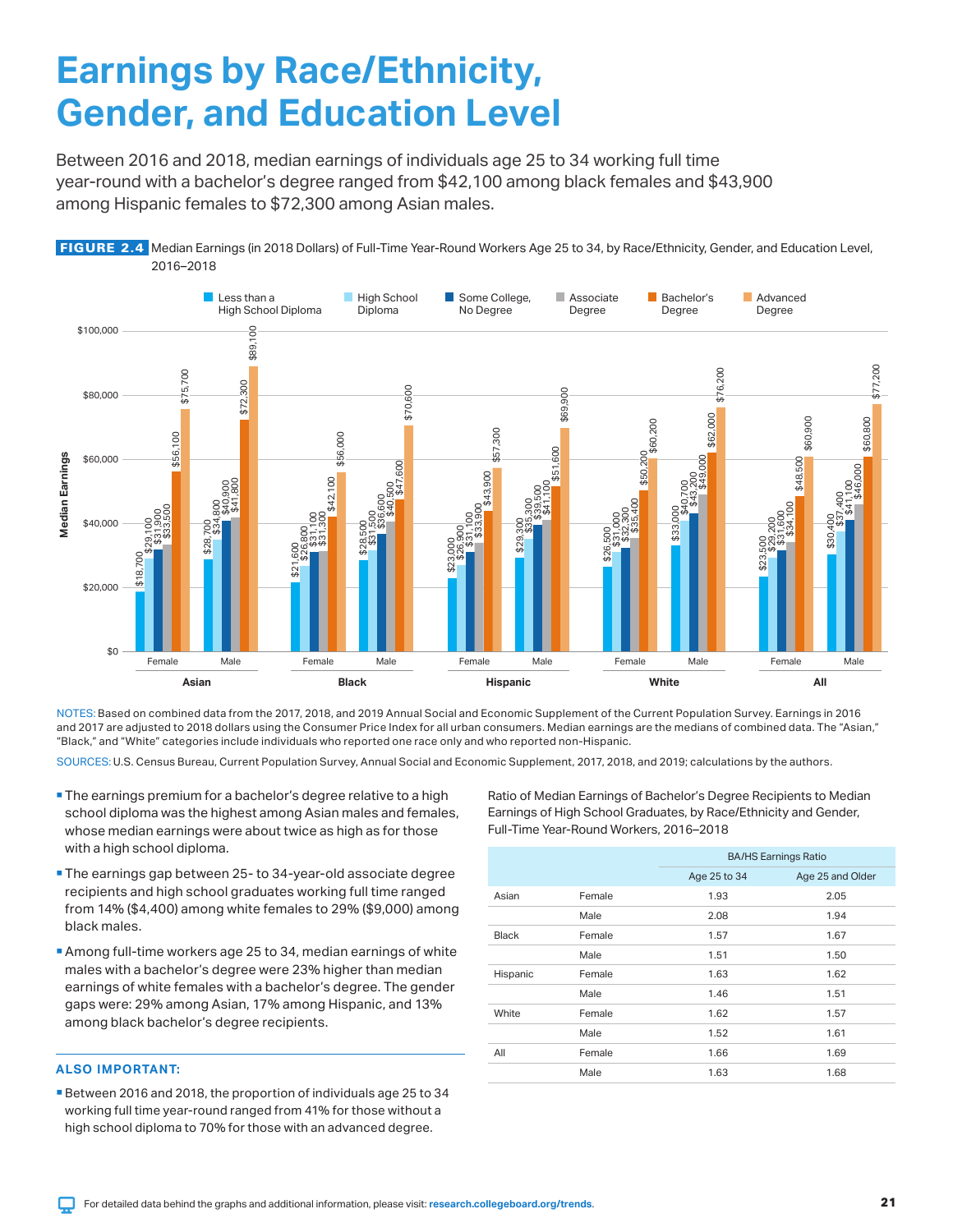# <span id="page-21-0"></span>**Earnings by Gender and Education Level**

Earnings of full-time year-round workers are strongly correlated with level of education, but there is considerable variation in earnings among both men and women at each level of educational attainment.

- In 2018, median earnings of female 4-year college graduates were \$56,700. This exceeded median earnings of female high school graduates by 74% (\$24,100). Median earnings of male bachelor's degree recipients were \$75,200. This exceeded median earnings of male high school graduates by 65% (\$29,600).
- In 2018, 25% of females with a college degree earned less than \$40,500 and 25% earned more than \$81,600. Among male college graduates, 25% earned less than \$50,400 and 25% earned above \$110,000.
- In 2018, 61% of males with some college education but no degree and 68% of males holding associate degrees earned more than the median earnings of male high school graduates (\$45,600).
- In 2018, 61% of females with some college education but no degree and 67% of females holding associate degrees earned more than the median earnings of female high school graduates (\$32,600).

### **ALSO IMPORTANT:**

- In 2018, 14% of female high school graduates earned more than the median for female college graduates, and 15% of female college graduates earned less than the median for female high school graduates.
- In 2018, 17% of male high school graduates earned more than the median for male college graduates, and 21% of male college graduates earned less than the median for male high school graduates.
- Figure 2.5 includes only full-time year-round workers ages 25 and older. Among both men and women, the percentage of individuals who are employed rises with level of education, as does the percentage of those employed who are working full time. (Bureau of Labor Statistics, Labor Force Statistics from the Current Population Survey)

**\$235,000**

 FIGURE 2.5 Median, 25th Percentile, and 75th Percentile Earnings of Full-Time Year-Round Workers Age 25 and Older, by Gender and Education Level, 2018



NOTES: This graph shows earnings by education level separately for female and male full-time year-round workers age 25 and older. The bottom of each bar shows the 25th percentile; 25% of the people in the group earn less than this amount. The box shows median earnings for the group. The top of the bar shows the 75th percentile; 25% of the people in the group earn more than this amount.

SOURCES: U.S. Census Bureau, Income, Poverty, and Health Insurance in the United States, 2018, PINC-03; calculations by the authors.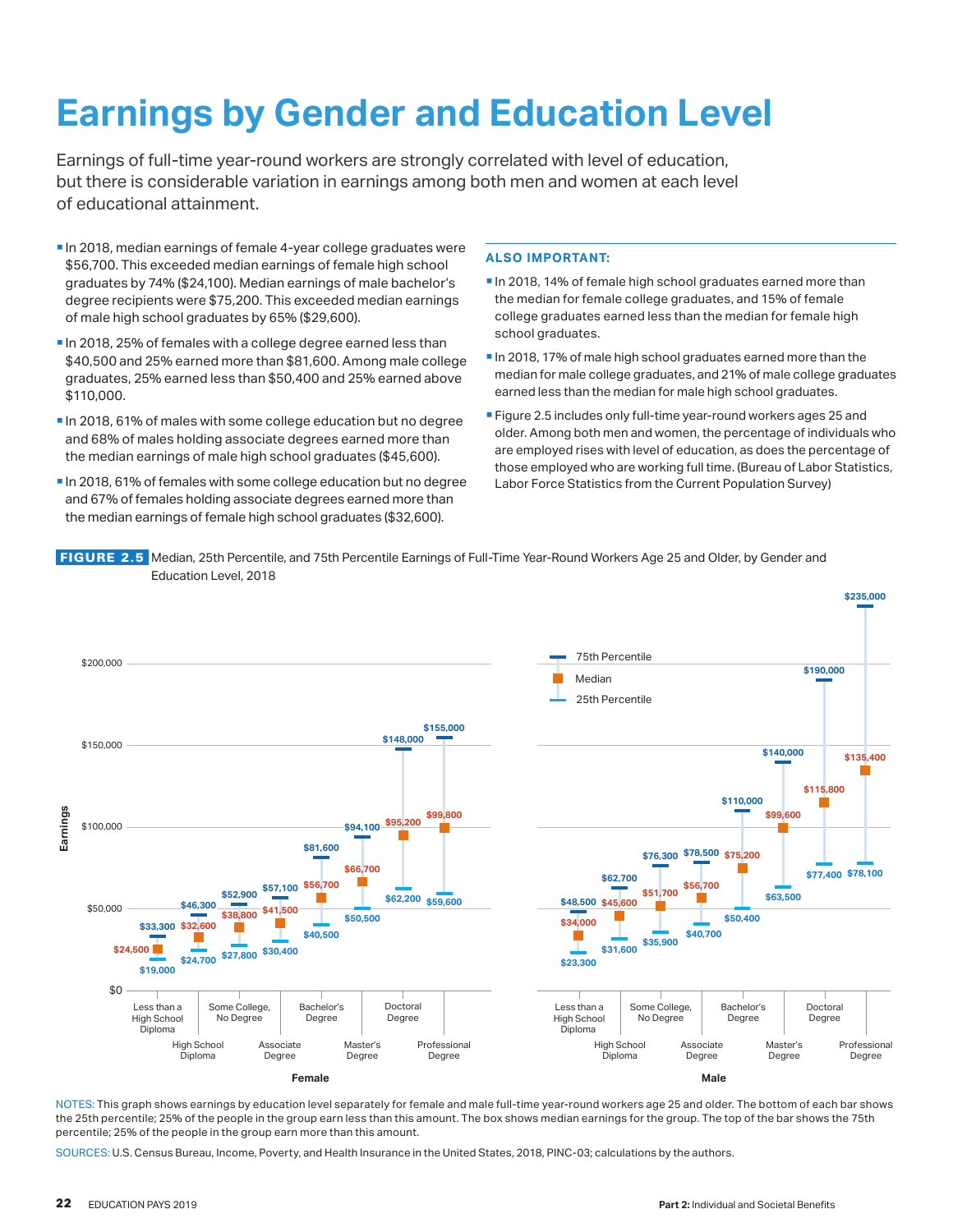### <span id="page-22-0"></span>**Earnings over Time by Gender and Education Level**

In 2018, among full-time year-round workers between the ages of 25 and 34, median earnings for women with at least a bachelor's degree were \$52,500, compared with \$29,800 for those with a high school diploma.

- In 2018, among full-time year-round workers between the ages of 25 and 34, median earnings for men with at least a bachelor's degree were \$63,300, compared with \$39,800 for those with a high school diploma.
- Between 2013 and 2018, inflation-adjusted median earnings of full-time year-round workers age 25 to 34 increased by 15% for male high school graduates and 3% for men with at least a bachelor's degree. For women, the five-year percentage change was 4% for both high school graduates and those with at least a bachelor's degree.
- Among those with a bachelor's degree or higher, 26% of men and 33% of women had advanced degrees in 2018, compared with 28% of men and 30% of women a decade earlier.

### **ALSO IMPORTANT:**

- In 2018, 54% of 25- to 34-year-old women worked full time, ranging from 26% of those without a high school diploma to 65% of those with at least a bachelor's degree.
- In 2018, 72% of 25- to 34-year-old men worked full time, ranging from 50% of those without a high school diploma to 78% of those with at least a bachelor's degree.



FIGURE 2.6 Median Earnings (in 2018 Dollars) of Full-Time Year-Round Workers Age 25 to 34, by Gender and Education Level, 1978 to 2018

#### Percentage of "Bachelor's Degree or Higher" with Advanced Degrees (Master's, Doctoral, or Professional)

|        | 1998. |  | 1999 2000 2001 2002 2003 2004 2005 2006 2007 2008 2009 2010 2011 2012 2013 2014 2015 2016 2017 2018 |  |  |  |  |  |  |  |  |
|--------|-------|--|-----------------------------------------------------------------------------------------------------|--|--|--|--|--|--|--|--|
| Female |       |  | 24% 23% 22% 24% 26% 27% 27% 27% 28% 31% 30% 28% 32% 31% 32% 31% 32% 34% 34% 32% 32%                 |  |  |  |  |  |  |  |  |
| Male   |       |  | 22% 21% 23% 24% 25% 25% 25% 25% 25% 24% 28% 27% 24% 25% 25% 28% 28% 28% 30% 27% 26%                 |  |  |  |  |  |  |  |  |

SOURCES: Data for 1993 and prior: NCES, *The Condition of Education, 2014*; Data for 1994 and after: U.S. Census Bureau, Income, Poverty, and Health Insurance in the United States, 1995 to 2018, PINC tables; CPI-U: Bureau of Labor Statistics; calculations by the authors.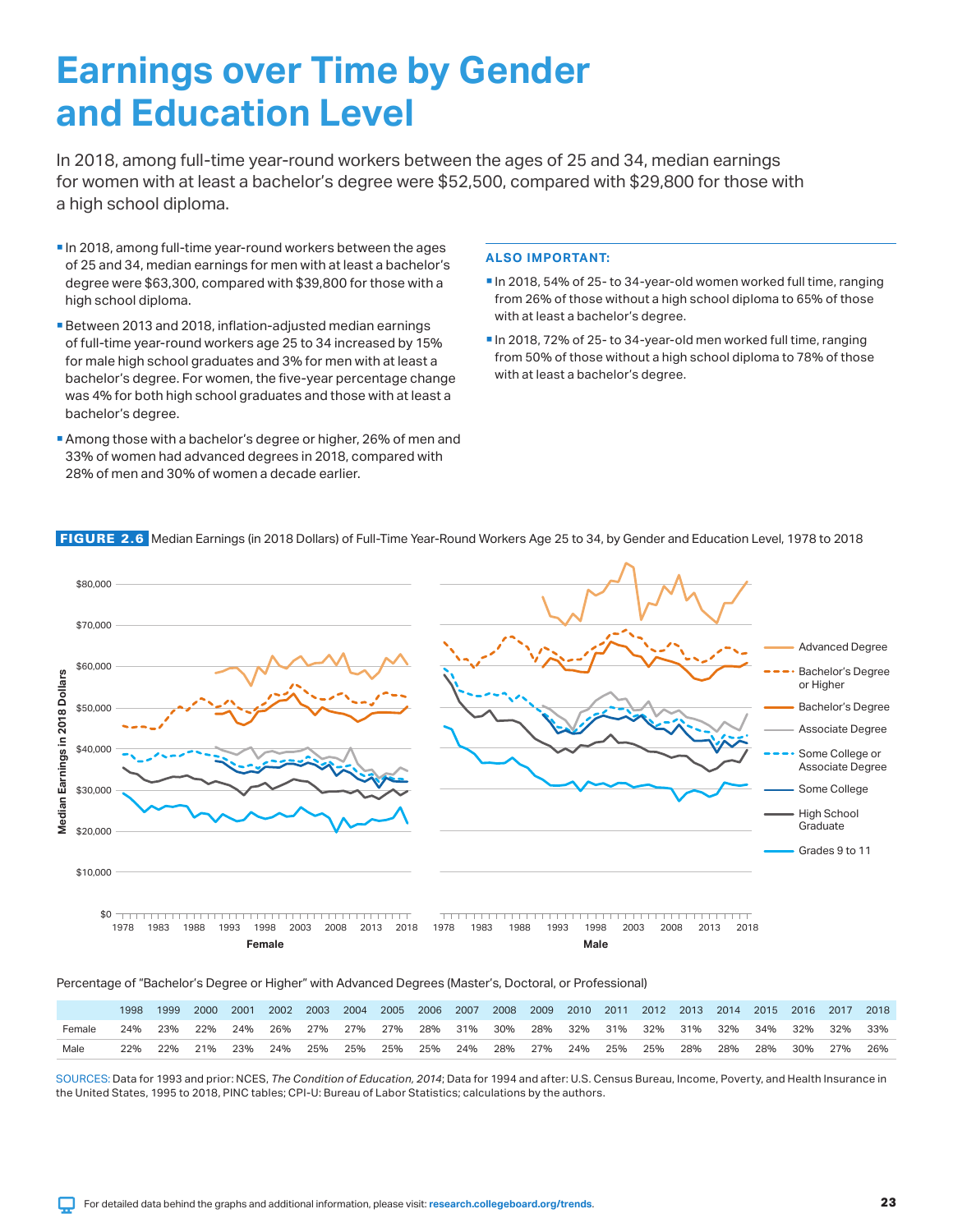# <span id="page-23-0"></span>**Earnings Paths**

Across all education levels, earnings generally increase fastest between the ages of 25 and 34 and peak between the ages of 50 and 59.

- Between 2013 and 2017, median earnings for individuals age 50 to 54 working full time year-round whose highest degree was a bachelor's degree were 65% higher than the median earnings for 25- to 29-year-olds with this level of education. For high school graduates, earnings of the older group were 41% higher than earnings of the younger group.
- **The gap between median earnings of college graduates without** advanced degrees and high school graduates ranged from \$16,700 (57%) for 25- to 29-year-olds to \$34,200 (85%) for 45- to 49-year-olds between 2013 and 2017.
- Between 2013 and 2017, the gap between median earnings of associate degree holders and high school graduates was \$6,100 (21%) for 25- to 29-year-olds and \$12,300 (33%) for 40- to 44-year-olds.
- **The earnings path is the steepest for individuals with advanced** degrees. Between 2013 and 2017, the gap in median earnings between those with professional degrees and those with bachelor's degrees was 30% for 25- to 29-year-olds and 88% for 60- to 64-year-olds.



FIGURE 2.7 Median Earnings (in 2017 Dollars) of Full-Time Year-Round Workers, by Age and Education Level, 2013–2017

|          | Median Earnings of Full-Time Year-Round Workers, 2013-2017 |                            |                            |                         |                          |                 |                 |                            |  |  |
|----------|------------------------------------------------------------|----------------------------|----------------------------|-------------------------|--------------------------|-----------------|-----------------|----------------------------|--|--|
|          | Less than a High<br><b>School Diploma</b>                  | <b>High School Diploma</b> | Some College,<br>No Degree | <b>Associate Degree</b> | <b>Bachelor's Degree</b> | Master's Degree | Doctoral Degree | <b>Professional Degree</b> |  |  |
| 25 to 29 | \$24,900                                                   | \$29,300                   | \$31,400                   | \$35,400                | \$46,000                 | \$52,300        | \$63,700        | \$59,600                   |  |  |
| 50 to 54 | \$30,600                                                   | \$41.200                   | \$49,400                   | \$52,300                | \$75,800                 | \$88,100        | \$111.200       | \$131,500                  |  |  |
| 60 to 64 | \$31,100                                                   | \$40,400                   | \$49,300                   | \$52,300                | \$70,000                 | \$82,600        | \$106,200       | \$131,500                  |  |  |

NOTES: Based on the 2013 to 2017 American Community Survey five-year combined data file. Earnings are adjusted to 2017 dollars using the Consumer Price Index for all urban consumers from the Bureau of Labor Statistics. Median earnings are the median of combined data.

SOURCES: U.S. Census Bureau, American Community Survey, 2013–2017 Five-Year Public Use Microdata Sample; calculations by the authors.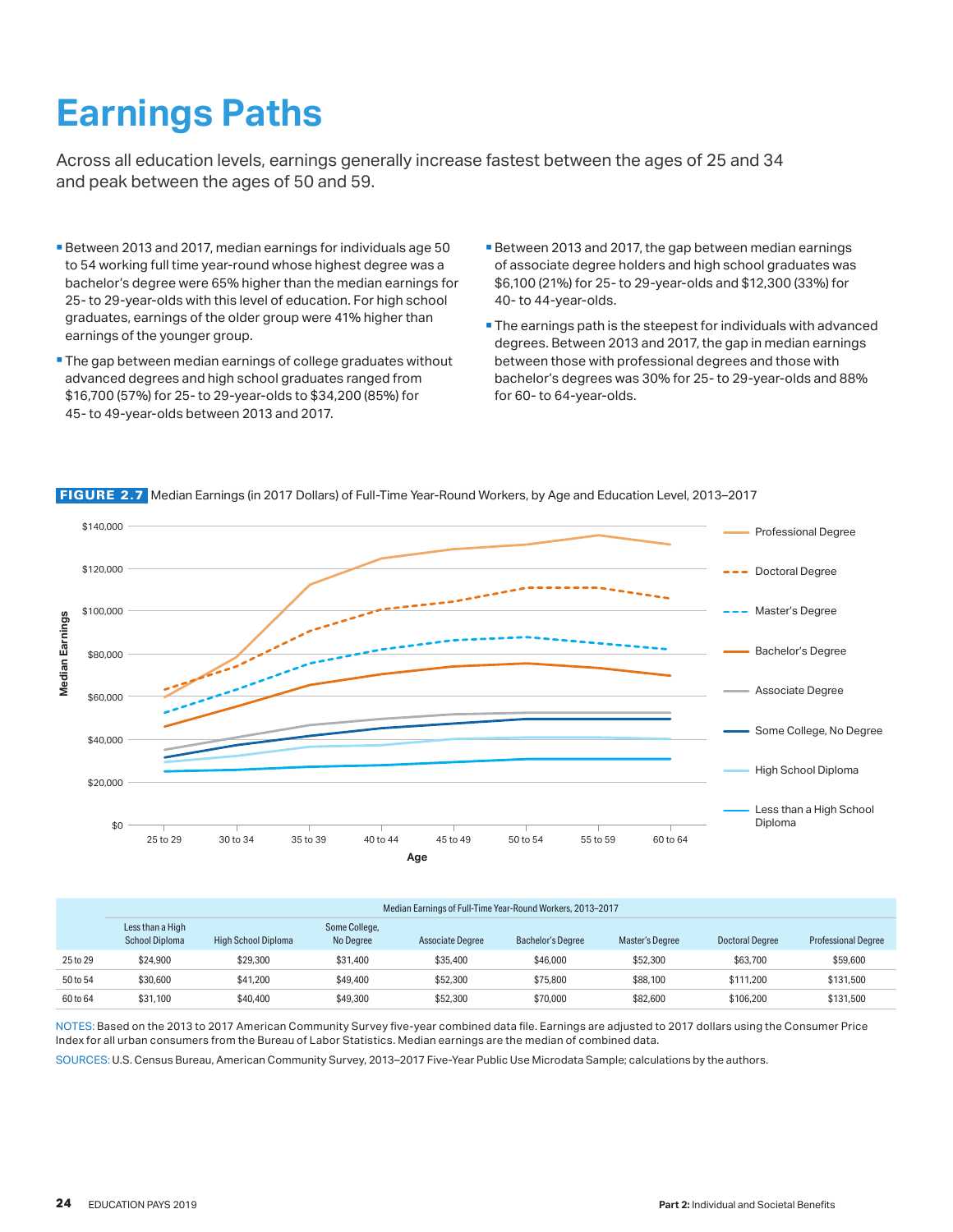# <span id="page-24-0"></span>**Earnings by Occupation and Education Level**

Many 4-year college graduates work in occupations that also employ a significant number of individuals with no college credentials. In all these occupations, bachelor's degree recipients earn more than high school graduates on average.

- Within each education level, earnings vary considerably by occupation.
- Between 2013 and 2017, among occupations that employ large numbers of both high school graduates and college graduates, the median earnings of those with only a high school diploma ranged from \$31,400 (in 2017 dollars) for retail salespersons to \$60,100 for general and operations managers; the median earnings of those with at least a bachelor's degree ranged from \$41,800 (in 2017 dollars) for administrative assistants to \$89,500 for first-line supervisors of nonretail workers.
- Between 2013 and 2017, the earnings gap between those with at least a bachelor's degree and high school graduates working in the same occupation varied significantly, ranging from 15% for bookkeeping, accounting, and auditing clerks to 75% for first-line supervisors of nonretail sales workers.

### **ALSO IMPORTANT:**

- Figure 2.8 shows occupational differences in earnings, which do not necessarily correspond to differences in earnings related to postsecondary fields of study shown in Figure 2.9.
- Some occupations require at least a bachelor's degree. While most of these occupations (for example, doctors and lawyers) have high payoffs in terms of earnings, others (such as teaching) are not as remunerative. (Baum, Kurose, & Ma, 2013, Section 8)

FIGURE 2.8 Median Earnings (in 2017 Dollars) of Full-Time Workers Age 25 and Older with a High School Diploma and Those with at Least a Bachelor's Degree, by Occupation, 2013–2017



**High School Diploma** Bachelor's Degree or Higher

|                             | Retail<br>Salespersons | Customer<br>Service<br>Reps | Administrative<br>Assistants | Bookkeeping,<br>Accounting, and<br><b>Auditing Clerks</b> | First-Line<br>Supervisors of<br><b>Retail Workers</b> | First-Line<br>Supervisors of<br>Office and Admin.<br><b>Support Workers</b> | First-Line<br><b>Supervisors</b><br>of Nonretail<br>Workers | Wholesale and<br>Manufacturing<br><b>Sales Reps</b> | First-Line<br><b>Supervisors</b><br>of Production<br>and Operating<br>Workers | General and<br><b>Operations</b><br><b>Managers</b> |
|-----------------------------|------------------------|-----------------------------|------------------------------|-----------------------------------------------------------|-------------------------------------------------------|-----------------------------------------------------------------------------|-------------------------------------------------------------|-----------------------------------------------------|-------------------------------------------------------------------------------|-----------------------------------------------------|
| % of FT Workers with        |                        |                             |                              |                                                           |                                                       |                                                                             |                                                             |                                                     |                                                                               |                                                     |
| High School Diploma         | 30%                    | 26%                         | 28%                          | 29%                                                       | 29%                                                   | 22%                                                                         | 21%                                                         | 17%                                                 | 38%                                                                           | 16%                                                 |
| Bachelor's Degree or Higher | 26%                    | 27%                         | 22%                          | 18%                                                       | 26%                                                   | 35%                                                                         | 44%                                                         | 49%                                                 | 17%                                                                           | 47%                                                 |
| <b>BA/HS Earnings Ratio</b> | 1.54                   | 1.43                        | 1.16                         | 1.15                                                      | 1.40                                                  | 1.50                                                                        | 1.75                                                        | 1.71                                                | 1.41                                                                          | 1.48                                                |
|                             |                        |                             |                              |                                                           |                                                       |                                                                             |                                                             |                                                     |                                                                               |                                                     |

NOTE: Includes 10 largest occupations with at least 15% of full-time workers with only a high school diploma and another 15% with at least a bachelor's degree. SOURCES: U.S. Census Bureau, American Community Survey, 2013–2017 Five-Year Public Use Microdata Sample; calculations by the authors.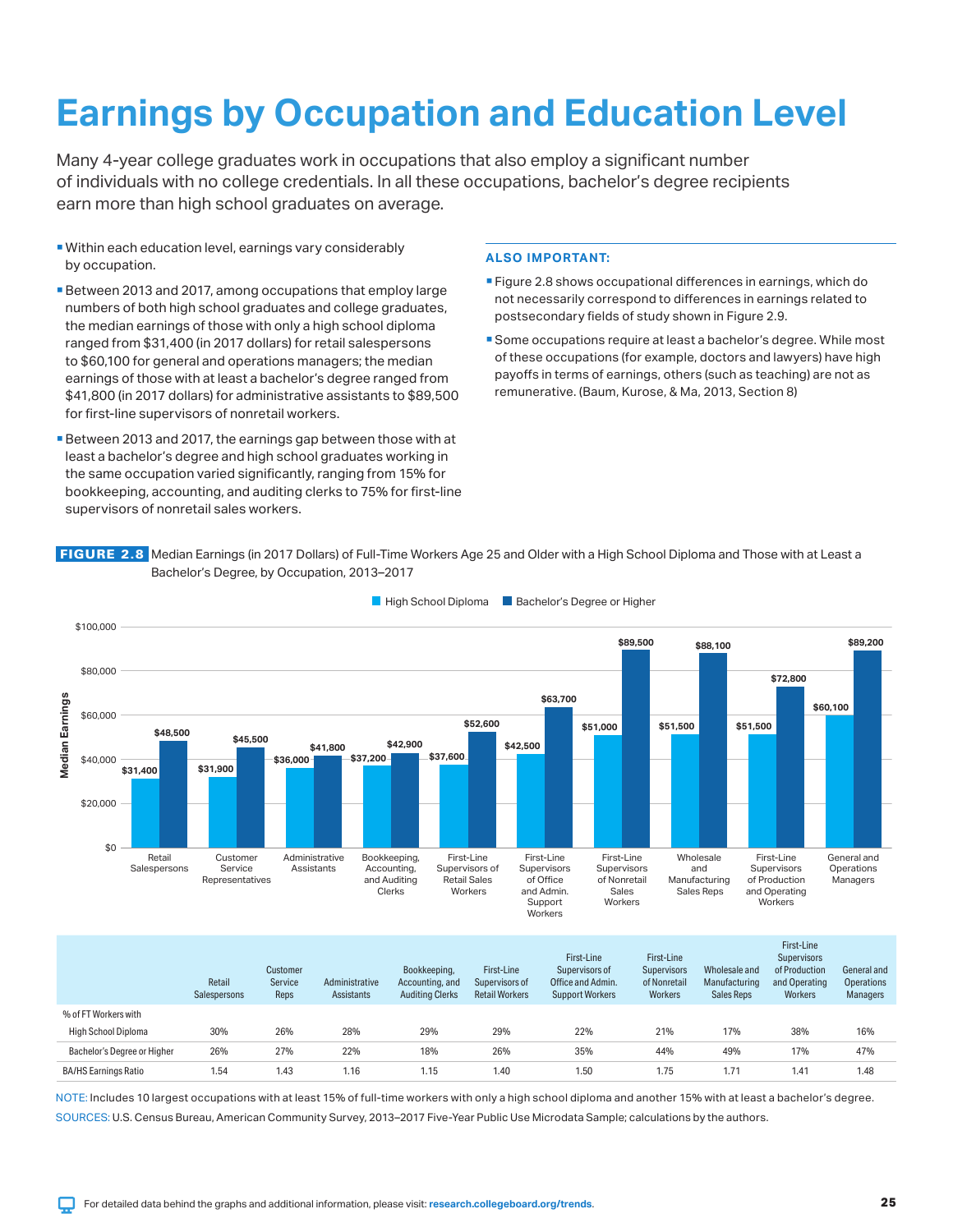# <span id="page-25-0"></span>**Earnings by College Major**

FIGURE 2.9 Median Earnings of Early Career and Mid-Career College Graduates

In 2016 and 2017, the median earnings for bachelor's degree recipients without an advanced degree was \$40,000 per year for those in early career (age 22 to 27) and \$68,000 for those in their mid-career (age 35 to 45).



NOTES: Figures represent a 2016 and 2017 average. Median earnings are for full-time workers whose highest education level is a bachelor's degree only. Early career graduates are those age 22 to 27, and mid-career graduates are those age 35 to 45. All figures exclude those currently enrolled in school.

SOURCE: Federal Reserve Bank of New York, *The Labor Market for Recent College Graduates*, based on Census Bureau's American Community Survey data.

- In 2016 and 2017, median earnings for early career bachelor's degree recipients ranged from \$32,100 a year for early childhood education majors to \$62,000 for computer science majors. For those in mid-career, median earnings ranged from \$41,000 to \$95,000.
- **The differences in earnings between early** career and mid-career varies greatly by major. For example, the gap between early career and mid-career earnings is smaller for nursing and accounting majors, who have relatively high early career earnings. By contrast, mid-career earnings are 86% higher than early career earnings for biology majors.

- **The share of college graduates who ultimately attend** graduate school varies by college major. Overall, 37% of college graduates age 25 to 65 had a graduate degree in 2016 and 2017. This rate ranges from 17% for marketing majors to over 60% for biology, chemistry, and physics majors. (Federal Reserve Bank of New York, 2019)
- While recent college graduates have relatively low levels of unemployment across majors, 43% were underemployed in 2016 and 2017. These rates vary from 11% and 16% for nursing and elementary education majors to 60% and 63% for business management and leisure and hospitality majors. (Federal Reserve Bank of New York, 2019)
- **Research suggests that different fields of study have** different labor market payoffs, even after accounting for institution and peer quality. In some cases, the additional labor market payoff to a particular field of study is as large as the college premium itself. (Kirkeboen, Leuven, & Mogstad, 2016).

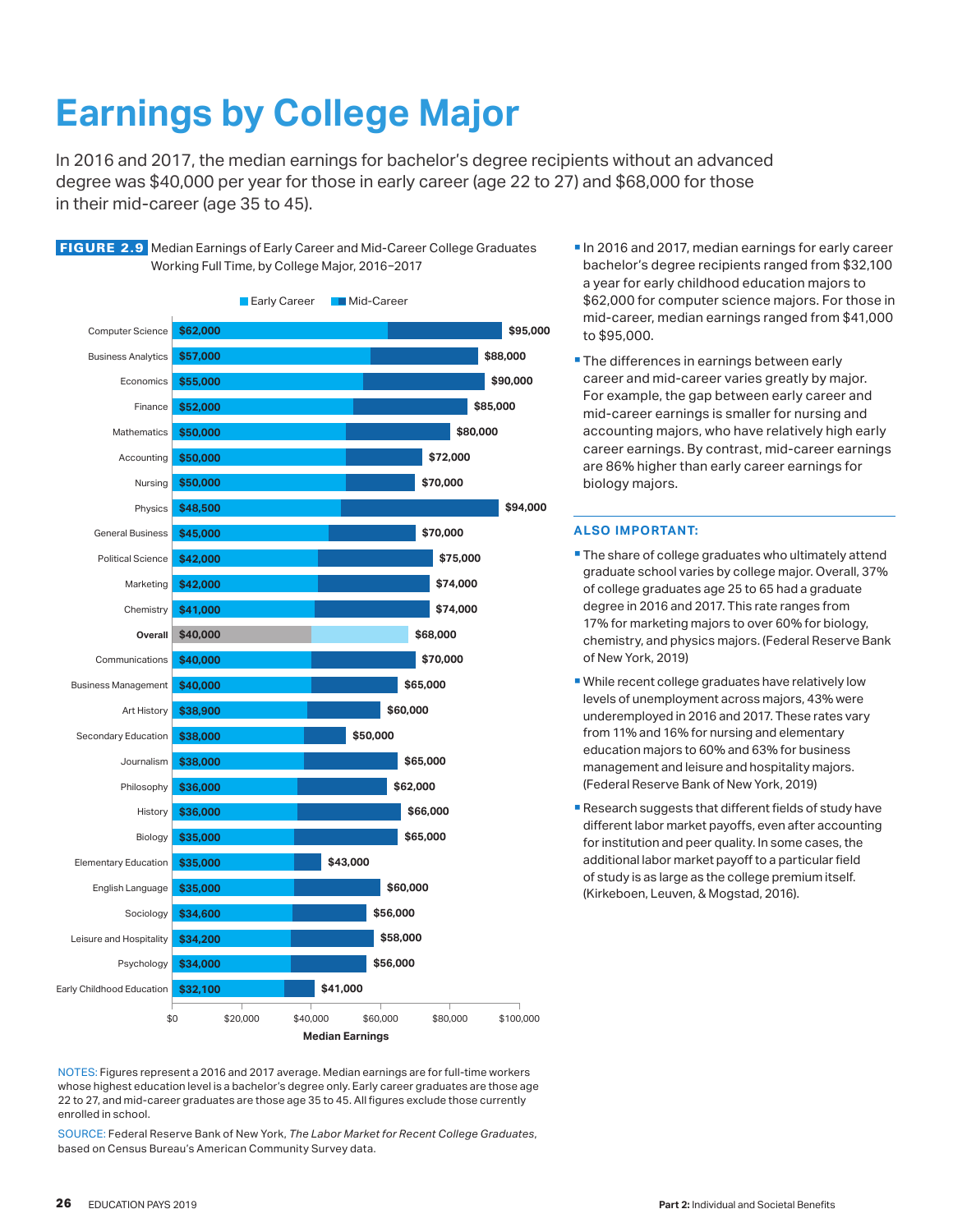# <span id="page-26-0"></span>**Variation in Earnings by Institutional Sector**

Institutional median earnings vary by sector. From 2014 to 2015, the typical 4-year college's median earnings of 2003-04 and 2004-05 federal student aid recipients ranged from \$34,600 at for-profit institutions to \$42,800 at private nonprofit institutions and \$42,950 at public institutions.





NOTES: Median earnings by sector are based on median earnings of federal student aid recipients in each institution. The bottom of each bar shows the 25th percentile; 25% of institutions in the group had median earnings below this amount. The orange box shows median earnings for the group. The top of the bar shows the 75th percentile; 25% of institutions had median earnings above this amount.

### FIGURE 2.10B Average 2014 and 2015 Earnings of Dependent Federal Student Aid Recipients in 2003-04 and 2004-05, by Sector and Graduation Rate



NOTES: Earnings are defined as mean earnings of dependent students working and not enrolled 10 years after college entry. Data for 2003-04 and 2004-05 pooled cohorts and earnings are measured in 2014 and 2015 calendar years. College graduation rate categories are based on six-year bachelor's degree graduation rates for the 2011 entering cohort (150% of normal time).

SOURCES: U.S. Department of Education, College Scorecard Data; NCES, IPEDS fall 2017 data; calculations by the authors.

- **The 75th percentile of institutional median** earnings at public 2-year colleges was lower than the 25th percentiles of public and private nonprofit 4-year institutions.
- **The typical public 2-year college's median** earnings were higher than those of for-profit 2-year institutions at \$30,900 and \$25,300, respectively.
- Average earnings were about the same (\$52,100 versus \$50,300) for dependent students who attended public or private nonprofit 4-year colleges with 6-year bachelor's degree graduation rates between 50% and 69%.
- Variation in earnings by colleges' bachelor's degree graduation rate was larger within the private nonprofit sector than in the public sector.

- **The College Scorecard data include median and mean** earnings aggregated at the college level for students who have received federal student aid, disaggregated by dependency status. Earnings are calculated among students who are employed and not enrolled in college. Therefore, students who are enrolled in graduate school at the time of measurement are not included. However, students who have completed advanced degrees within 10 years of college entry are included. Finally, reported average earnings include both college degree completers and noncompleters. (The College Scorecard, Data Documentation)
- **The amount of time students spend in school, the** degrees they earn, field of study, completion rates, and incoming student characteristics all vary across institutional sectors, which influences the earnings data reported here.
- Researchers have found a positive causal relationship between college selectivity and earnings, especially among certain subgroups of students. (Dale & Krueger, 2014; Hoekstra, 2009; Zimmerman, 2014)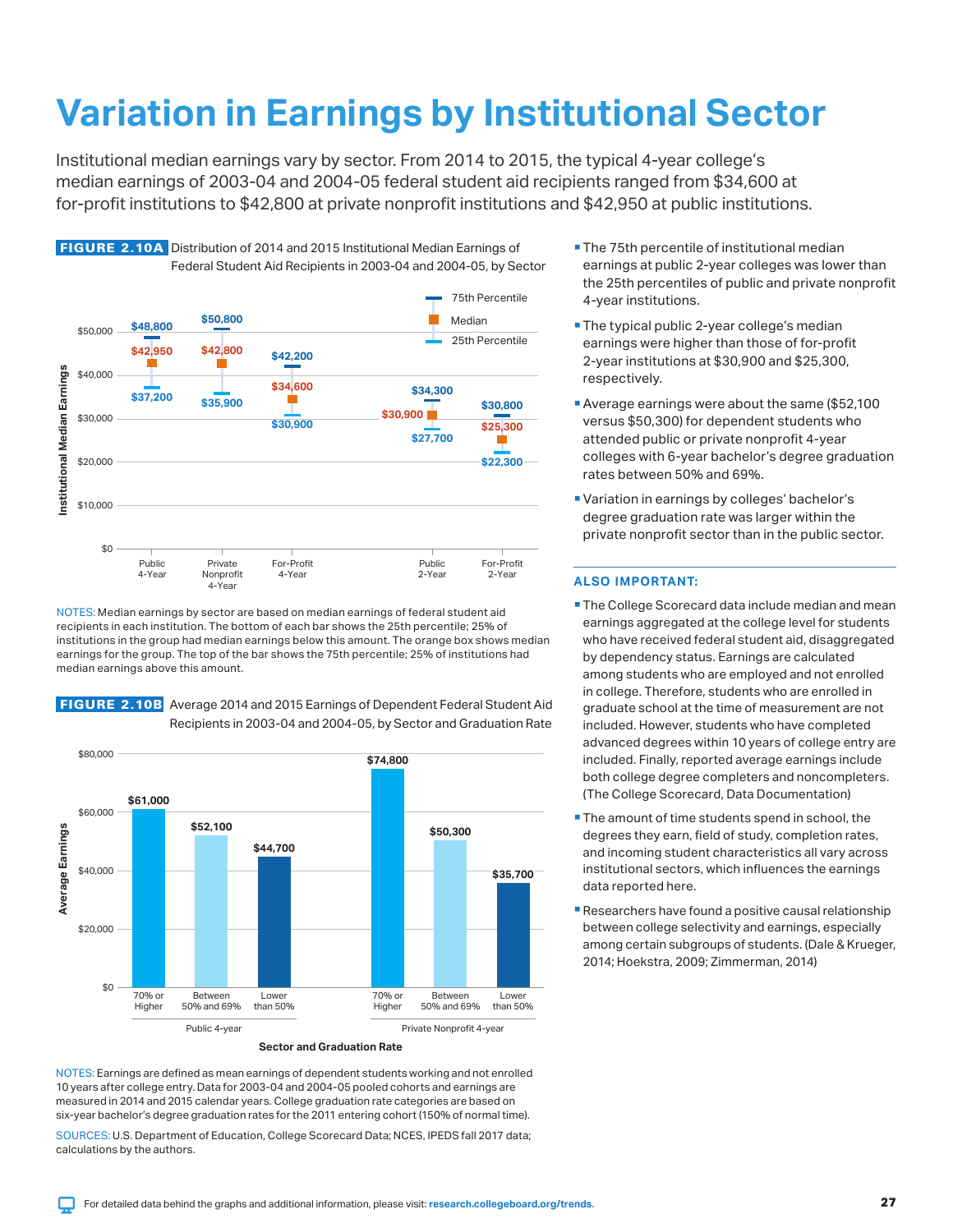# <span id="page-27-0"></span>**Employment**

In 2018, among adults between the ages of 25 and 64, 69% of high school graduates, 73% of those with some college but no degree, 78% of those with associate degrees, and 83% of those with 4-year college degree were employed.





#### Civilian Population Age 25 to 64, Number in Millions, 2008, 2013, and 2018

|      | Less than a<br><b>High School</b><br>Diploma | <b>High School</b><br>Diploma | Some College,<br>No Degree | Associate<br>Degree | Bachelor's<br>Degree or<br>Higher |
|------|----------------------------------------------|-------------------------------|----------------------------|---------------------|-----------------------------------|
| 2008 | 18.4                                         | 48.4                          | 28.4                       | 15.7                | 50.9                              |
| 2013 | 17.4                                         | 47.8                          | 28.4                       | 17.7                | 55.6                              |
| 2018 | 15.9                                         | 47.3                          | 27.3                       | 18.5                | 63.3                              |

NOTES: To be considered a member of the labor force, individuals must either be employed or be actively seeking employment. Percentages may not sum to 100 because of rounding.

SOURCES: U.S. Census Bureau, Basic Monthly Current Population Survey, January through December 2008, 2013, and 2018; calculations by the authors.

- Between 2008 and 2013, the percentage of individuals who were either unemployed or not in the labor force increased across all education levels.
- Between 2013 and 2018, the percentage of individuals who were unemployed declined and the percentage not in the labor force remained stable.
- **The percentage of individuals who were not in the** labor force was higher in 2018 than in 2008. The increase ranged from 0.7 percentage points for those with a bachelor's degree or higher to 3.8 percentage points for those with a high school diploma.

- **The percentage of individuals who are unemployed** (Figure 2.11) differs from the unemployment rate (Figure 2.12A), which is the ratio of unemployed individuals to the sum of employed and unemployed individuals, excluding those who are not in the labor force.
- **The length of unemployment spells has also** fluctuated over time. In 2018, 1.4% of the civilian labor force was unemployed for 15 weeks or longer. This percentage reached a peak of 5.7% in 2010, at the height of the Great Recession. (Bureau of Labor Statistics, Table A-15, Alternative Measures of Labor Underutilization)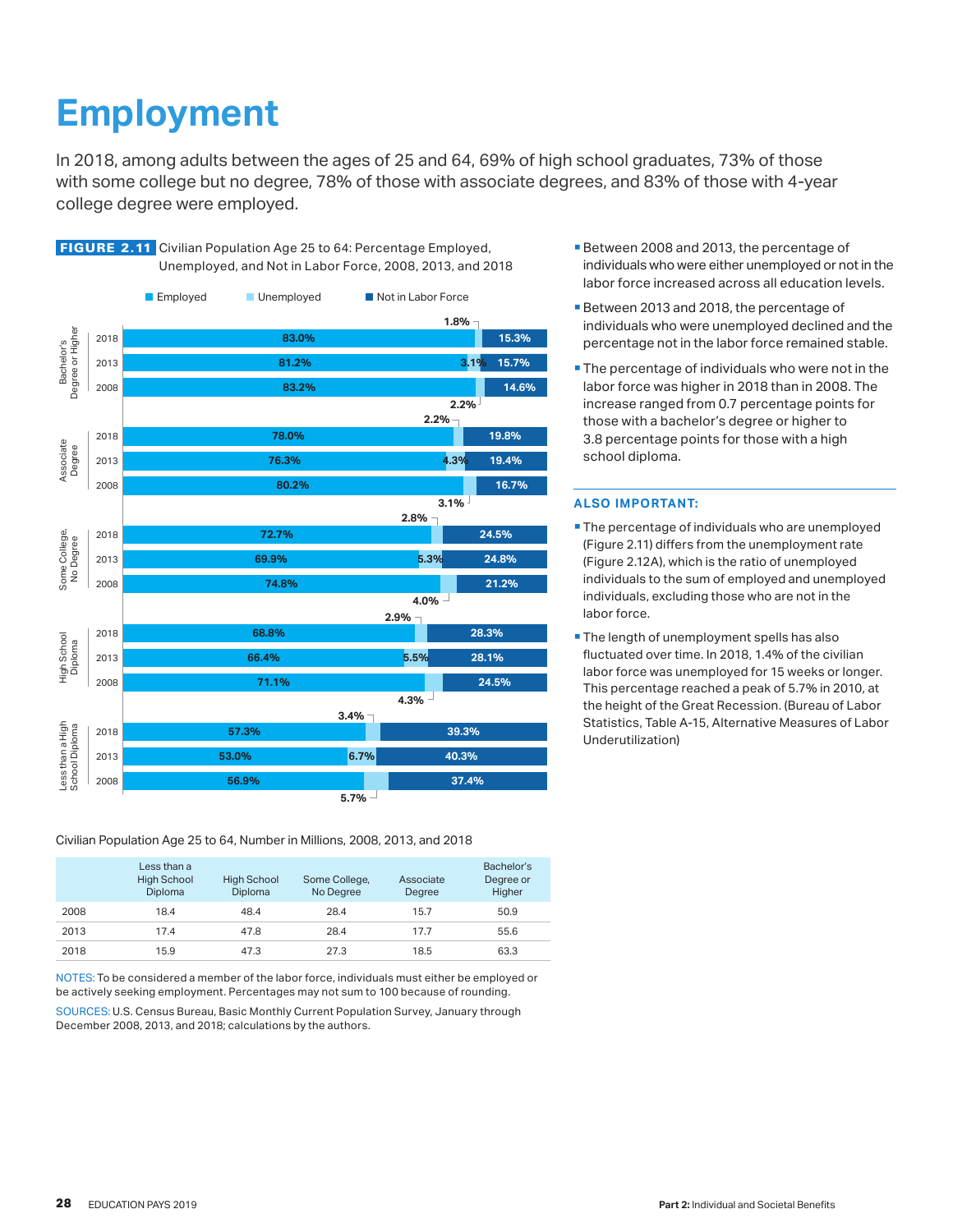# <span id="page-28-0"></span>**Unemployment**

The unemployment rate for individuals age 25 and older with at least a bachelor's degree has consistently been about half of the unemployment rate for high school graduates.

- Unemployment rates for all education groups peaked in 2010 at 4.7% for bachelor's degree holders, 7.0% for associate degree holders, and 10.3% for those with a high school diploma.
- Since 2010, unemployment rates have been declining every year across all education groups. In 2018, unemployment rates were 2.1% for bachelor's degree holders, 2.8% for associate degree holders, and 4.1% for those with a high school diploma.
- Over the 20-year period from 1998 to 2018, the largest gaps between the unemployment rates of bachelor's degree recipients and high school graduates occurred between 2009 and 2011 (about 5 to 6 percentage point gaps). The smallest gaps occurred between 1999 and 2001, as well as in 2018 (about 2 percentage point gaps).

### **ALSO IMPORTANT:**

Among individuals with the same level of educational attainment, the unemployment rate differs by age and by race/ethnicity (Figure 2.12B and Figure 2.12C).



FIGURE 2.12A Unemployment Rates of Individuals Age 25 and Older, by Education Level, 1998 to 2018

Unemployment Rates of Individuals Age 25 and Older, by Education Level, 1998 to 2018, Selected Years

|      |                        | BA/HS               |                         |                         |                             |                         |
|------|------------------------|---------------------|-------------------------|-------------------------|-----------------------------|-------------------------|
|      | Less than a HS Diploma | High School Diploma | Some College, No Degree | <b>Associate Degree</b> | Bachelor's Degree or Higher | Unemployment Rate Ratio |
| 1998 | 7.1%                   | 4.0%                | 3.2%                    | 2.5%                    | 1.8%                        | 0.45                    |
| 2003 | 8.8%                   | 5.5%                | 5.2%                    | 4.0%                    | 3.1%                        | 0.56                    |
| 2008 | 9.0%                   | 5.7%                | 5.1%                    | 3.7%                    | 2.6%                        | 0.45                    |
| 2013 | 11.0%                  | 7.5%                | 7.0%                    | 5.4%                    | 3.7%                        | 0.49                    |
| 2018 | 5.6%                   | 4.1%                | 3.7%                    | 2.8%                    | 2.1%                        | 0.53                    |

SOURCES: Bureau of Labor Statistics, Labor Force Statistics from the Current Population Survey; calculations by the authors.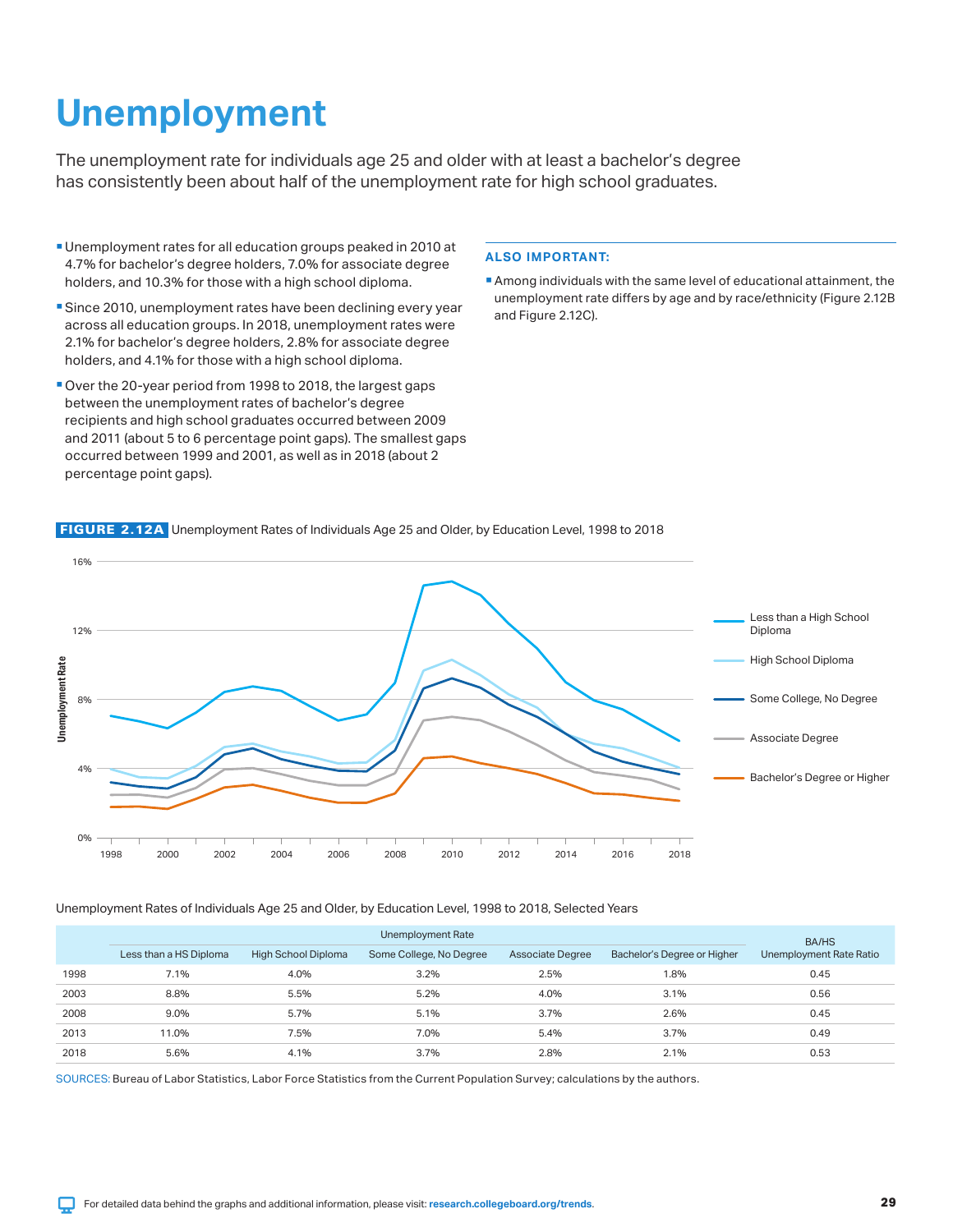## <span id="page-29-0"></span>**Unemployment**

In 2018, the unemployment rate for 25- to 34-year-olds with at least a bachelor's degree was 2.2%, while the unemployment rate for high school graduates was 5.7%.



SOURCES: U.S. Census Bureau, Current Population Survey, January through December 2018; calculations by the authors.

 FIGURE 2.12C Unemployment Rates of Individuals Age 25 and Older, by Race/Ethnicity and Education Level, 2018



SOURCE: Bureau of Labor Statistics, Labor Force Statistics from the Current Population Survey, Table 7.

- In 2018, unemployment rates of 25- to 34-yearolds were 4.7% for those with some college but no degree and 3.1% for those with associate degrees.
- **Unemployment rates decline between the ages of** 25 and 54 for those with an associate degree or less. For those with at least a bachelor's degree, the unemployment rate is lowest for individuals between the ages of 35 to 44.
- **The gaps in unemployment rates by education** level are larger for blacks than for other racial/ ethnic groups. In 2018, the gap between the unemployment rates for blacks with at least a bachelor's degree and black high school graduates was 3.8 percentage points, compared with 1.5 percentage points for whites, 1 percentage point for Hispanics, and no gap for Asians.

#### **ALSO IMPORTANT:**

- Research suggests that graduating from college during a recession can result in lower initial earnings driven by adverse labor market conditions. (Oreopoulos, von Wachter, & Heisz, 2012)
- **The gap in labor force participation rates between** those with at least a bachelor's degree and those with a high school diploma ranged from 9 percentage points for Hispanics to 16 percentage points for Asians and whites, and 18 percentage points for blacks.

Labor Force Participation Rates of Individuals Age 25 and Older, by Race/Ethnicity and Education Level, 2018

|              | Less<br>than a<br>High<br>School<br>Diploma | High<br>School<br>Diploma | Some<br>College,<br>No<br>Degree | Associate<br>Degree | Bachelor's<br>Degree or<br>Higher |
|--------------|---------------------------------------------|---------------------------|----------------------------------|---------------------|-----------------------------------|
| Asian        | 41%                                         | 59%                       | 66%                              | 70%                 | 75%                               |
| <b>Black</b> | 36%                                         | 60%                       | 67%                              | 73%                 | 78%                               |
| Hispanic     | 59%                                         | 70%                       | 73%                              | 76%                 | 79%                               |
| White        | 48%                                         | 57%                       | 62%                              | 69%                 | 73%                               |

SOURCE: Bureau of Labor Statistics, Labor Force Statistics from the Current Population Survey, Table 7.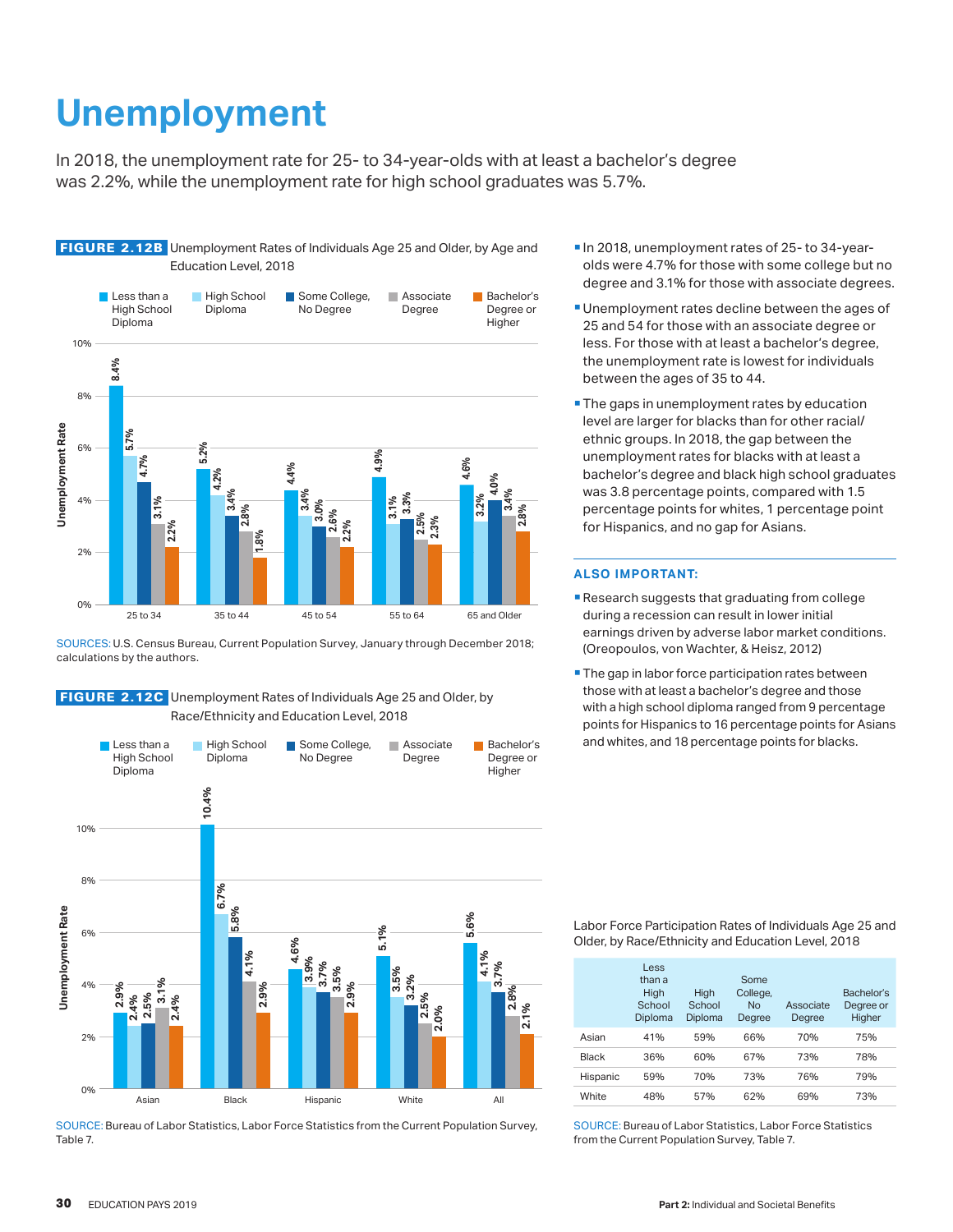### <span id="page-30-0"></span>**Retirement Plans**

Individuals with higher education levels are more likely than others to be offered and to participate in retirement plans provided by their employers.



Participation Rates in Employer-Provided Retirement Plans Among Eligible Full-Time Year-Round Workers Age 25 and Older, by Sector and Education Level, 2018

| Sector                                      | Less than a High<br>School Diploma | <b>High School</b><br><b>Diploma</b> | Some College,<br>No Degree | Associate<br>Dearee | Bachelor's<br>Dearee | Advanced<br>Degree |
|---------------------------------------------|------------------------------------|--------------------------------------|----------------------------|---------------------|----------------------|--------------------|
| Private                                     | 72%                                | 80%                                  | 83%                        | 84%                 | 88%                  | 89%                |
| Federal, State,<br>and Local<br>Governments | 89%                                | 91%                                  | 93%                        | 94%                 | 94%                  | 96%                |

Employer-Provided Retirement Plan Coverage Among Full-Time Year-Round Workers Age 25 and Older in the Private Sector, by Employer Size and Education Level, 2018

| Number of<br><b>Employees</b> | Less than a High<br>School Diploma | <b>High School</b><br><b>Diploma</b> | Some College,<br>No Dearee | Associate<br>Dearee | Bachelor's<br>Dearee | Advanced<br>Degree |
|-------------------------------|------------------------------------|--------------------------------------|----------------------------|---------------------|----------------------|--------------------|
| Less than 100                 | 13%                                | 24%                                  | 28%                        | 30%                 | 33%                  | 37%                |
| 100 to 999                    | 32%                                | 45%                                  | 49%                        | 50%                 | 51%                  | 52%                |
| 1000 or More                  | 44%                                | 55%                                  | 55%                        | 59%                 | 57%                  | 56%                |

SOURCES: U.S. Census Bureau, Current Population Survey, Annual Social and Economic Supplement, 2019; calculations by the authors.

- In 2018, 40% of high school graduates age 25 and older working full time year-round in the private sector were offered a retirement plan, compared with 49% of those whose highest degree was a bachelor's degree. In the public sector, these percentages were 71% and 77%, respectively.
- **Among those to whom these plans were available,** participation rates were higher for individuals with higher education levels. In the private sector, participation rates ranged from 72% among full-time year-round workers with less than a high school diploma to 89% among those with advanced degrees. Participation rates ranged from 89% to 96% in the public sector.
- Within the private sector, larger employers were more likely to offer retirement plans than smaller employers.

- In 2018, the percentage of part-time workers (those who worked at least 20 hours a week for at least 26 weeks but less than full time year-round) who were offered retirement plans ranged from 15% for those without a high school diploma and 30% for high school graduates to 41% for bachelor's degree recipients and 47% for those with an advanced degree. (U.S. Census Bureau, 2019 Annual Social and Economic Supplement; calculations by the authors)
- **The payout of defined contribution plans depends on** the amount accumulated in a personal account. Over time, these plans have become more common than defined benefits plans, which provide a predetermined income level each year after retirement.
- **Low earnings levels, which are more common** among individuals with lower education levels, may explain some of the difference in participation rates in employer-provided retirement plans that require workers to contribute a portion of their wages.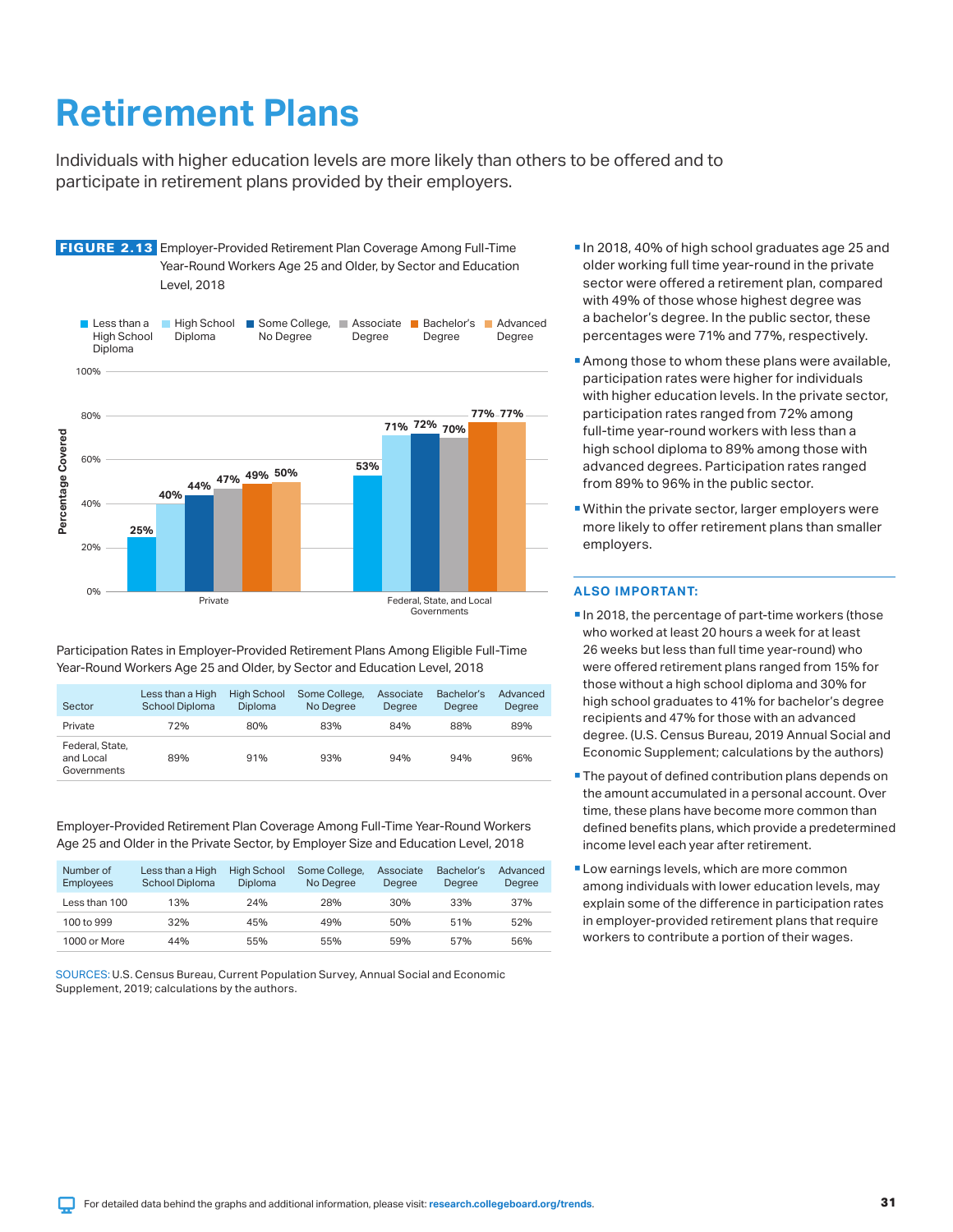# <span id="page-31-0"></span>**Health Insurance**

Among both full-time and part-time workers, those with higher levels of educational attainment are more likely than others to be covered by employer-provided health insurance.



### FIGURE 2.14B Employer-Provided Health Insurance Coverage Among Part-Time Workers Age 25 and Older, by Education Level, 1998, 2008, and 2018



NOTE: Part-time workers are those who worked at least 20 hours a week for at least 26 weeks during the year, but did not work full time year-round.

SOURCES: U.S. Census Bureau, Current Population Survey, Annual Social and Economic Supplement, 1999, 2009, and 2019; calculations by the authors.

- In 2018, 52% of high school graduates age 25 and older working full time year-round were covered by employer-provided health insurance, compared with 64% of those with a bachelor's degree and 70% of those with advanced degrees.
- **Employer-provided health insurance coverage** has declined over the past 20 years for both fulltime and part-time workers. Between 1998 and 2018, health insurance coverage declined by 7 to 11 percentage points for individuals with at least some college education working full time yearround. The decline was 11 to 13 percentage points for individuals with a high school diploma or less.
- In 1998, 57% of advanced degree holders, 47% of bachelor's degree holders, and 33% of high school graduates working part time were covered by employer-provided health insurance. By 2018, those percentages had declined to 43%, 37%, and 27%, respectively.

- In 2017, when 10% of adults age 18 and older were not covered by health insurance at any time during the year, only 5% of those with a bachelor's degree or higher were not covered. This was the case for 8% of those with associate degrees, 10% of those with some college but no degree, and 12% of high school graduates. (U.S. Census Bureau, Health Insurance Coverage Status and Type of Coverage by Selected Characteristics, 2017, Table HI01)
- In 2017, when 36% of adults age 18 and older were covered by government health care plans, 26% of adults with a bachelor's degree or higher, 33% of those with an associate degree, 36% of those with some college but no degree, and 43% of high school graduates had government coverage. (U.S. Census Bureau, Health Insurance Coverage Status and Type of Coverage by Selected Characteristics, 2017, Table HI01)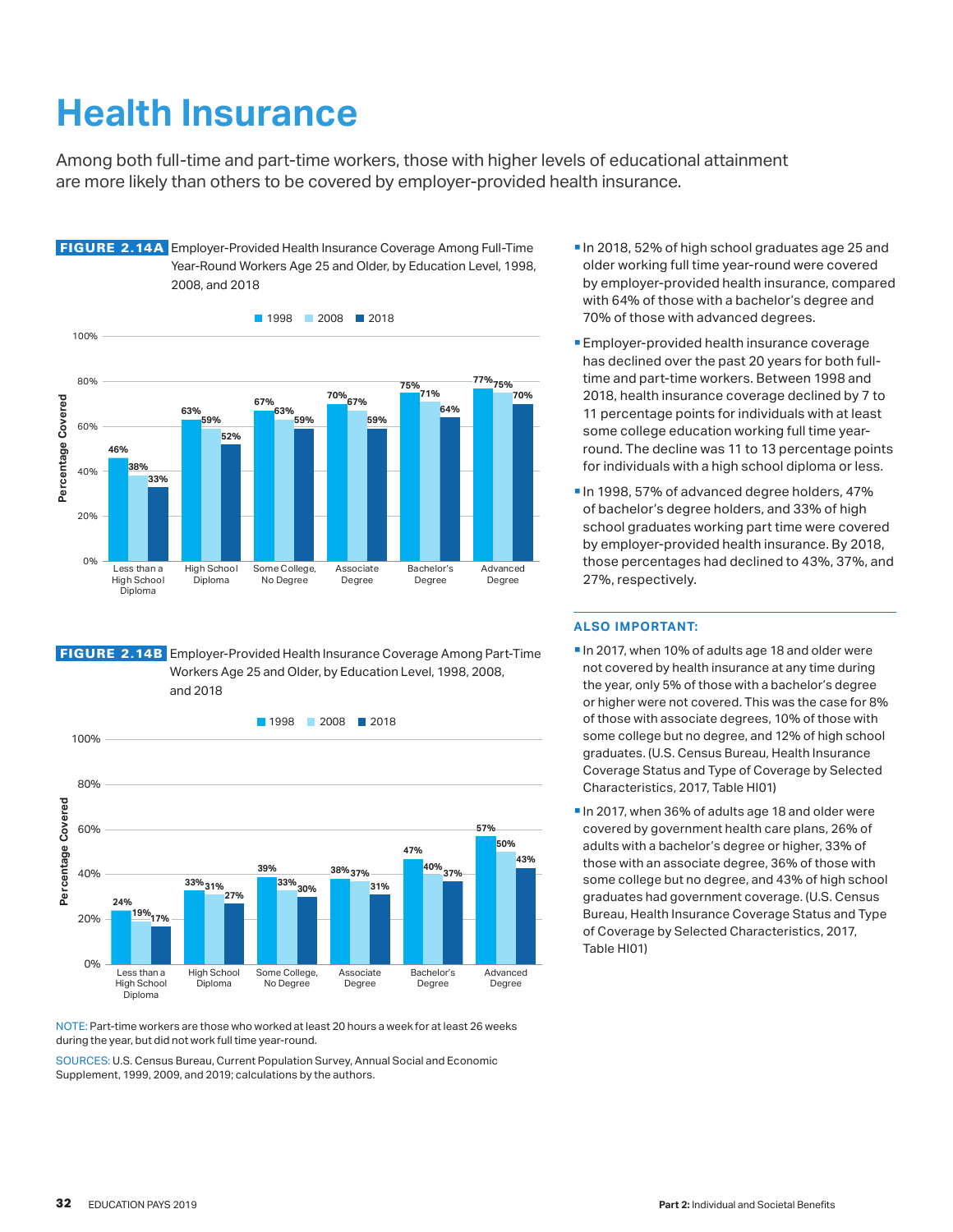# <span id="page-32-0"></span>**Social Mobility**

The percentage of students who end up in the top two income quintiles as adults is strongly correlated with the selectivity of the college they attend. However, within each college selectivity level, this percentage is highest for those from more affluent backgrounds.



NOTE: Incomes of adult children were as of 2014 and measured in 2015 dollars.



 FIGURE 2.15B Distribution of College Enrollment by Parents' Income Quintile, Children Born in 1980 to 1982

NOTES: Other enrollment includes children who attended colleges with fewer than 100 students, those who first enrolled between the ages of 23 and 28, and those who attended less-than-2-year institutions. College tiers are defined using Barron's selectivity categories for 4-year institutions. The 2-year category includes both public and private non-profit schools and for-profit includes both 2-year and 4-year institutions.

SOURCES: Opportunity Insights, Mobility Report Cards: The Role of Colleges in Intergenerational Mobility, Tables 6 and 8; calculations by the authors.

- **Among those who attended the most selective** colleges, 68% of children from the lowest parent income quintile were in the top two income quintiles as adults, compared with 72% from the middle and 76% from the highest income quintiles.
- **Children from lower-income backgrounds were** less likely to attend more selective institutions. Children whose parents were in the top 1% of the income distribution were nearly 50 times more likely to attend the most selective institutions as those whose parents were in the bottom 20%.

- Overall, the percentage of children who attend any college that end up in the top two income quintiles as adults range from 36% and 43% in the bottom two parent income quintiles to 55% and 62% for the top two income quintiles.
- Within each college selectivity tier, rates of upward mobility for students from the lowest income quintile differ substantially across colleges with similar earnings outcomes. This is driven by the fact that access for low-income students varies significantly across colleges. (Chetty et al., 2017)
- **These data do not take into account whether or not a** student earned a degree. Completion rates are higher at more selective colleges.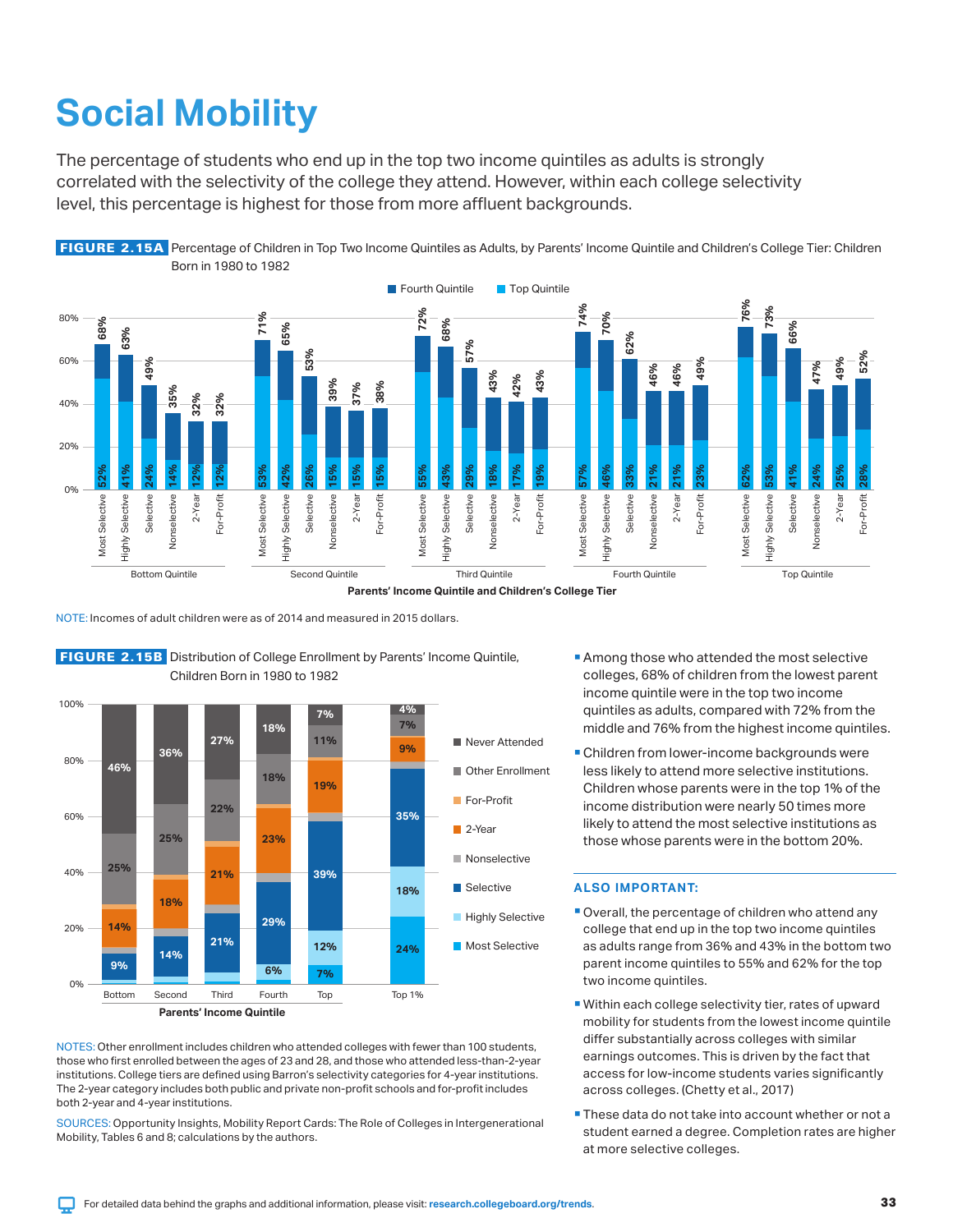### <span id="page-33-0"></span>**Poverty**

For all household types, the poverty rate falls as the level of education increases. The 2018 poverty rate for individuals with an associate degree was 7%, compared with 13% for high school graduates with no college experience.



FIGURE 2.16A Percentage of Individuals Age 25 and Older Living in Households

SOURCES: U.S. Census Bureau, Current Population Survey, Annual Social and Economic Supplement, 2019; calculations by the authors.



FIGURE 2.16B Living Arrangements of Children Under 18 Years of Age, by Poverty Status and Highest Education of Either Parent, 2018

NOTES: In 2018, 4% of children under 18 did not live with either parent. Percentages may not sum to 100 because of rounding.

SOURCE: U.S. Census Bureau, America's Families and Living Arrangements, 2018, Table C-3.

- Within each education level, individuals living in households headed by unmarried females with children under 18 have much higher poverty rates than those living in other household types. For example, the 2018 poverty rate for individuals with some college but no degree was 29% for those living in households headed by unmarried females with children, compared with 9% overall for this education group.
- In 2018, 69% of all children under age 18 lived with both parents. Of children under 18, 39% of those below 100% poverty thresholds lived with both parents, compared with 76% of those above 100% poverty thresholds.
- **The percentage of children under age 18 who** lived with both parents ranged from 55% for those whose parents did not graduate from high school and 58% of those whose parents had a high school diploma to 91% of those whose parents had an advanced degree.

- In 2018, 5% of all adults and 15% of adults below the poverty threshold lived in households headed by unmarried females with children. (U.S. Census Bureau, Current Population Survey, 2019 Annual Social and Economic Supplement; calculations by the authors)
- **The official poverty threshold varies with family size,** number of children under 18, and senior citizen status. In 2018, the poverty threshold was \$13,064 for a single person under age 65, \$20,231 for a family of 3 with 2 children, and \$25,465 for a family of 4 with 2 children. (U.S. Census Bureau, Poverty Thresholds, 2018)
- **The poverty threshold is the official measure of** poverty and is slightly different from the poverty guidelines used to determine eligibility for public programs. In 2018, the poverty guideline for families of 4 issued by the Department of Health and Human Services was \$25,100. (U.S. Department of Health and Human Services, 2018)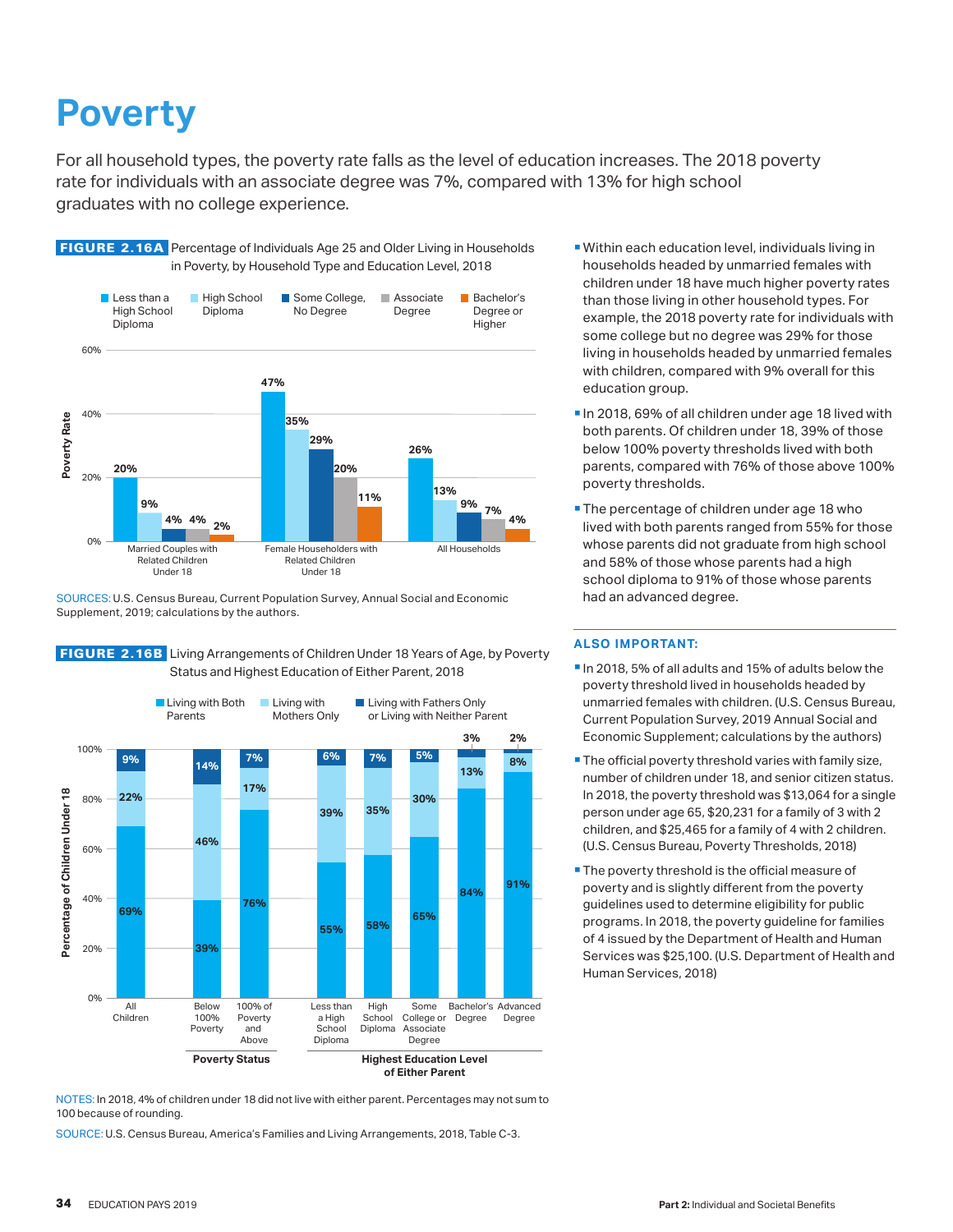### <span id="page-34-0"></span>**Public Assistance Programs**

Individuals with higher levels of education are less likely to live in households receiving public assistance.

- Medicaid provides health insurance to many low-income families and other eligible individuals. The National School Lunch Program provides free and reduced-price lunches to eligible school children. The Supplemental Nutrition Assistance Program (SNAP) subsidizes food purchases for eligible low-income households. Housing assistance includes public housing or rent subsidies for eligible low-income households.
- In 2018, 7% of individuals age 25 and older with associate degrees lived in households that benefited from SNAP, compared with 12% of those with only a high school diploma.
- In 2018, 28% of adult high school graduates and 46% of those without a high school diploma lived in households that received Medicaid coverage. Participation rates were 22% for those with some college but no degree, 19% for those with an associate degree, and 10% for those with at least a bachelor's degree.
- In 2018, 4% of adult high school graduates and 9% of those without a high school diploma lived in households that received housing assistance. Participation rates were 3% for those with some college but no degree, 3% for those with an associate degree, and 1% for those with at least a bachelor's degree.

### **ALSO IMPORTANT:**

- The participation rates for Medicaid, SNAP, and the free and reduced-price lunch program were higher in 2018 than in 2008. For example, SNAP participation rose from 8% in 2008 to 12% in 2018 for high school graduates, from 4% to 7% for individuals with an associate degree, and from 1% to 3% for those with a bachelor's degree or higher. (Baum, Ma, & Payea, 2010)
- In fiscal year 2018, 39.8 million individuals in 19.8 million households received an average of \$126 (\$254 per household) per month in SNAP benefits. (U.S. Department of Agriculture Food and Nutrition Service)
- In 2016-17, 26.1 million children—52% of all those enrolled in U.S. public schools—were eligible for free and reduced-price lunches. (NCES, *Digest of Education Statistics 2018*, Table 204.10)
- **Research suggests that access to safety net programs as children** improved individuals' health and economic outcomes as adults (Hoynes, Schanzenbach, & Almond, 2016).



FIGURE 2.17 Percentage of Individuals Age 25 and Older Living in Households That Participated in Various Public Assistance Programs, by Education Level, 2018

SOURCES: U.S. Census Bureau, Current Population Survey, 2019 Annual Social and Economic Supplement; calculations by the authors.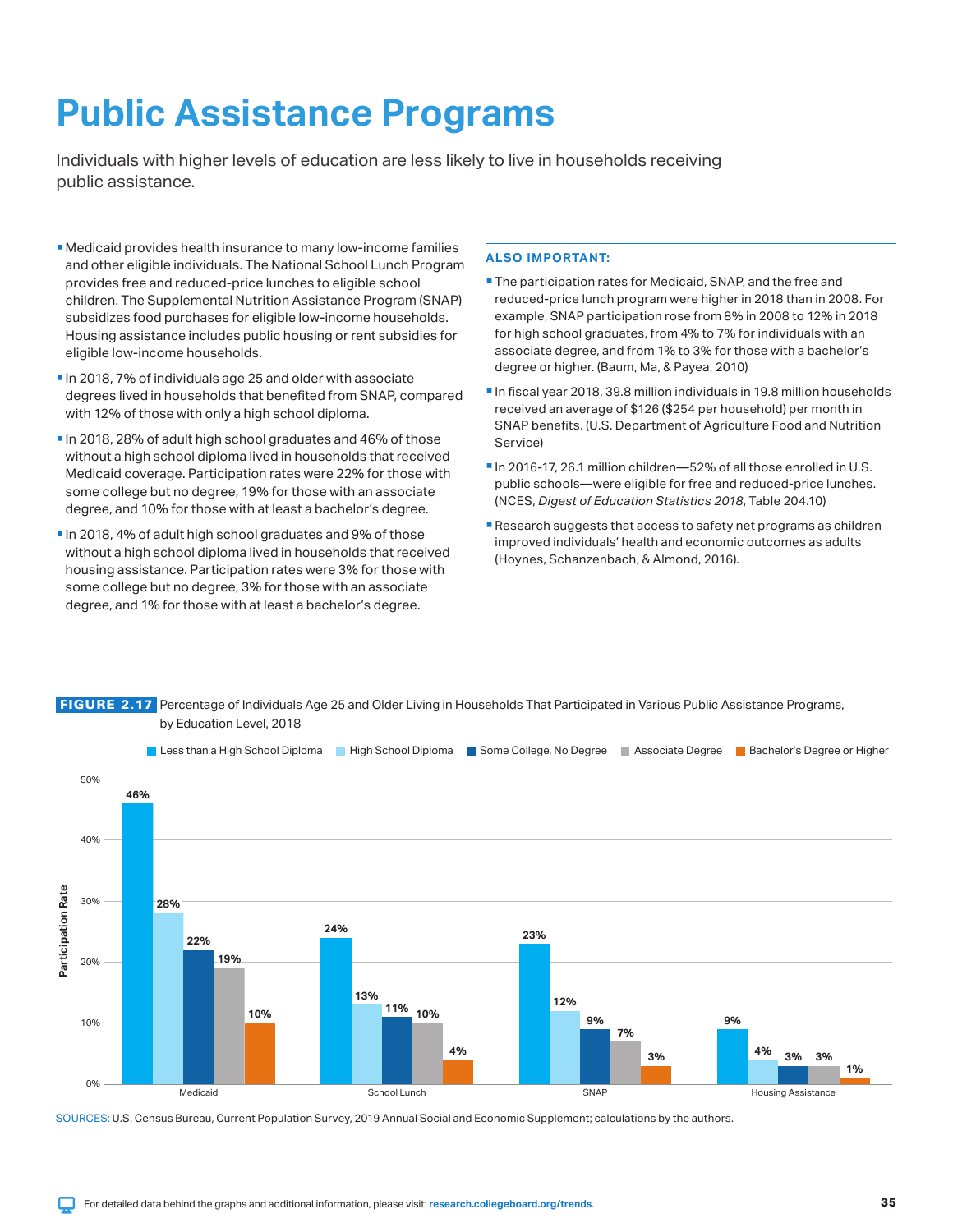# <span id="page-35-0"></span>**Smoking**

Smoking rates among college graduates have been significantly lower than smoking rates among other adults since information about the risks of smoking became public.



0% 1940 1945 1950 1955 1960 1965 1970 1975 1980 1985 1990 1995 2000 2005 2010 2017

#### NOTE: Data for 1999 through 2017 are three-year moving averages.

SOURCES: de Walque, 2004; National Center for Health Statistics (NCHS), *Health, United States, 2018*, Table 18; calculations by the authors.

FIGURE 2.18B Smoking Rates Among Individuals Age 25 and Older, by Gender and Education Level, 2017



- **Across all education levels, smoking rates in the** United States increased in the 1940s, peaked in the late 1950s, and began a steady decline in the 1960s after the U.S. Surgeon General released the first report on smoking and health in 1964. Smoking rates among college-educated adults declined much more rapidly than smoking rates among other adults.
- College graduates were as likely as other adults to smoke before the medical consensus on the dangers of smoking became clear. By 1970, when information was widespread and clear public warnings were mandatory, the smoking rate among college graduates had declined to 37%, while 44% of high school graduates smoked. In 2017, smoking rates were 6% for college graduates and 23% for high school graduates.
- Within each education level, males are more likely to smoke than females. For example, 24% of males with a high school diploma smoked in 2017, compared with 19% of females. Among those with at least a bachelor's degree, 7% of males and 5% of females smoked.

#### **ALSO IMPORTANT:**

- Statistical analysis suggests that higher levels of education are not just correlated with lower smoking rates but also cause declines in smoking. (de Walque, 2004; Grimard & Parent, 2007; Rosenbaum, 2012)
- In their analysis of the positive relationship between education and health outcomes, Cutler and Lleras-Muney (2010) find that income, health insurance, and family background account for about 30% of the differences. Knowledge and measures of cognitive ability explain an additional 30% of the differences in behaviors, with social networks explaining another 10%. The authors find that much of the difference seems to be driven by the fact that education raises cognition, which in turn improves behavior.

SOURCE: NCHS, *Health, United States, 2018*, Table 18.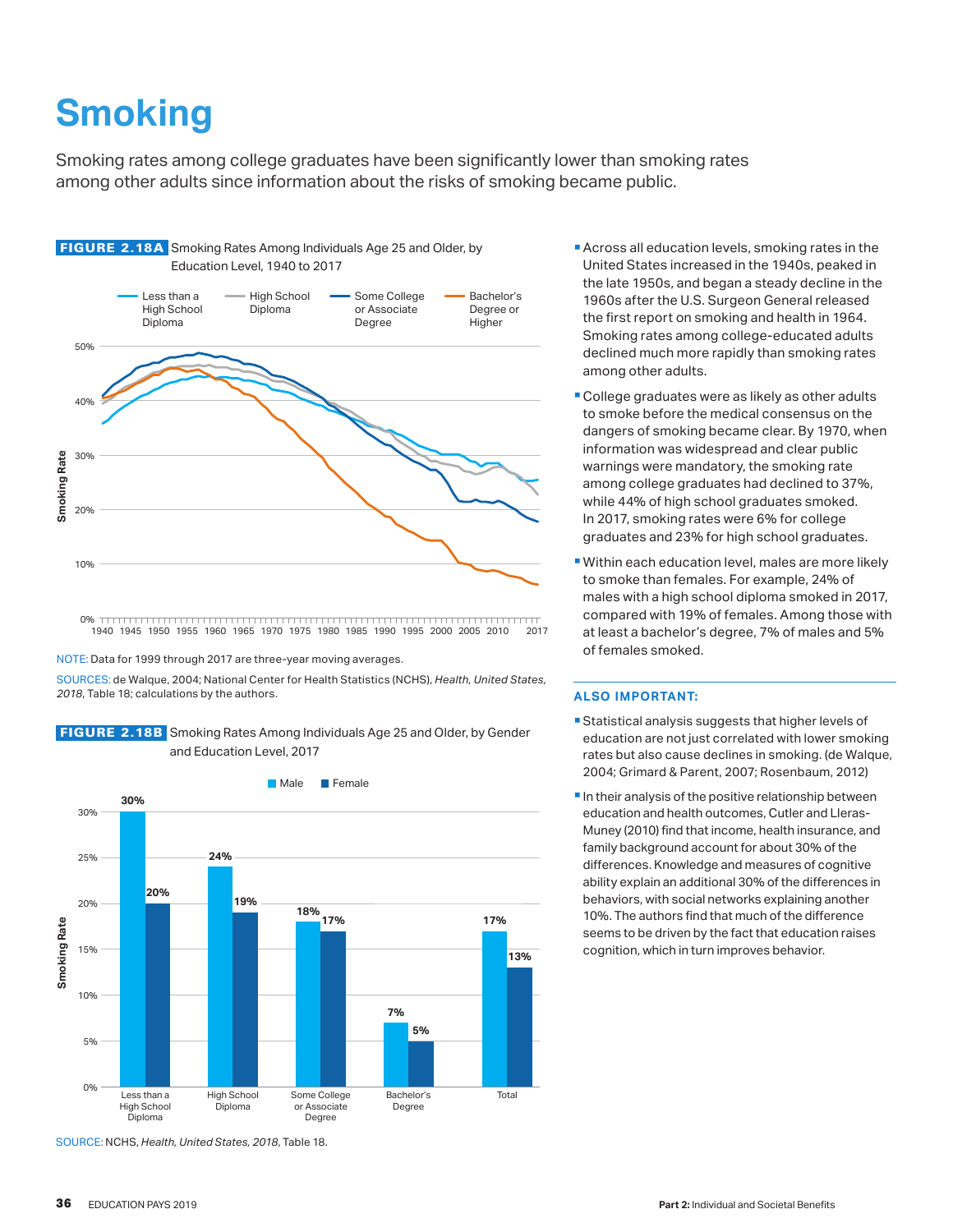### <span id="page-36-0"></span>**Exercise**

Among adults age 25 to 34, 69% of individuals with at least a bachelor's degree and 47% of high school graduates reported exercising vigorously at least once a week in 2018.

### FIGURE 2.19A Exercise Rates Among Individuals Age 25 and Older, by Age and Education Level, 2018



SOURCES: NCHS, National Health Interview Survey, 2018; calculations by the authors.

100% **15% 27% 35%** 80% Percentage of Individuals **Percentage of Individuals 48% 20%** Inactive **22%** 60% **Insufficiently 21%** Active **17%** 40% **Sufficiently 65%** Active **52% 43%** 20% **35%** 0% Less than a High High School Some College Bachelor's Degree School Diploma Diploma or Associate or Higher Degree

- Among 45- to 54-year-olds, 61% of individuals with at least a bachelor's degree and 39% of high school graduates reported exercising vigorously at least once a week in 2018.
- Within each education level, older individuals are less likely to exercise than younger individuals. However, individuals age 65 and older with at least a bachelor's degree report similar rates of vigorous exercise as 25- to 34-year-olds without a high school diploma.
- In 2018, 65% of individuals with at least a bachelor's degree and 43% of high school graduates reported meeting the federal guidelines for physical activity of at least 2½ hours a week of moderate or 1¼ hours of intensive aerobic activity.

#### **ALSO IMPORTANT:**

- Numerous studies investigating the relationship between education and health support the idea that the skills, attitudes, and thought patterns fostered by education lead to more responsible health-related behaviors. (Mirowsky & Ross, 2003)
- **Improvements in health are associated with each** additional year of schooling, but in contrast to the relationship between education and wages, there does not appear to be a "sheepskin" effect with the completion of a degree having a bigger impact than just the completion of an additional year of education. (Cutler & Lleras-Muney, 2006)

NOTES: "Inactive" is participating in no leisure-time aerobic activity that lasted at least 10 minutes. "Insufficiently Active" is participating in aerobic activities for at least 10 minutes but less than 150 minutes per week. "Sufficiently Active," which meets 2008 federal physical activity guidelines, is participating in moderate-intensity leisure-time physical activity at least 150 minutes per week, or in vigorous-intensity leisure-time physical activity at least 75 minutes per week, or an equivalent combination. Percentages shown were age-adjusted using the projected 2000 U.S. population provided by the U.S. Census Bureau as the standard population. Age adjustment was used to allow comparisons among various population subgroups that have different age distributions. Percentages may not sum to 100 because of rounding.

SOURCE: NCHS, Tables of Summary Health Statistics for U.S. Adults: 2018, National Health Interview Survey, Table A-14a.

FIGURE 2.19B Percentage Distribution of Leisure-Time Aerobic Activity Levels Among Individuals Age 25 and Older, by Education Level, 2018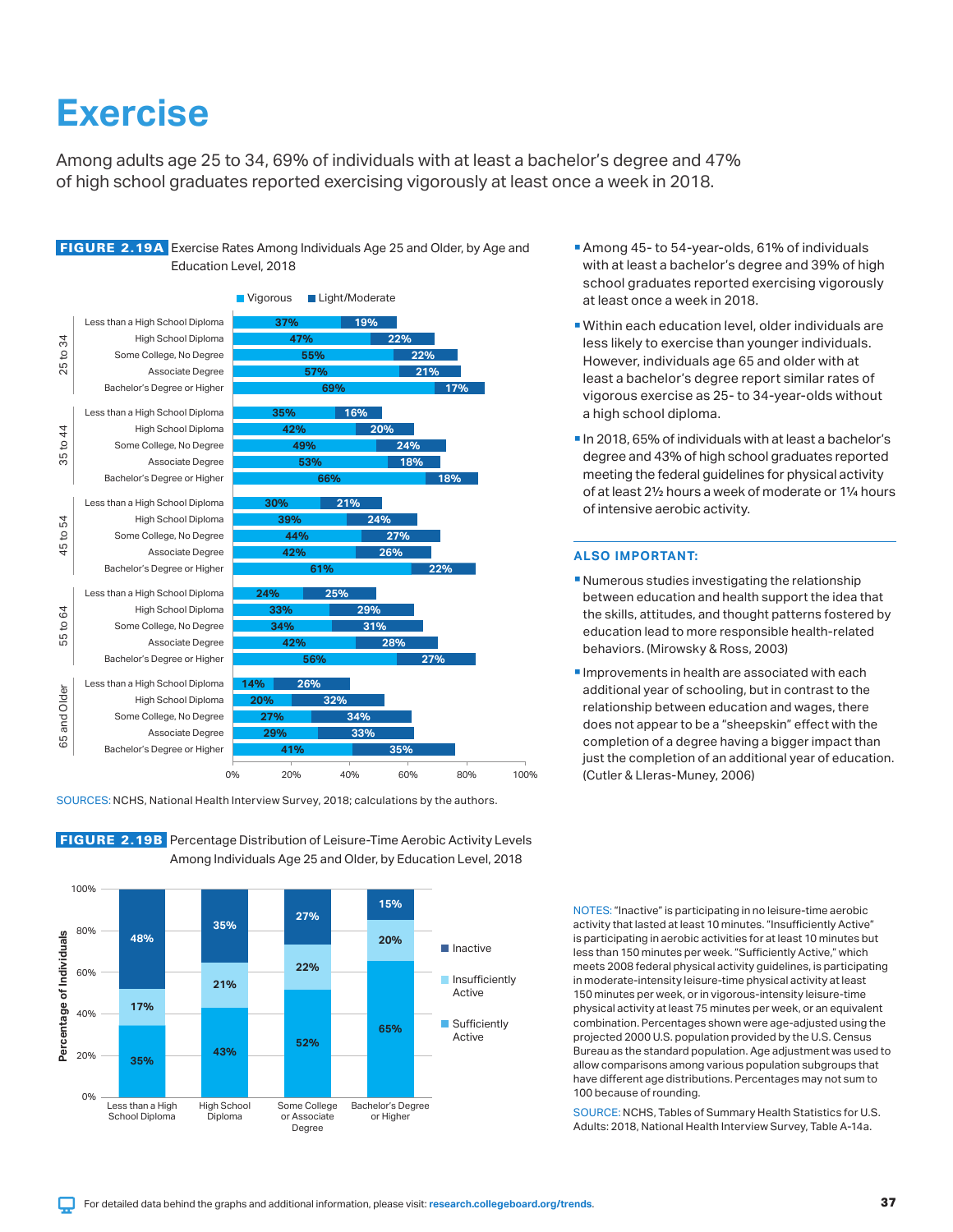# <span id="page-37-0"></span>**Parents and Children: Preschool-Age Children**

Children of parents with higher levels of educational attainment are more likely than other children to be enrolled in preschool programs.



FIGURE 2.20A Percentage of 3- to 5-Year-Olds Enrolled in Preschool Programs, by

SOURCE: NCES, *Digest of Education Statistics*, *2018*, Table 202.20.



FIGURE 2.20B Percentage of 3- to 5-Year-Olds Participating in Activities with a Family Member, by Parents' Education Level, 2016

- In 2016, children age 3 to 5 whose parents had an advanced degree were 12 percentage points more likely to have been read to 3 or more times in the last week than children whose parents had only a high school diploma (91% versus 79%).
- In 2016, children age 3 to 5 whose parents had a bachelor's degree were 12 percentage points more likely to have visited a library at least once in the past month than children whose parents had only a high school diploma (47% versus 35%).

#### **ALSO IMPORTANT:**

 Children attending pre-kindergarten programs are more ready for school at the end of their prekindergarten year than children who do not attend these programs. (Brookings, 2017)

SOURCE: NCES, *Digest of Education Statistics*, *2018*, Table 207.10.

In 2017, 46% of children age 3 to 5 whose parents had an advanced degree enrolled in preschool programs, compared with 33% of children whose parents had a high school diploma and 26% of children whose parents did not obtain a high school diploma.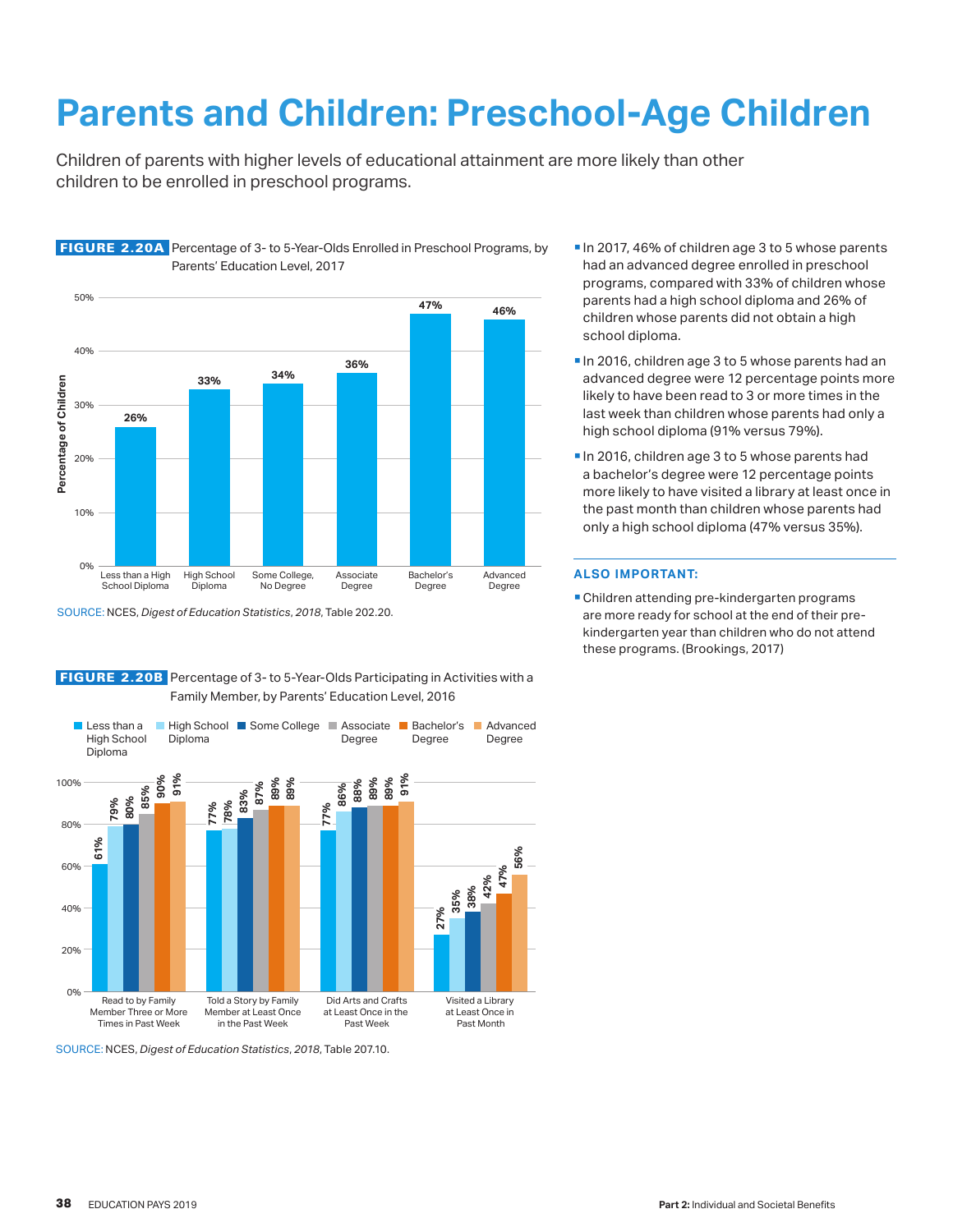### <span id="page-38-0"></span>**Parents and Children: School-Age Children**

Children of parents with higher levels of educational attainment are more likely than other children to engage in a wide variety of educational activities with their family members.



SOURCE: NCES, *Digest of Education Statistics*, *2018*, Table 207.20.

**FIGURE 2.21B** Percentage of Elementary and Secondary School Children Whose Parents Were Involved in School Activities, by Parents' Education Level, 2016



SOURCE: NCES, *Digest of Education Statistics*, *2018*, Table 207.40.

- **Among kindergartners to fifth graders whose** parents' highest education was a bachelor's degree, 45% had visited a library in the past month. This compares with 37% of children whose parents had only a high school diploma and 56% of those whose parents held an advanced degree.
- About one-quarter of children in kindergarten to fifth grade whose parents' highest education was a high school diploma had visited an art gallery, museum, or historical site in the past month; half of children in this group had attended an event sponsored by a community, religious, or ethnic group. This compares with 37% and 61%, respectively, of children whose parents' highest level of education was a bachelor's degree.
- **Among parents of elementary and secondary school** children, just over a quarter of those whose highest education was a high school diploma volunteered at school; more than half of those with at least a bachelor's degree volunteered.

#### **ALSO IMPORTANT:**

Kalil, Ryan, & Corey (2012) find that "highly educated mothers not only spend more time in active child care than less educated mothers, but that they alter the composition of that time to suit children's developmental needs more than less educated mothers."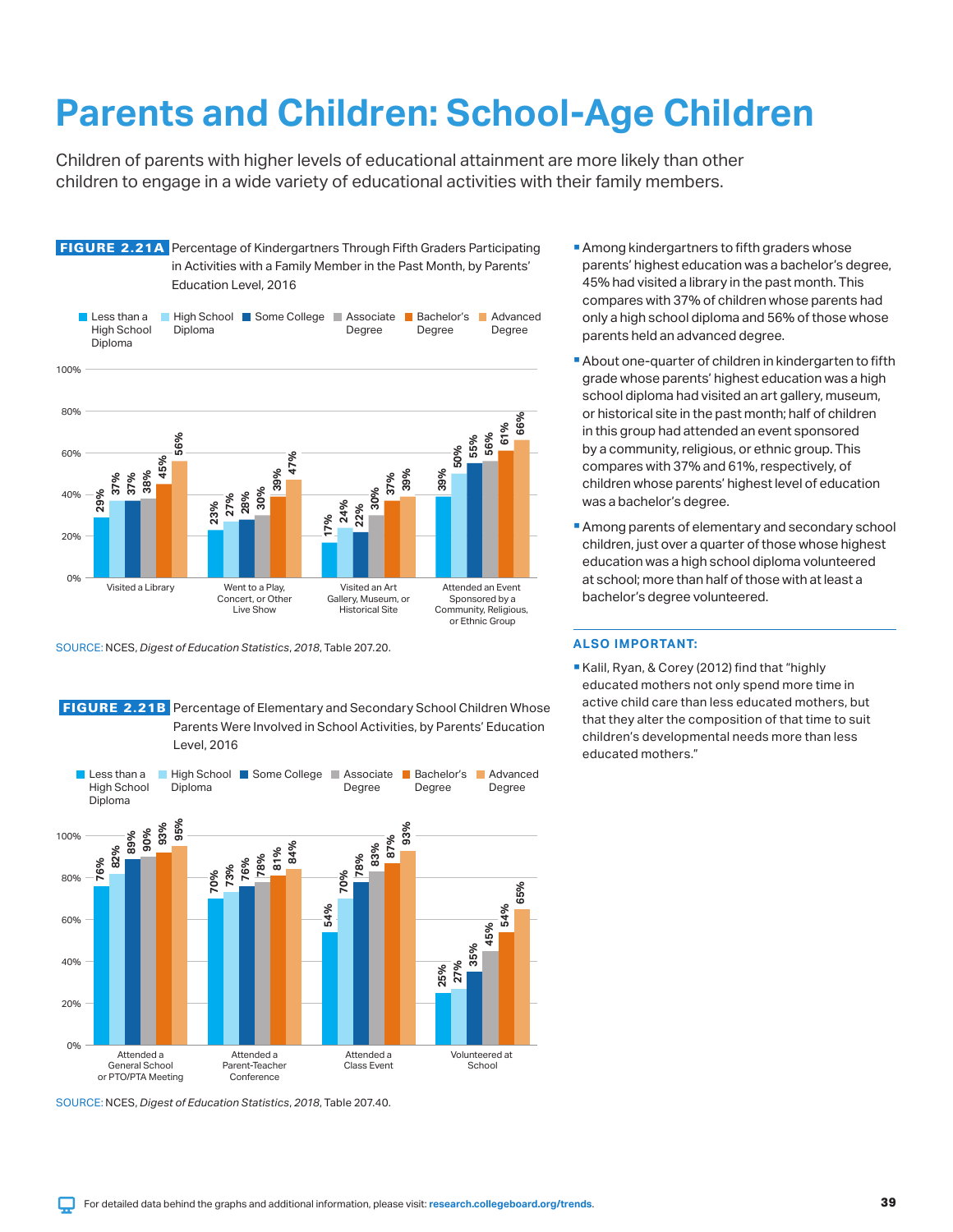### <span id="page-39-0"></span>**Civic Involvement**

The share of adults who perform unpaid volunteer activities increases with education. Among those age 25 and older, the volunteering rate in 2017 ranged from 10% for those without a high school diploma to 52% for those with advanced degrees.







NOTE: Volunteers are defined as individuals who performed unpaid volunteer activities for organizations at any point from September 2016 through September 2017.

SOURCES: U.S. Census Bureau, September 2017 Supplement to the Current Population Survey; calculations by the authors.

- At each education level, higher percentages of women than of men volunteered. In 2017, among adults whose highest education was a bachelor's degree, 47% of women volunteered while 37% of men did. The gender gap is 5 percentage points among individuals with a high school diploma (21% for women versus 16% for men).
- At each education level, individuals between the ages of 35 and 54 were more likely to volunteer than others.

- Volunteers were more likely to donate to charity and to invest in community-building than nonvolunteers. (National & Community Service, 2018)
- As is the case with most of the indicators included in this report, the correlation seen here should not necessarily be interpreted as causation. Personal characteristics may make people more likely both to pursue higher education and to volunteer. However, statistical analysis suggests that the actual increments in volunteer activity attributable to increased education are similar to those described here. Enrolling in college significantly increases the likelihood of volunteering, controlling for other demographic characteristics. (Dee, 2004; Oreopoulos & Salvanes, 2011)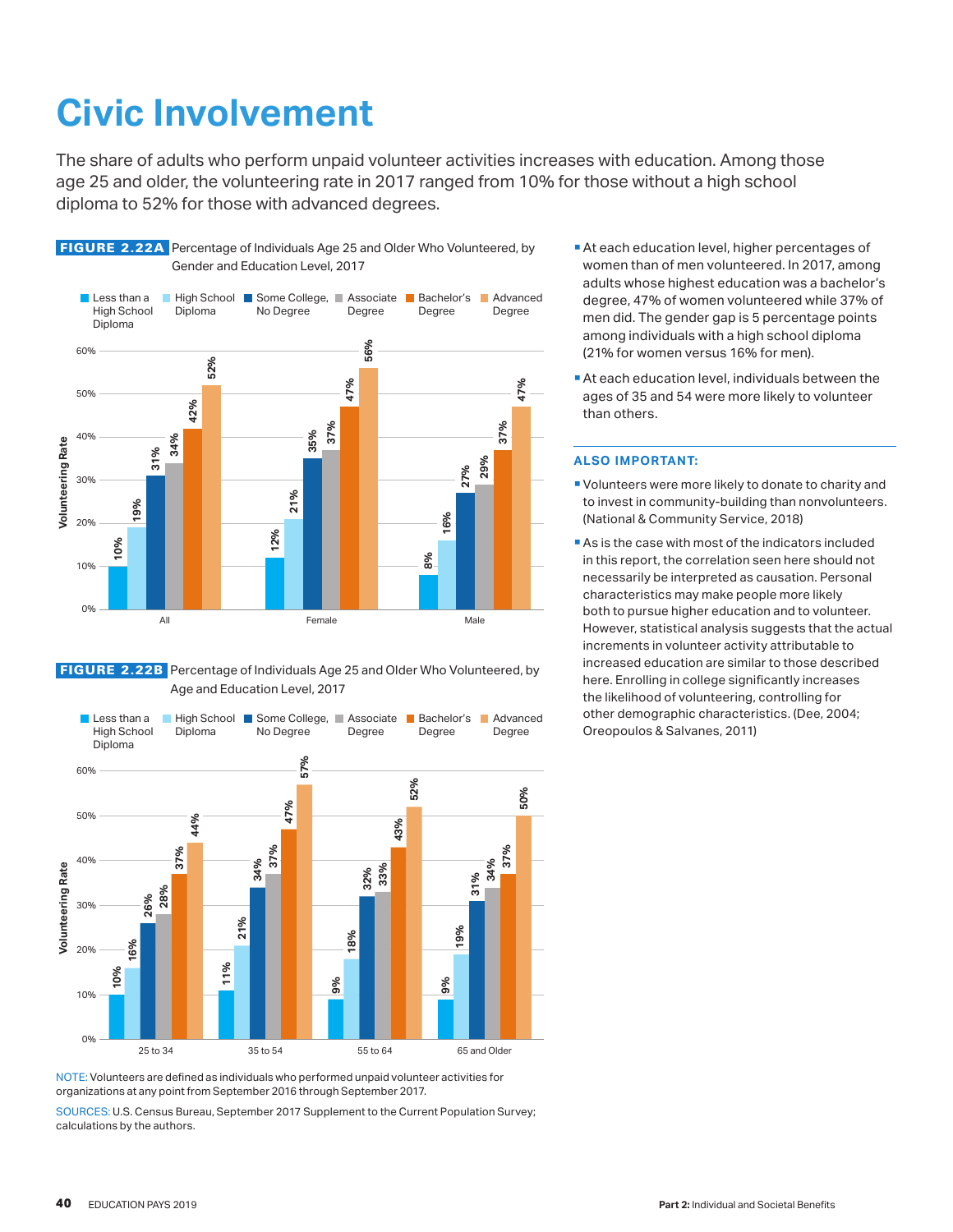### <span id="page-40-0"></span>**Voting**

Voting rates are higher among individuals with higher levels of education. In the 2016 presidential election, 73% of 25- to 44-year-old U.S. citizens with at least a bachelor's degree voted, compared with 41% of high school graduates in the same age group.



**FIGURE 2.23A** Voting Rates Among U.S. Citizens, by Age and Education Level, 2016 and 2018

FIGURE 2.23B Voting Rates Among U.S. Citizens During Presidential Elections,



- 
- Within each age group and education level, voting rates were higher in the 2016 presidential election than in the 2018 midterm election.
	- At all levels of education, voting rates increase with age.
	- **Between 1964 and 2016, voting rates during** presidential elections declined across all education groups. Declines in voting rates were largest for those without a high school diploma (from 65% in 1964 to 35% in 2016) and smallest for those with at least a bachelor's degree (from 88% in 1964 to 76% in 2016).

### **ALSO IMPORTANT:**

- Voting rates across all age and education groups were higher during the 2018 midterm election than during the 2014 midterm election. The increase in voting rates during the 2018 midterm election was particularly large among younger age groups. (U.S. Census Bureau, Voting and Registration in the Election of November 2014 and 2018, Table 5; calculations by the authors).
- **Only U.S. citizens are eligible to vote in elections.** Voting rates in Figures 2.23A and 2.23B represent percentages of U.S. citizens who voted. In 2016, 8.7% of the U.S. population ages 18 and older were noncitizens. (U.S. Census Bureau, Voting and Registration in the Election of November 2016, Table 5; calculations by the authors).

NOTE: Because citizenship status for 1976 and earlier is not available, voting rates in these years represent percentages of all U.S. age-eligible population who voted.

SOURCES: U.S. Census Bureau, Voting and Registration Tables, 1964 to 2016; calculations by the authors.

SOURCES: U.S. Census Bureau, Voting and Registration in the Election of November 2016 and 2018, Table 5; calculations by the authors.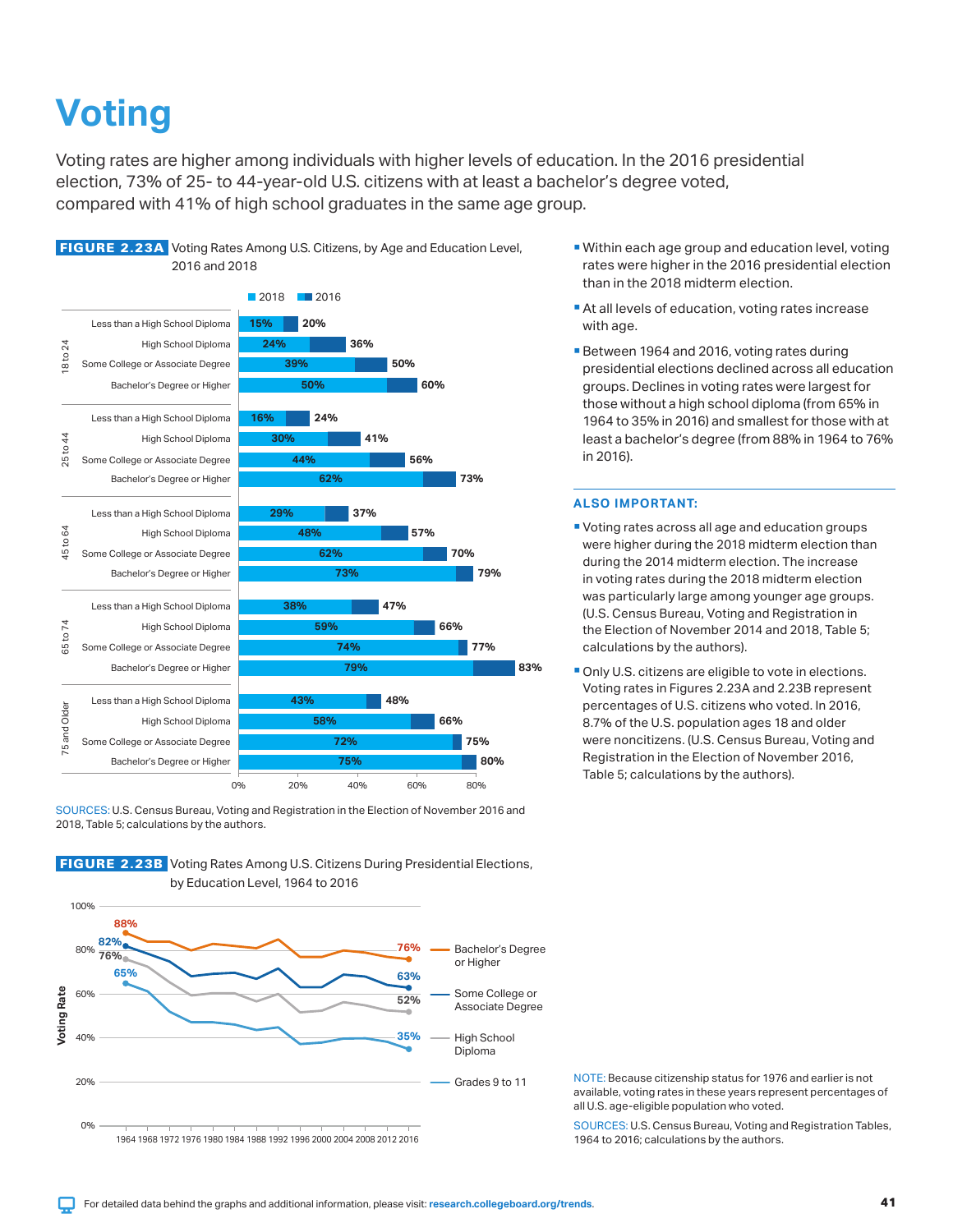### <span id="page-41-0"></span>**References**

Avery, C., Howell, J., Pender, M., & Sacerdote B. (2019). *Policies and Payoffs to Addressing America's College Graduation Deficit*. Washington, DC: Brookings Papers on Economic Activity, the Brookings Institution.

Autor, D. (2010). *The Polarization of Job Opportunities in the U.S. Labor Market: Implications for Employment and Earnings.* Washington, DC: Center for American Progress and the Hamilton Project.

Baum, S., Ma, J., & Payea, K. (2010). *Education Pays 2010: The Benefits of Higher Education for Individuals and Society*. New York: College Board.

Baum, S., Kurose, C., & Ma, J. (2013). *How College Shapes Lives: Understanding the Issues*. New York: College Board.

Brookings Institution. (2017). *The Current State of Scientific Knowledge on Pre-Kindergarten Effects*. Washington, DC: the Brookings Institution.

Card, D. (2001). Estimating the Return to Schooling: Progress on Some Persistent Econometric Problems. *Econometrica*, 69(5), 1127–1160.

Carneiro, P., Heckman, J., & Vytlacil, E. (2011). Estimating Marginal Returns to Education. *American Economic Review*, 101(6), 2754–2781.

Chetty, R., Friedman, J., Saez, E., Turner, N., & Yagan, D. (2017). Mobility Report Cards: The Role of Colleges in Intergenerational Mobility. (National Bureau of Economic Research Working Paper No. 23619).

Cutler, D. M., & Lleras-Muney, A. (2006). Education and Health: Evaluating Theories and Evidence (National Bureau of Economic Research Working Paper No. 12352).

Cutler, D. M., & Lleras-Muney, A. (2010). Understanding Differences in Health Behaviors by Education. *Journal of Health Economics*, 29(1), 1–28.

Dale, S. B., & Krueger, A. B. (2014). Estimating the Effects of College Characteristics over the Career Using Administrative Earnings Data. *Journal of Human Resources*, 49(2), 323–358.

Dee, T. S. (2004). Are There Civic Returns to Education? *Journal of Public Economics*, 88(9–10), 1697–1720.

Deming, D.J., & Walters, C.R. (2017). The Impacts of Price and Spending Subsidies on U.S. Postsecondary Attainment. Working Paper.

de Walque, D. (2004). Education, Information, and Smoking Decisions: Evidence from Smoking Histories, 1940–2000 (World Bank Policy Research Working Paper No. 3362).

Federal Reserve Bank of New York. (2019). The Labor Market for Recent College Graduates.

Goldin, C., & Katz, L. F. (2008). *The Race Between Education and Technology*. Cambridge, MA: Harvard University Press.

Grimard, F., & Parent, D. (2007). Education and Smoking: Were Vietnam War Draft Avoiders Also More Likely to Avoid Smoking? *Journal of Health Economics*, 26(5), 896–926.

Goodman, J., Smith, J., & Hurwitz, M. (2015). Access to Four-Year Public Colleges and Degree Completion. (National Bureau of Economic Research Working Paper No. 20996).

Harmon, C., Oosterbeek, H., & Walker, I. (2003). The Returns to Education: Microeconomics. *Journal of Economic Surveys*, 17(2), 115–156.

Hoekstra, M. (2009). The Effects of Attending the Flagship State University on Earnings: A Discontinuity-Based Approach. *The Review of Economics and Statistics*, 91(4), 717–724.

Hoynes, H., Schanzenbach, D. W., & Almond, D. (2016). Long-Run Impacts of Childhood Access to the Safety Net. *American Economic Review of Economics and Statistics*, 106(4), 903–934.

Internal Revenue Service. (2017). Statistics of Income Tax Stats, 2017 Tax Year.

Kalil, A., Ryan, R., & Corey, M. (2012). Diverging Destinies: Maternal Education and the Developmental Gradient in Time with Children. *Demography*, 49(4), 1371–1383.

Kirkeboen, L. J., Leuven, E., & Mogstad, M. (2016). Field of Study, Earnings, and Self-Selection. *Quarterly Journal of Economic,* 131(3), 1057–1111.

Mirowsky, J., & Ross, C. E. (2003). *Education, Social Status, and Health*. Somerset, NY: Aldine de Gruyter.

National & Community Service. (2018). Volunteering in America Report. Research: Overview Statistics.

Oreopoulos, P., & Petronijevic, U. (2013). Making College Worth It: A Review of Research on the Returns to Higher Education (National Bureau of Economic Research Working Paper No. 19053).

Oreopoulos, P., & Salvanes, K. (2011). Priceless: The Nonpecuniary Benefits of Schooling. *Journal of Economic Perspectives*, 25(1), 159–184.

Oreopoulos, P., von Wachter, T., & Heisz, A. (2012). The Short- and Long-Term Career Effects of Graduating in a Recession. *American Economic Journal: Applied Economics,* 4(1), 1–29.

Organisation for Economic Co-operation and Development (OECD). (2019). *Education at a Glance 2019*. Paris, France: OECD.

Rosenbaum, J. (2012). Degrees of Health Disparities: Health Status Disparities Between Young Adults with High School Diplomas, Sub-Baccalaureate Degrees, and Baccalaureate Degrees. *Health Services and Outcomes Research Methodology*, 12(2–3): 156–168.

Rouse, C. E. (2005). The labor market consequences of an inadequate education (Princeton University Working Paper).

Shapiro, D., Dundar, A., Huie, F., Wakhungu, P. K., Bhimdiwala, A., & Wilson, S. E. (2018, December). Completing College: A National View of Student Completion Rates – Fall 2012 Cohort (Signature Report No. 16). Herndon, VA: National Student Clearinghouse Research Center.

Shapiro, D., Dundar, A., Huie, F., Wakhungu, P. K., Yuan, X., Nathan, A. & Hwang, Y. (2019, September). Tracking Transfer: Measures of Effectiveness in Helping Community College Students to Complete Bachelor's Degrees (Signature Report No. 13). Herndon, VA: National Student Clearinghouse Research Center.

Wiehe, M. et. al. (2018). *Who Pays? A Distributional Analysis of the Tax Systems in All 50 States* (6th ed.). Washington, DC: Institute on Taxation and Economic Policy.

Zimmerman, S. D. (2014). The Returns to College Admission for Academically Marginal Students. *Journal of Labor Economics*, 32(4), 711–754.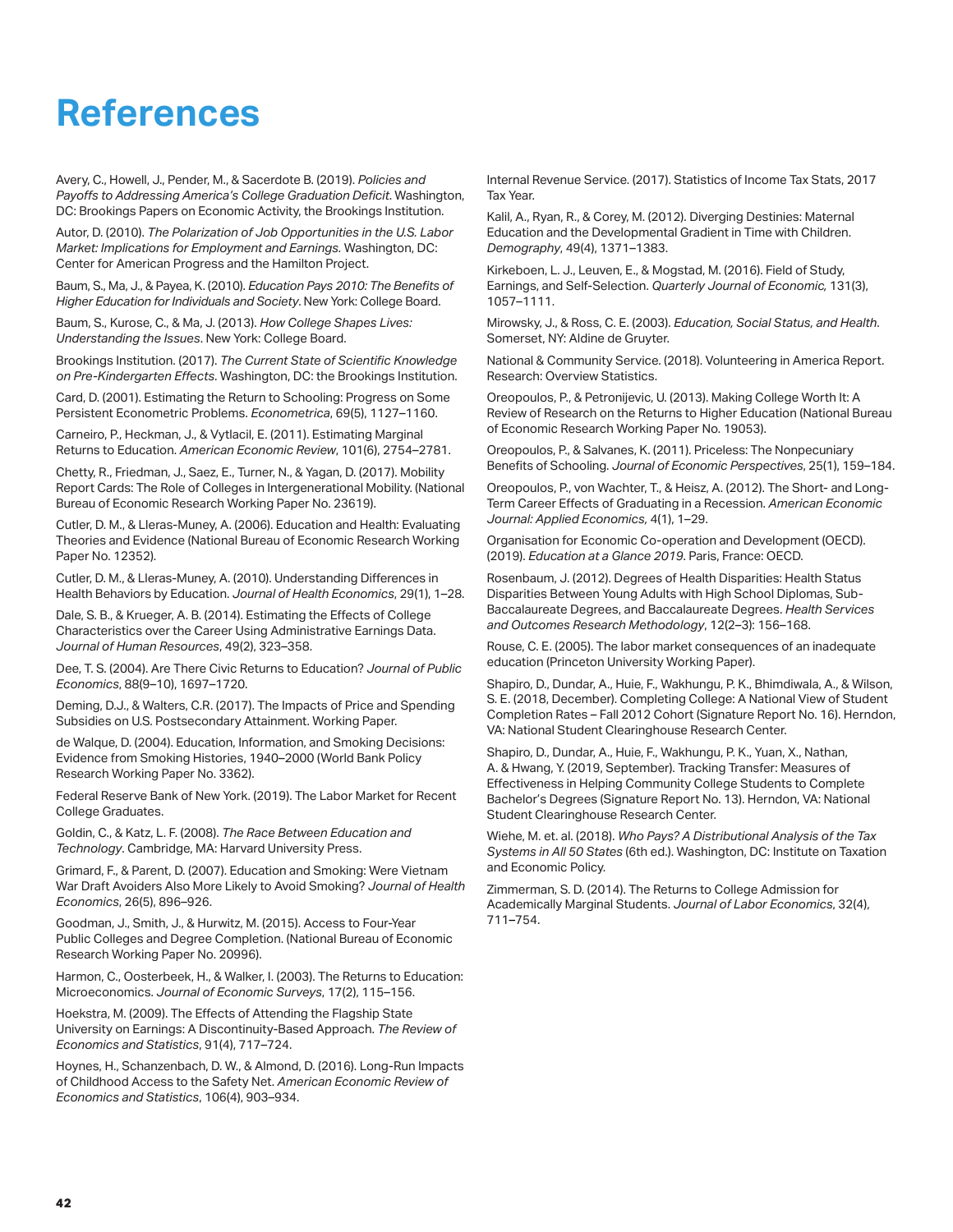### **ABOUT COLLEGE BOARD**

College Board is a mission-driven not-for-profit organization that connects students to college success and opportunity. Founded in 1900, College Board was created to expand access to higher education. Today, the membership association is made up of over 6,000 of the world's leading educational institutions and is dedicated to promoting excellence and equity in education. Each year, College Board helps more than seven million students prepare for a successful transition to college through programs and services in college readiness and college success—including the SAT® and the Advanced Placement Program® . The organization also serves the education community through research and advocacy on behalf of students, educators, and schools. For further information, visit **[collegeboard.org](http://collegeboard.org)**.

### **TRENDS IN HIGHER EDUCATION**

The Trends in Higher Education publications include the annual *Trends in College Pricing* and *Trends in Student Aid* reports and the *Education* Pays series, along with other research reports and topical analysis briefs. These reports are designed to provide a foundation of evidence to strengthen policy discussions and decisions.

*The tables supporting all of the graphs in this report, a PDF version of the report, and a*  PowerPoint file containing individual slides for all of the graphs are available on our website **[research.collegeboard.org/trends](http://research.collegeboard.org/trends)**.

*Please feel free to cite or reproduce the data in this report for noncommercial purposes with proper attribution.* 

For inquiries or requesting hard copies, please contact: **[trends@collegeboard.org](mailto:trends@collegeboard.org)**.